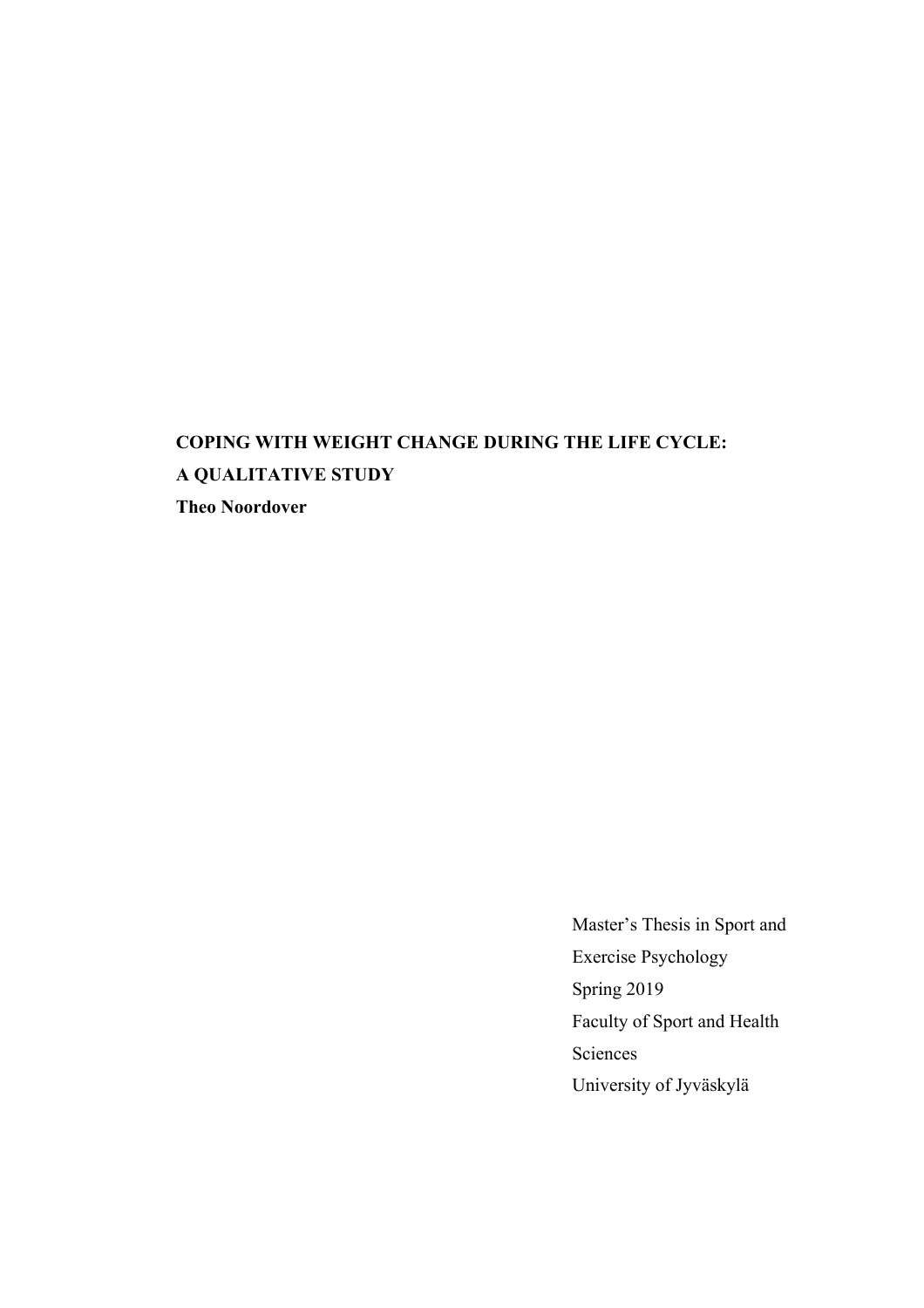## ACKNOWLEDGEMENTS

I would first like to thank my thesis advisor Dr. Montse Ruiz of the Faculty of Sport and Health Sciences at The University of Jyväskylä. The door to Dr. Ruiz's office was always open whenever I ran into a problem or had a question about my research writing. She consistently allowed this paper to be my own work, but steered me in the right direction whenever she thought I needed it. Furthermore, I would like to thank Dr. Taru Lintunen for her continuous support and feedback during the classes. I would also like to thank my fellow SportPro students, who continuously provided me with feedback and ideas that contributed to writing this theses. In addition, I especially want to thank the five participants who participated in this study. Thank you for your time and sharing your stories.

The completion of this thesis marks the end of my two years as a SportPro student in Finland. These two years have been extremely meaningful to me and being among the open-minded, intelligent and friendly teachers and students have helped me with my personal development and have motivated my to continue with my studies in Estonia. Thank you from the bottom of my heart for this amazing experience.

Lastly, I would like to thank my family in Estonia and in The Netherlands, who have always been there for me during these two years. Thank you for your warmth, kindness and support.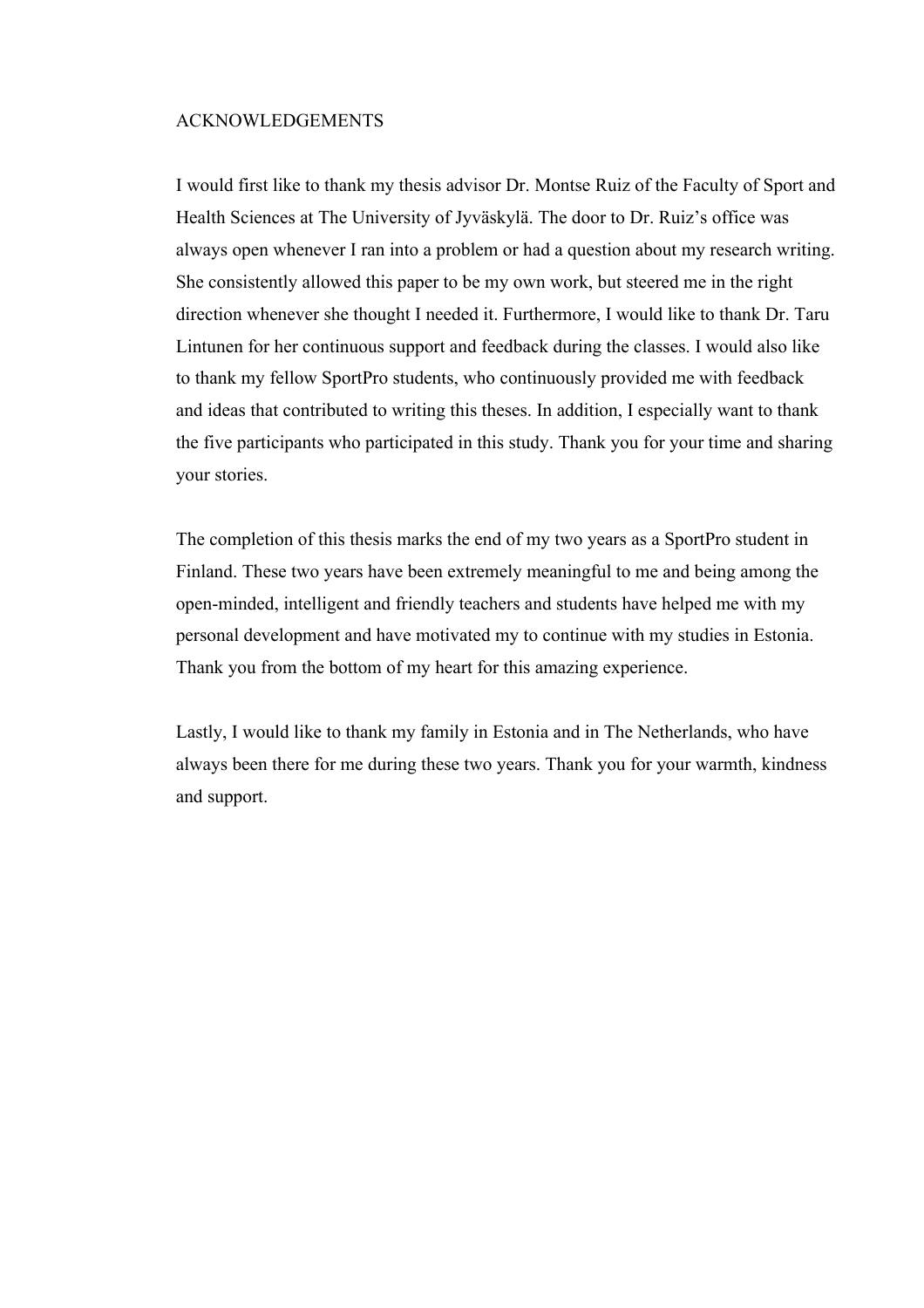## TABLE OF CONTENTS

## **ABSTRACT**

|--|--|

| 2.4 The association between weight change and health related quality of life 19 |  |
|---------------------------------------------------------------------------------|--|
|                                                                                 |  |
|                                                                                 |  |
|                                                                                 |  |
|                                                                                 |  |
|                                                                                 |  |
|                                                                                 |  |
|                                                                                 |  |
|                                                                                 |  |
|                                                                                 |  |
|                                                                                 |  |

6.2 Strengths, limitations and recommendations for future research.............................56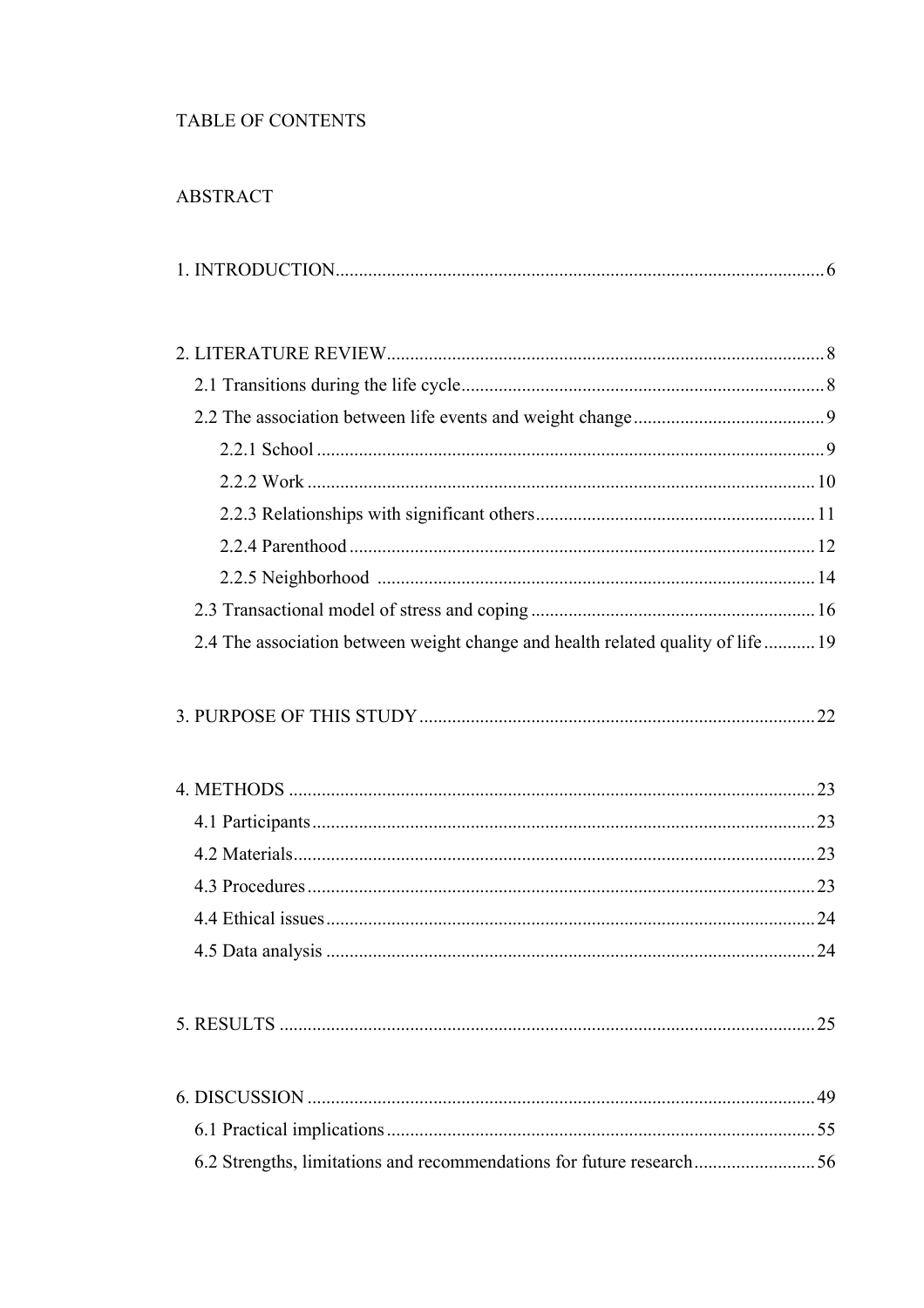| <b>APPENDIX</b> |  |
|-----------------|--|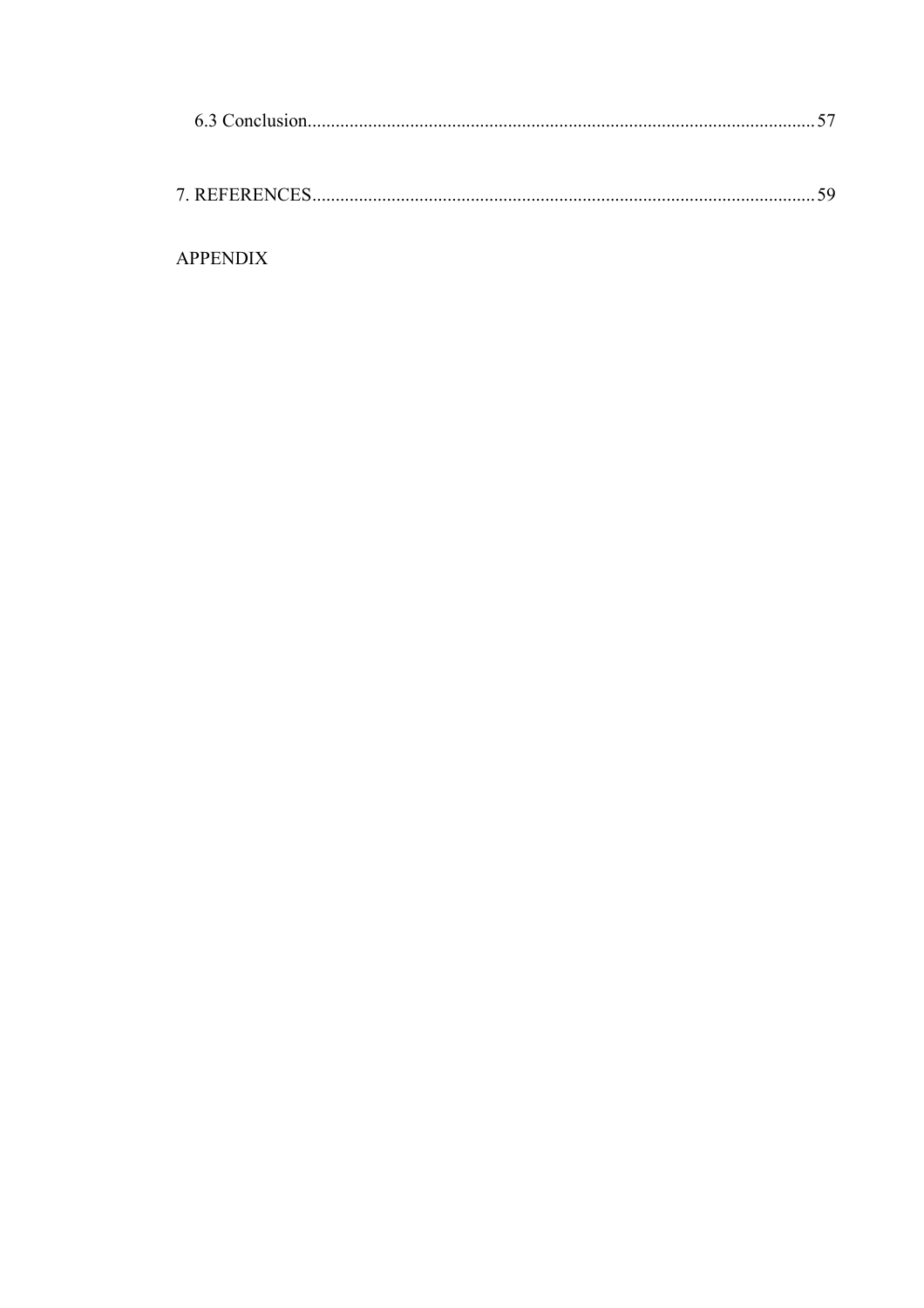## ABSTRACT

Theo Noordover, 2019. Coping with weight change during the life cycle: a qualitative study. Master's Thesis in Sport and Exercise Psychology. Faculty of Sport and Health Sciences. University of Jyväskylä. 66 p.

Individuals can experience weight fluctuations during their life. This is associated with events, such as work, marriage, having children or social pressure. Weight change can affect health related quality of life and one's attitude and is a situation that needs to be coped with. Research in this area is limited, especially taking different life events into consideration and how individuals cope with weight change. Therefore, the purpose of this study was to examine how certain events are associated with weight change, how weight change influences health related quality of life and how individuals cope with the weight change. Five individuals were invited to participate in a semi-structured interview that assessed how certain events influenced their weight, how this affected them emotionally, physically and mentally and how they coped with the weight change. Data were obtained through individual, semi-structured interviews. Following prolonged engagement and transcription, the data were inductively analyzed and organized into emerging patterns and themes. In addition, the data were deductively analyzed. The findings revealed that weight fluctuations were triggered by significant single events or a combination of events. Results indicated that unintended gained weight could lead to decreased HRQL and intended weight loss could lead to an increased HRQL. Weight gain could negatively influence one's self-image while weight loss could increase energy levels and work as a motivator to lose more weight. Weight change did not only affect attitudes and HRQL but also the importance of the event that was associated with the weight change. Eventually depending on the chosen coping strategy - problem-focused or emotion focused - the individuals lost, gained weight or maintained the same weight. This study suggests that losing weight does not only lead to a better HRQL (e.g., increased energy levels) but also a different attitude, such a thinking that it is possible to eat those things that one ate before attempting to lose weight and in turn gaining weight again. All in all, there are many different ways that weight can be influenced, there are different ways that an individual can be affected and there are different ways of coping.

Keywords: Weight loss, weight gain, coping, health, attitude, events, qualitative study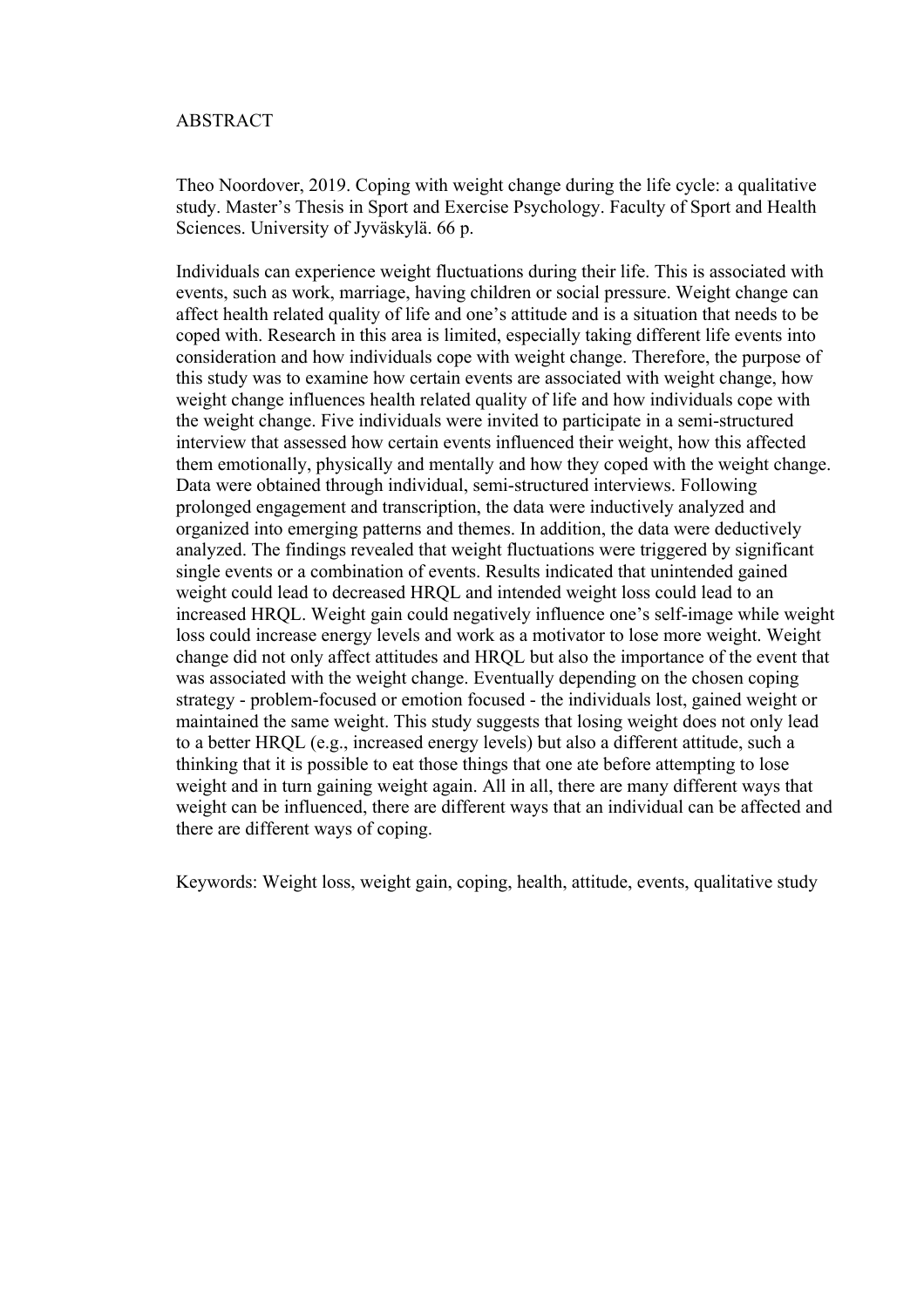## 1 INTRODUCTION

Obesity or being overweight is a problem of today's society (Kottwitz, Grebner, Semmer, Tschan, & Elfering, 2014). Weight gain can increase the risk for cardiovascular disease, high blood pressure, high cholesterol, osteoarthritis, stroke, sleep apnea, the disability to work, death at a younger age, somatic diseases and the experience of back pain (Koyanagi et al., 2015; Svärd et al., 2017; Williams, Mesidor, Winters, Dubbert, & Wyatt, 2015; Yiengprugsawan et al., 2017). Furthermore, change in weight can influence Health-Related Quality of Life (HRQL) (Laxy, Holle, Döring, Peters, & Hunger, 2014). HRQL is a multifaceted construct, which includes elements regarding social, emotional and physical well-being and evaluates self-assessed health (Roos, Laaksonen, Rahkonen, Lahelma, & Lallulka, 2014). According to Laxy et al. weight gain and weight loss can both have positive and/or negative effects on an individual's health. Weight gain can decrease but also improve mental health and weight loss can reduce the risk of getting a disease or dying at an early age but can also negatively affect social functioning and mental health (Dombrowski, Knittle, Avenell, Araújo-Soares, & Sniehotta, 2014; Milder et al., 2014). Therefore, it is important to make a distinction between intended or unintended weight loss or weight gain, for example losing weight because of having a disease and not because of intentionally losing weight can be seen as unintentional weight loss (Laxy et al., 2014). On a biochemical level, weight gain is a result from an energy imbalance in which there is more energy consumption than energy expenditure (Williams et al., 2015). However, often other factors contribute to weight gain, such as developmental, genetic, environmental and social aspects (Institute of Medicine, 2003).

Looking further, human beings go through their life in a certain order, which can be defined as the 'life cycle' (Levinson, 1986). During this life cycle, individuals experience transitions from - for example - pre-adulthood to early adult and during these transitions there can be a change in education, work, relationships and family, which in the present study will be defined as 'events' (Beal, Crockett, & Peugh, 2016; Deave, Johnson, & Ingram, 2008; Levinson, 1986). These events (e.g., work, education, relationships and family) can influence one's weight and are associated with weight gain or weight loss (Jackson, Steptoe, & Wardle, 2015; Kirkegaard et al., 2015; Monsivais, Martin, Suhrcke, Forouhi, & Wareham, 2015; Pope, Hansen, & Harvey, 2017).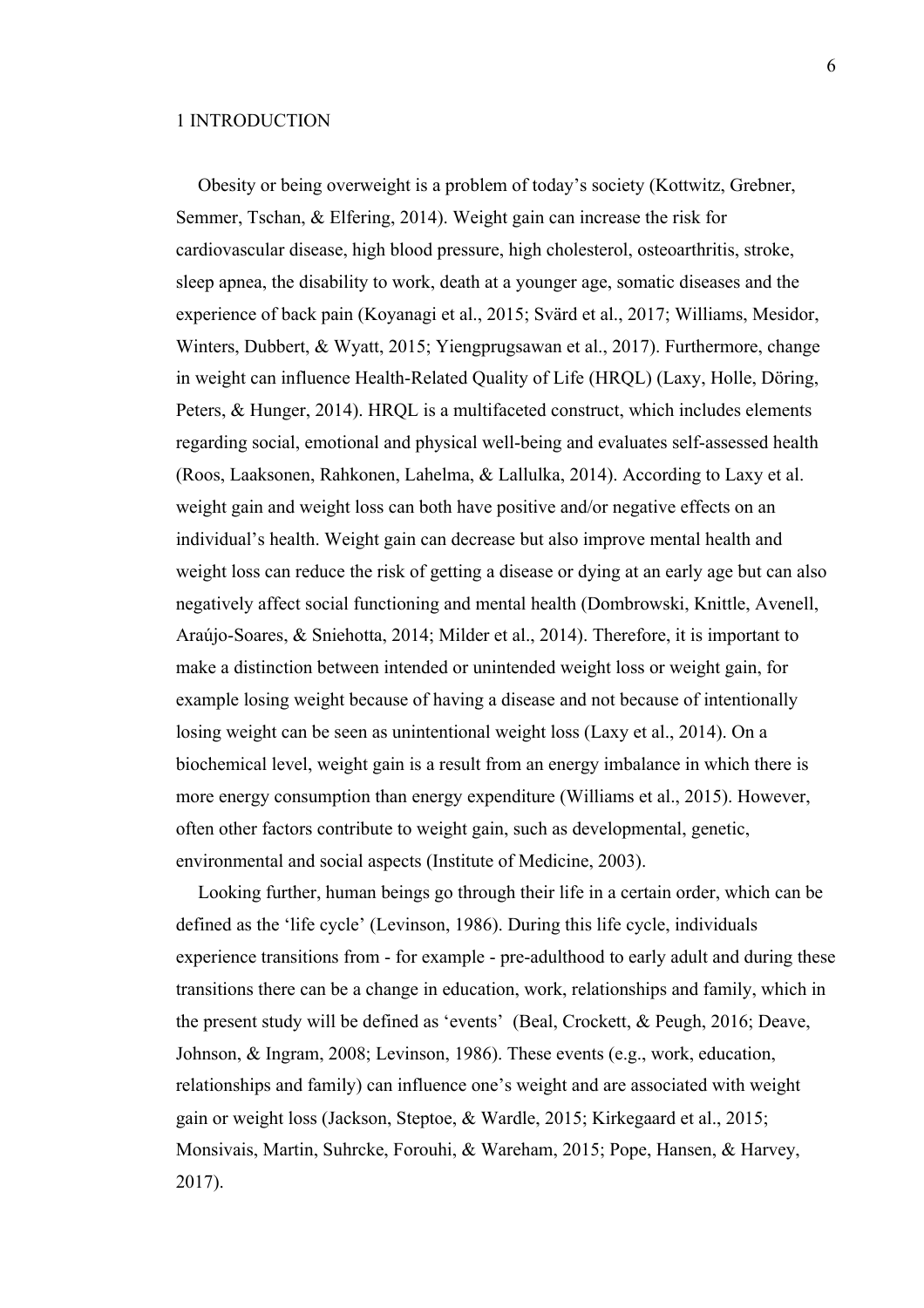There are several ways a person can cope with weight change. Coping is defined as 'constantly changing cognitive and behavioral efforts to manage specific external and/or internal demands that are appraised as taxing or exceeding the resources of the person' (Lazarus & Folkman, 1984, p. 141). According to Lazarus and Folkman there are two types of coping, emotion-focused coping and problem-focused coping. Emotionfocused coping involves regulating distress and is applied when the individual believes that a situation cannot be changed. Problem-focused coping is associated with looking for a solution to deal with the problem and solve it and is applied when the individual believes that the situation can be changed (Lazarus & Folkman, 1984). The influence that a certain event can have can be mediated by the coping response of an individual (Endler & Parker, 1990). Several quantitative studies have explored weight loss strategies among individuals who maintained or regained their weight, such as behavioral and cognitive strategies. These strategies can be categorized as problemfocused coping. For example, individuals who maintain their weight use more behavioral strategies to reduce their fat intake and participate in high levels of physical activity (McGuire, Wing, Klem, & Hill, 1999). Individuals who experience a lapse and use negative self-talk can experience a relapse. Cognitive strategies can be used to cope with lapses (Turner, Wang, & Westerfield, 1995).

The present study aims to explore how individuals cope with weight change during the life cycle. In this study, the life cycle is defined as a certain order in the life course of a human being (Levinson, 1986). Weight change is defined as intended or unintended weight loss or weight gain (Laxy et al., 2014). Furthermore, this study examines how events influence weight change and how weight change influences HRQL. Lastly, the participants will be asked to give future recommendations to those who might find themselves in the same situation. The results of this study can be used to educate people about how certain events can influence weight change and how they can cope with it. If people are aware of this and they have coping mechanisms then they might be able to prevent weight change or deal with the weight change more effectively. The research question is as followed: how are certain events associated with weight

change during the life cycle, how does the weight change influence HRQL and how do individuals cope with weight change?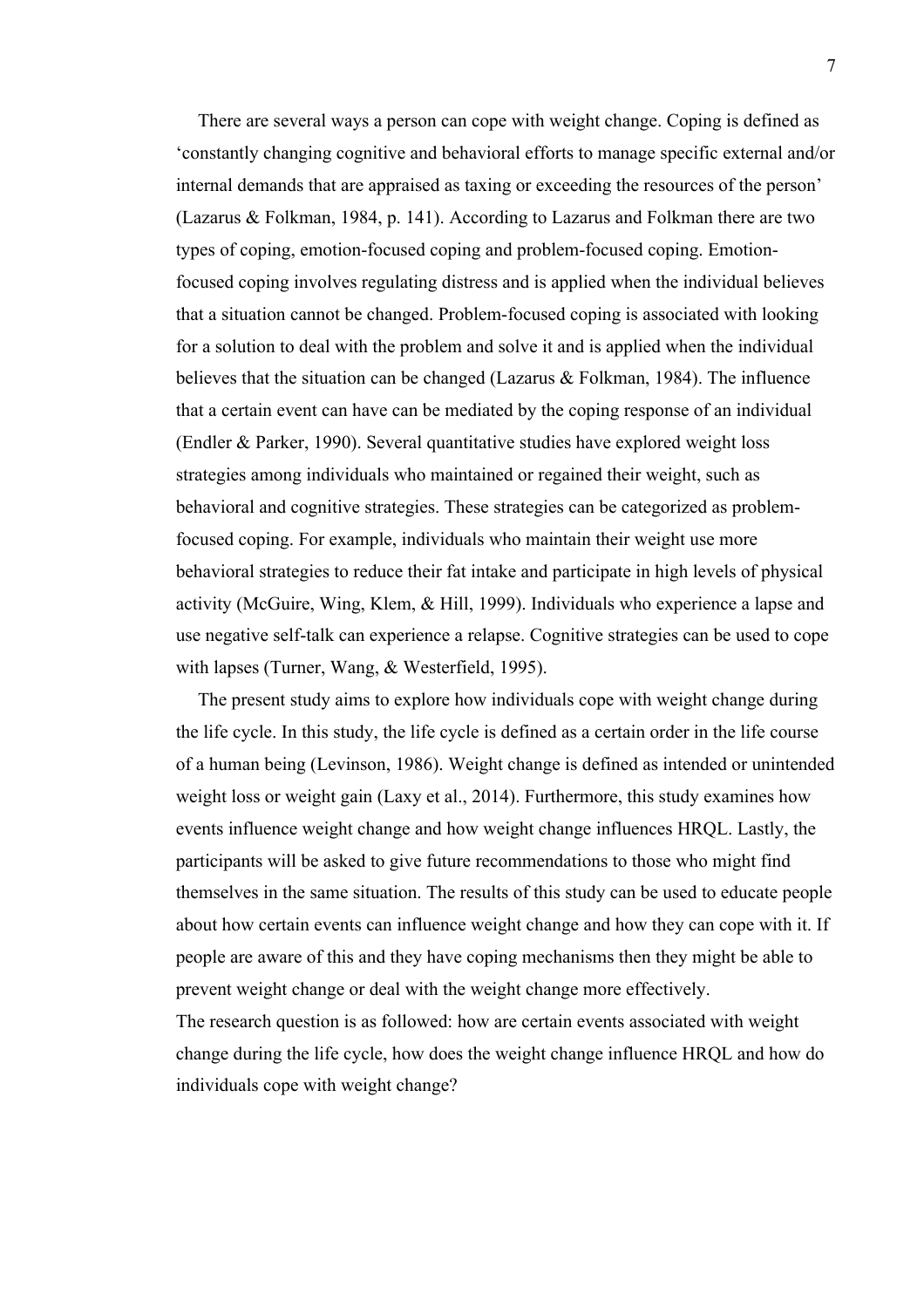#### 2 LITERATURE REVIEW

## *2.1 Transitions during the life cycle*

Life course is a descriptive term, where the word 'course' is related to sequence, temporal flow and the need to study a life. To study the course of a life of an individual, one must bear in mind that there is stability and change but also balance and imbalance (Levinson, 1986). The concept of life cycle goes further than that of life course. The definition 'life cycle' goes beyond a description or concept and is in its origin metaphorical. The word 'cycle' indicates that there is a certain order in the life course of a human being (Levinson, 1986). It can be compared to different seasons in a year like winter and summer but also the seasons during a day, such as morning, afternoon and evening (Levinson, 1986). Furthermore, there are seasons in love and illness. There is not a clear answer, regarding what the most important seasons are in the life cycle of an individual (Levinson, 1986). Levinson perceives the life cycle as a series of eras, each era making its own contribution to the bigger picture. He describes the era from birth to the age of 22 as the era of pre-adulthood, the era from the age of 17 to the age of 45 as the era of early adulthood, the era from 40 to 65 as the era of middle adulthood and the era from 60 years of age as the era of late adulthood. During these eras, individuals go through different transitions (Levinson, 1986).

Transitions can be described as 'periods of change in our lives that seem to alternate with periods of stability' (Merriam, 2005, p. 3). Levinson refers to these periods as the life structure of an individual, which is "the underlying pattern or design of a person's life at any given time" (p. 6). The life structure is strengthened and sustained during stable periods and challenged and altered during periods of transition (Merriam, 2005). This change in life structure is related to life events and the roles that we adopt, such as worker, student and parent (Merriam, 2005). There are life events that are planned, for example marriage and life events that are unplanned, such as illness (Merriam, 2005). These life events can be seen as important moments in the life cycle that give form and guidance to a human's life (Merriam, 2005). Life events that can influence one's weight include work, education, relationships, neighborhood settings and parenthood (Beal et al., 2016; Deave et al., 2008; Levinson, 1986; Merriam, 2005; Shanahan, 2000).

The next section describes how these life events are associated with weight change. It is important to note that these life events do not necessarily occur separately but that they can overlap, since eras (as discussed above) are partially overlapping as well.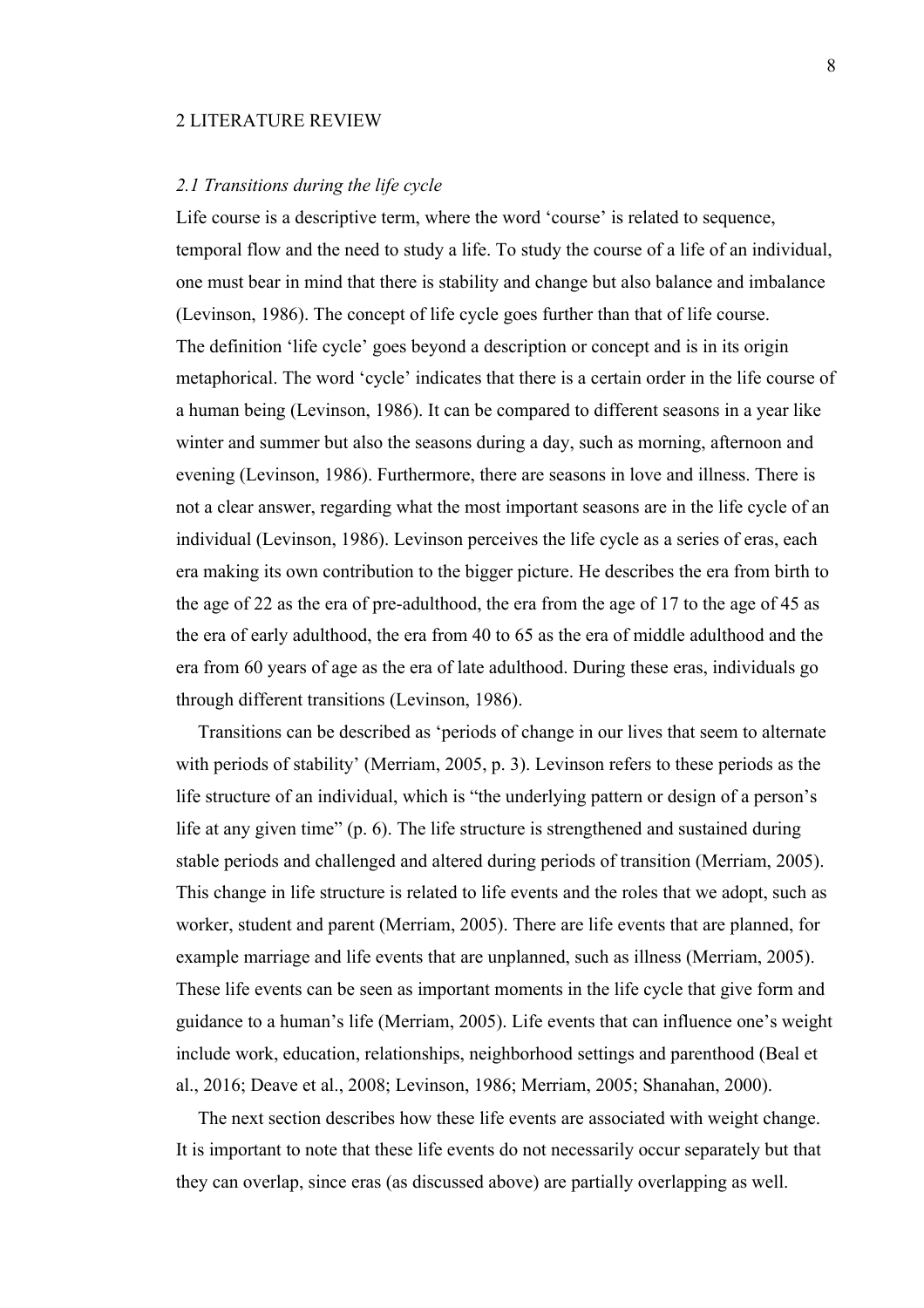## *2.2 The association between life events and weight change*

#### *2.2.1 School*

Pope et al. (2017) investigated the weight course of students during college, using anthropometric measurements and surveys. They found that there is an increase in Body Mass Index (BMI) during college. Overweight and obesity is related to lower overall academic achievement and depressive symptoms (Odlaug et al., 2015). The cause of the weight gain remains unclear. It is not explained by measurements regarding lifestyle behaviors (e.g. meeting dietary and physical guidelines) and it is also not clear whether the weight gain was consistent during college or that a majority of the weight gain occurred at a certain time. Pope et al. did not find factors contributing to weight gain during college and whether weight gain was consistent throughout college.

However, Fedewa, Das, Evans, and Dishman (2014) found a contributing factor, using a systematic review and meta-analysis as their methodology. The meta-analysis revealed that young adulthood is an important time because of the changes in the environment (socially and physically), the work and stress that are related to becoming more independent and moving away from the parents. However it is not confirmed that these factors cause weight gain during college. Weight gain is significantly higher after the first 12 months during college compared to the first 12 months (Fedewa et al., 2014). Fedewa et al. indicated that college duration is associated with weight gain but failed to discuss in depth how college duration is related to weight gain and how individuals can cope with these changes in order to prevent this.

Teasing at school can also lead to a change in BMI (Feeg, Candelaria, Krenitsky-Korn, & Vessey, 2014). Teasing is defined as "a specific type of peer victimization that is characterized by a range of verbal taunts about personal or social factors including appearance, performance, social behavior, academic achievement, or family background" (Jensen & Steele, 2014, p. 249). In their study, Feeg et al. used anthropometric measurements and surveys. As the results indicate, teasing is associated with change in BMI but it is not clear whether change in BMI leads to teasing or that teasing leads to change in BMI (Feeg et al., 2014).

The articles discussed indicate that being in college is associated with an increase in BMI and weight gain and that specifically college duration is associated with weight gain (Pope et al., 2017; Fedewa et al., 2014). However it is not clear how other factors influence weight gain during college. In addition, teasing is associated with change in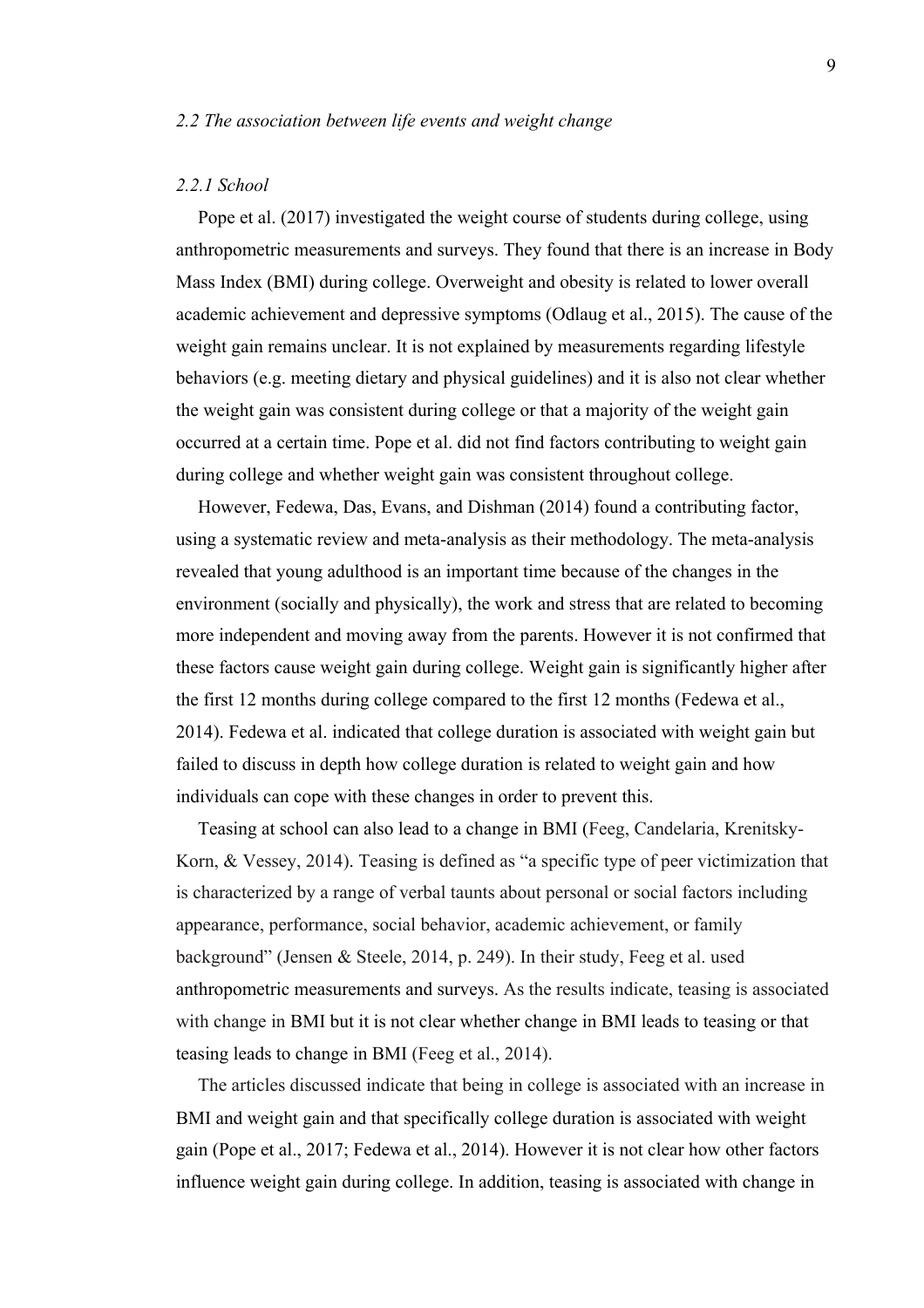BMI but it remains unknown whether teasing leads to change in BMI or that a change in BMI leads to teasing (Feeg et al., 2014).

## *2.2.2 Work*

Monsivais et al. (2015) aimed to examine the impact of job loss, retirement and maintaining employment on weight change, using two population-based, longitudinal data sources. The results of this study indicate that job loss is associated with more weight gain compared to individuals who stay employed or retire. Monsivais et al. did not find any contributions of diet, smoking and physical activity to excess weight gain. The article points out that it might have failed to find a contribution of diet due to limitations of food frequency questionnaires.

In contrary, Hughes and Kumari (2017) found a contribution of smoking and job status on weight, using interviews and surveys. They examined associations between unemployment and BMI. They found a connection between individuals who were unemployed and smoked to being underweight, while those who were unemployed and did not smoke were more likely to be obese. These results were more evident for jobseekers who came from lower-income households, who were men and who have been searching for a job for a longer period. Compared to the study of Monsivais et al., Hughes and Kumari found a contribution of smoking to weight change. However Hughes and Kumari looked at being unemployed - defined as "being in the labour force and available for work, but currently without work" (The Thirteenth International Conference of Labour Statisticians, 1982) while Monsivais et al. looked at job loss.

Furthermore, Kottwitz et al. (2014) found how being employed can lead to a higher BMI, using interviews and surveys. Kottwitz et al. specifically focused on how social stressors and job control influence BMI.

They found that increased job demands at work (e.g., high work speed or time pressure), a decrease in job control (e.g., independently organize one's own work) and social stressors (e.g., being in conflict with a colleague) are associated with an increase in BMI.

The studies presented (Hughes & Kumari, 2017; Kottwitz et al., 2014; Monsivais et al., 2015) give an indication of how job status and work circumstances can influence weight. However, they do not clarify how individuals can cope with their weight change.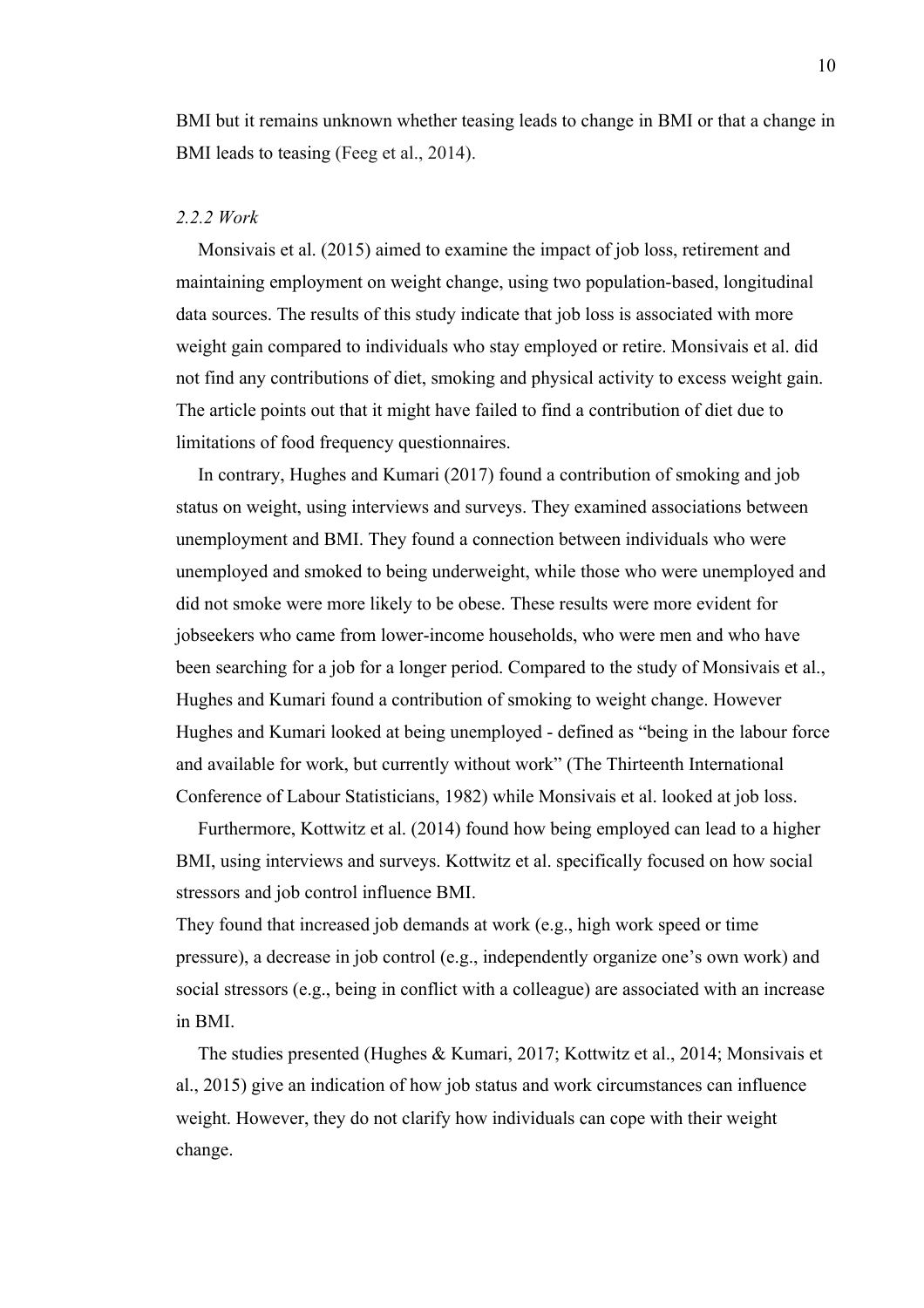#### *2.2.3 Relationships with significant others*

Jackson et al. (2015) investigated how the health behavior of one partner can influence the health behavior of the other partner. Using interviews and questionnaires they examined if people are more likely to make a positive health behavior change if their partner also makes a positive health behavior change. Apparently, a partner who was constantly healthy was related to a higher chance of the other partner making a positive change regarding smoking and physical activity. However, this positive change had no significant effect on weight loss. Also, having a partner who makes a positive change to their behavior was related with a higher chance of the other partner to do so as well. A limitation of the study was that it was not clear if couples who both changed their behavior did so at the same time or that one partner started first and that the other partner followed.

When looking at marital status and weight, married men have a higher chance of being overweight/obese in comparison to single/casually dating and committed dating/ engaged young adult males, while there is no difference for women (Berge, Bauer, MacLeHose, Elsenberg, & Neumark-Sztainer, 2014). According to this study, it seemed that marital status can influence weight for men only and not women. Berge et al. used data from the Eating and Activity in Teens and Young Adults (EAT) Project. Berge et al. did not explain if there is a difference among different age groups, the length of the relationship and the status of the relationship (positive or negative). Furthermore, it was not clear whether the health behavior of a young adult influenced the certain type of relationship he or she wants to be in or if the relationship status influences the health behavior.

Teachman (2016) found as well that marital status is associated with weight. In his study he used data from the National Longitudinal Study of Youth (1979). He suggested that married respondents are heavier than either never-married or divorced respondents. The next question one can ask is how exactly the transition from being not married to being married influences weight. More specifically, how does getting married influence weight?

Prichard and Tiggemann (2014) examined wedding-related weight change among women, using questionnaires. According to the results, brides gain weight six months after the wedding (Prichard & Tiggemann, 2014). In addition, there is no evidence that there is weight loss among brides-to-be prior to the wedding (Prichard & Tiggemann, 2014).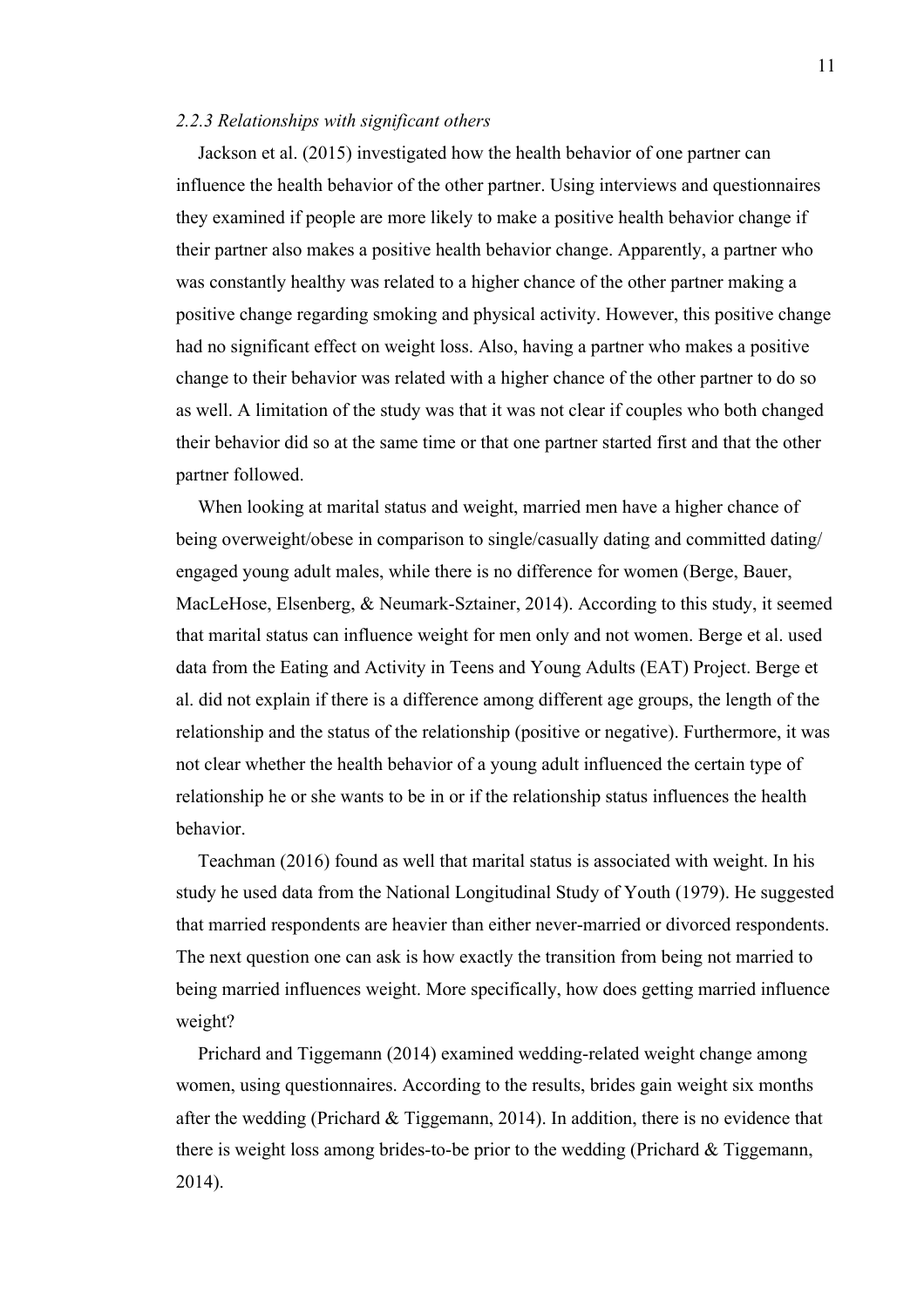Prichard et al. (2015) examined the relationship between weight and Body Mass Index (BMI) of brides-to-be and their fiancés. They found that the height, weight and BMI of the brides-to-be were all related with those of their grooms. For example women who reported weight gain also reported having partners who experienced weight gain as well. This could be related to the finding of Jackson et al. who found that a partner who makes a positive change to their behavior was related with a higher chance of the other partner to do so as well. This in turn could lead to similar changes in weight among partners (Prichard et al., 2015). Moreover, having a partner who is larger protects women against having the feeling to lose weight for the wedding, despite their own size (Prichard et al. 2015).

#### *2.2.4 Parenthood*

Pregnancy is another factor that influences weight change. Kirkegaard et al. (2015) examined the influence of maternal behavior, such as maternal characteristics, maternal dietary intake, exercise, sedentary activity, smoking habits and breastfeeding on weight change from pre-pregnancy to seven years after delivery using interviews and questionnaires. Behavior performed while being pregnant such as leisure time exercise, less sedentary activities, breastfeeding and a healthy diet were associated with a lower long-term gain in weight. However, is weight gain during pregnancy actually a concern, since it is inevitable?

This issue was examined by Heery, McConnen, Kelleher, Wall, and McAuliffe (2013), who conducted a qualitative study among twenty-one second-time mothers whose first infant was macrosomic (high birth weight delivery). The results indicated that women were not concerned about gaining weight during pregnancy, since they knew that this cannot be avoided (Heery et al., 2013). Pregnant women recognized that prenatal weight gain and pregnancy is different for each woman and therefore weight gain recommendations would be too restrictive and stressful (Heery et al., 2013). Heery et al. only included women with a history of macrosomia. Therefore, it is not clear what the view is of women without a history of macrosomia. These women may look differently at being pregnant and gaining weight since they have not been giving birth to a baby high in weight. The next question is whether the weight of parents is influenced once the baby is born.

Umberson, Liu, Mirowsky, and Reczek (2011) examined how parenthood impacts weight change of the parents, using interviews and questionnaires. Parents gain weight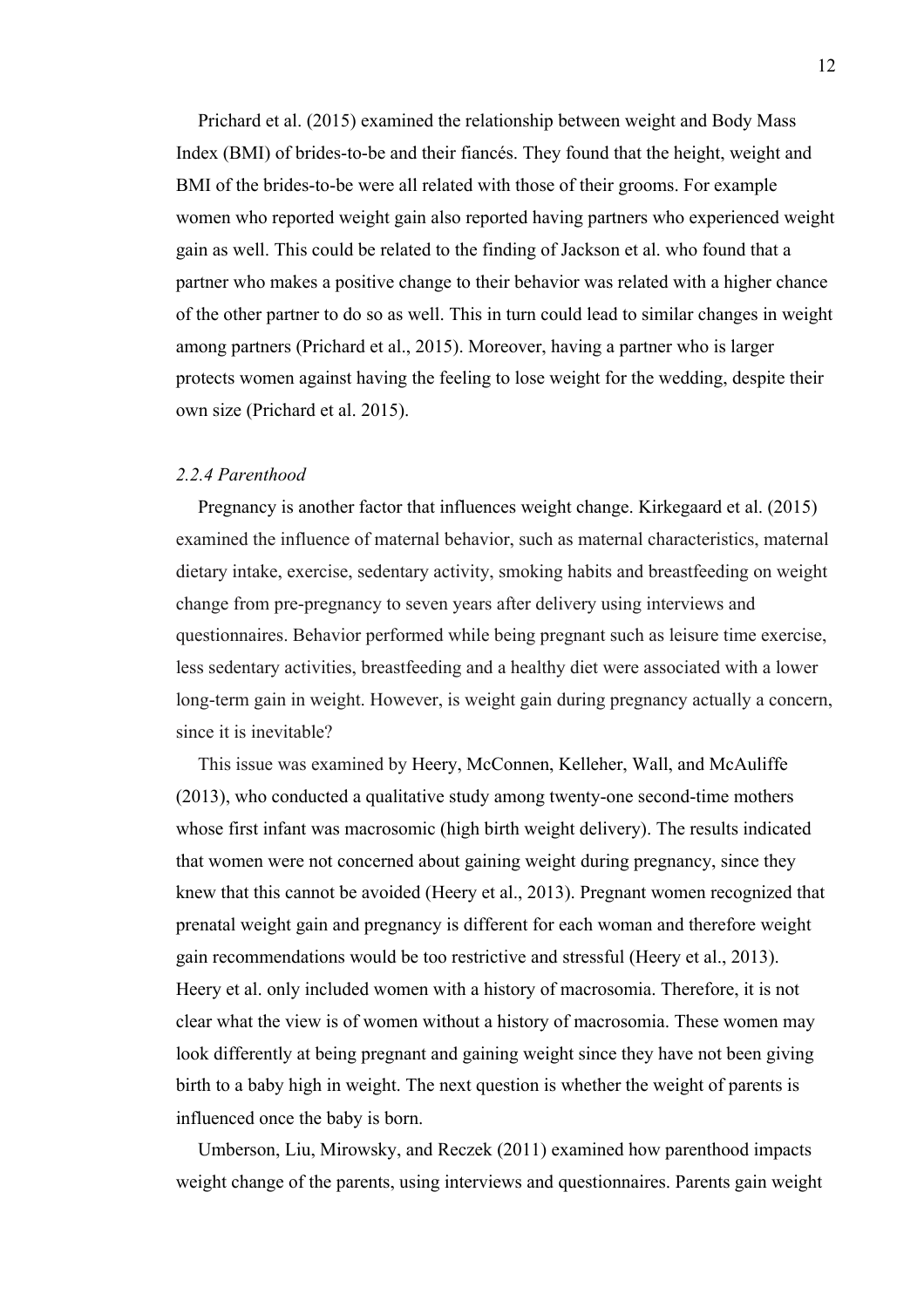faster than those who are non-parents (Umberson et al., 2011). There was greater weight stability among men and women without children (Umberson et al., 2011). In addition, the first-born baby causes rapid weight gain among parents (Umberson et al., 2011). Especially men and women who are older or younger than 27 experience accelerated weight gain (Umberson et al., 2011). Interestingly, smoking, psychological stress, financial stress and physical activity levels were not associated with change in body weight (Umberson et al., 2011).

The reciprocal effect of weight change in parents on weight change in children has been examined by Andriani, Liao, and Kuo (2015), performing a secondary analysis on the Indonesia Family Life Survey (IFLS). Parents who gain weight have children who are heavier in weight compared to parents who lose weight. This is however different between mothers, fathers, sons and daughters. For example, father's who experience a change in weight is correlated with a change in weight of school-aged daughters but not with school-aged sons. In addition, the weight change of a mother is correlated with the weight change of school-aged sons as well as daughters. A limitation of this study is the lack of other parenting variables that are not included in the study, like changes in the mood environment at home or discussions regarding nutrition and physical activity. For example, the study of Boutelle, Cafri, and Crow (2012) used variables that included parents reporting their way of parenting but also the child reporting the way that the parents parent. In this study Boutelle et al. conducted a 5-month family based behavioral weight loss intervention. The results indicate that the Body Mass Index (BMI) of parents is related to the BMI of the child. One unit decrease in the BMI of the parents is associated with a 0.272 reduction in the BMI of the child. The other parenting skill variables (besides BMI) did not seem to be associated with weight change in the children (Boutelle et al., 2012).

All in all, maternal behavior during pregnancy such as leisure time exercise and a healthy diet is associated with lower long-term weight gain (Kirkegaard et al., 2015). In addition, women who experienced macrosomia are not necessarily concerned about gaining weight during pregnancy as indicated by Heery et al. (2013). The research did not give additional information regarding how women who are not concerned about gaining weight during pregnancy experience long-term weight change after pregnancy. Also it is not clear how women without macrosomia look at weight gain during pregnancy. Furthermore once the baby is born there is a rapid weight gain among the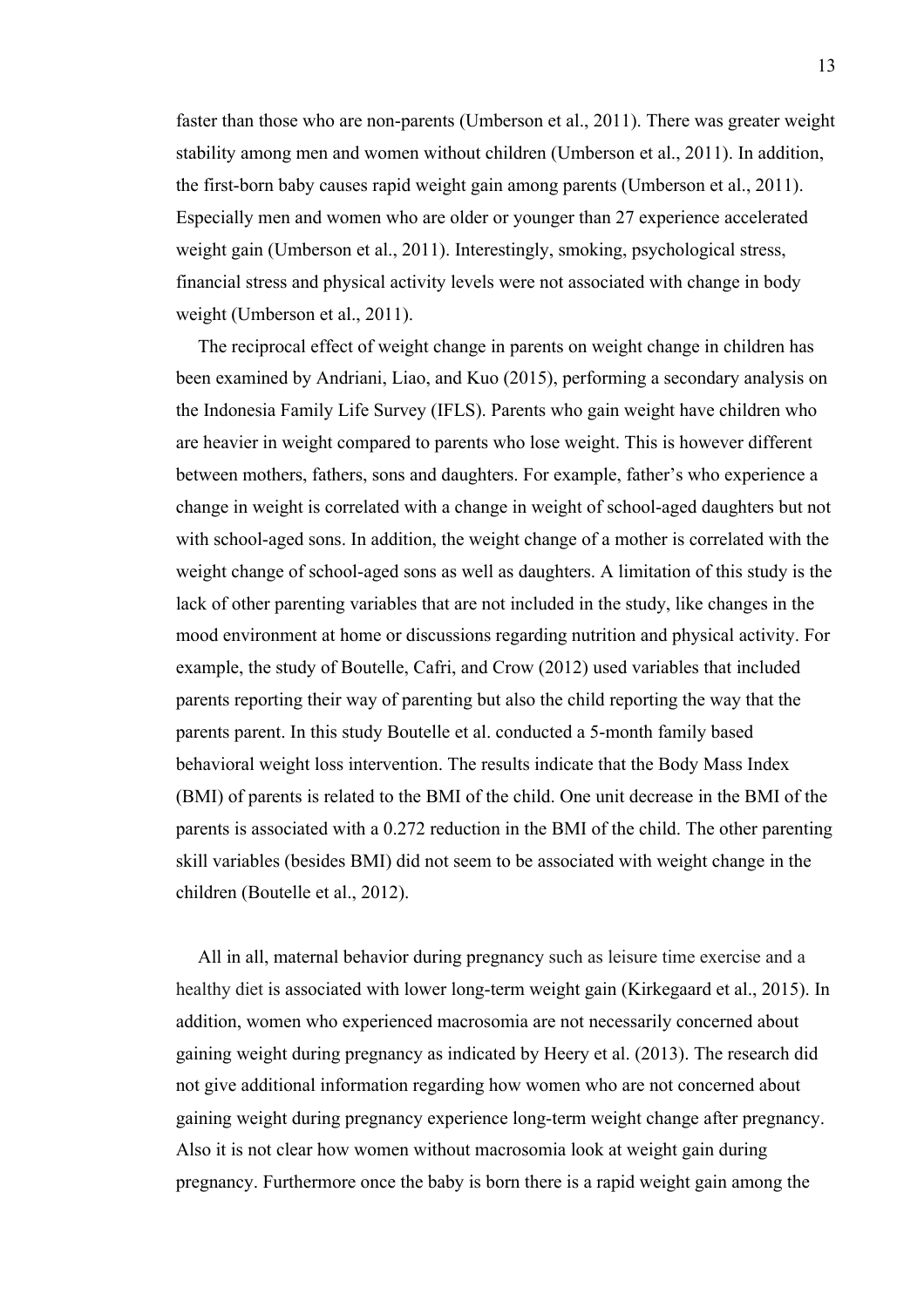parents (Umberson et al., 2011). It also seems that the weight of the parents and the weight of the children are correlated with each other as indicated by Andriani et al. (2015). For example parents who gain weight have children with a higher number in weight than parents who lose weight (Andriani et al., 2015).

## *2.2.5 Neighborhood*

The neighborhood that one lives in can also have an impact on the weight of an individual. Michael, Nagel, Gold, and Hillier (2014) aimed to investigate the influence of neighborhood change on changes in obesity among older women using longitudinal data geocoded residential addresses, longitudinal data on body mass index (BMI), anthropometric measures and questionnaires. Changes in neighborhood include variables such as distance to the park, distance to transportation and distance to the commercial area. Changes in the neighborhood did not change the weight among obese women over a course of 18 years (Michael et al., 2014). It might have been that there was a change (e.g. in physical activity) but that the duration or intensity was not great enough to see any change. Limitations of this study include that it was not possible to control for the amount of time the participants lived in the neighborhood before the start of the study. Also perceived neighborhood safety and social cohesion were not included in this study. Furthermore, the study only involved older women. Instead of experiencing changes in the neighborhood an individual might decide to change from neighborhoods.

Powell-Wiley et al. (2015) examined this issue, using questionnaires, anthropometric measures, and laboratory testing. They found that moving to a neighborhood with a higher socioeconomic deprivation is associated with gaining more weight than those who remained in the same neighborhood or those who moved to a neighborhood with a lower socioeconomic deprivation.

No information about dietary intake, food environment and physical activity levels were included in this study (Powell-Wiley et al., 2015).

A study that looked at food environment was the study of Laraia et al. (2017), using clinical data from the Kaiser Permanente Diabetes Registry and kernel density of healthful food venues. According to Laraia et al., enhancement in food surroundings is associated with weight loss among diabetic adults over a 5-year period. A limitation of this study is that it only included adults, with diabetes. Food surrounding enhancement is important since it can increase diet quality, which in turn can lead to less long-term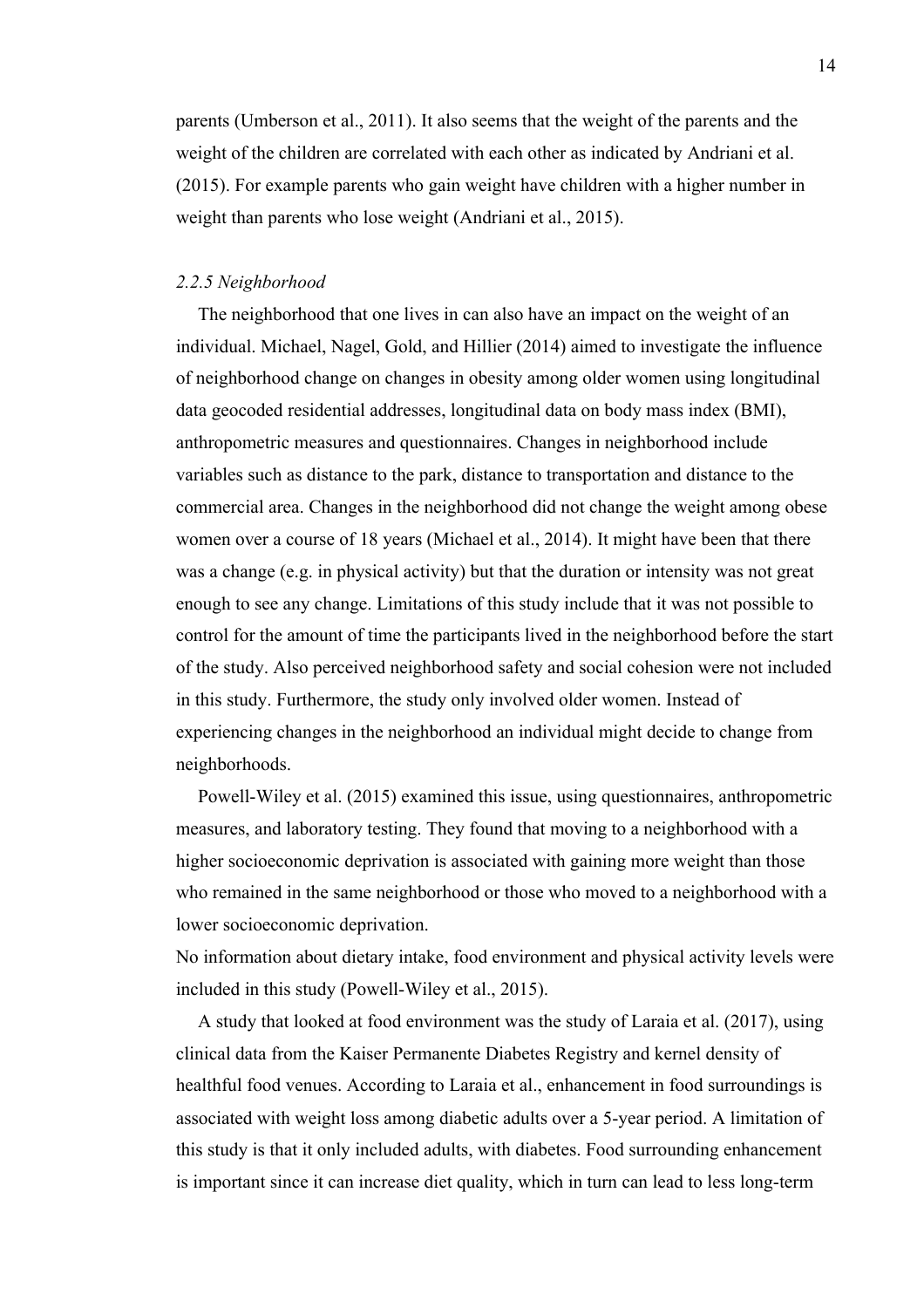weight gain (Fung et al., 2015). This causal relationship between an increase in diet quality and less long-term weight gain is stronger for younger, overweight and obese participants than in older participants and those with normal weight (Fung et al., 2015).

In this section the influence of life events on weight change have been discussed. Pope et al. (2017) and Fedewa et al. (2014) demonstrated the association between duration in college and weight gain but did not find any other factors related to the weight gain. Also, teasing and weight change are related to each other (Fedewa et al., 2014) but it is not clear whether weight change leads to teasing or that teasing leads to weight change. In addition, Hughes and Kumari (2017), Kottwitz et al. (2014) and Monsivais et al., (2015) showed how job status and work circumstances are associated with weight change but they do not explain how individuals can cope with it. In addition marital status and having a partner is also associated with weight change (Jackson et al., 2015; Berge et al., 2014; Teachman, 2016). However the exact mechanisms behind weight change and how one can cope with weight change remains unclear. Parenthood is also associated with weight gain. Lastly, changing from one neighborhood to another and a change in the food environment is associated with weight change (Powell-Wiley et al., 2015; Laraia et al., 2017). The study of Powell-Wiley et al. had limitations regarding information about dietary intake, food environment and physical activity levels and Laraia et al. only included participants with diabetes. The next section will present how individuals can perceive weight change and how they can cope with it.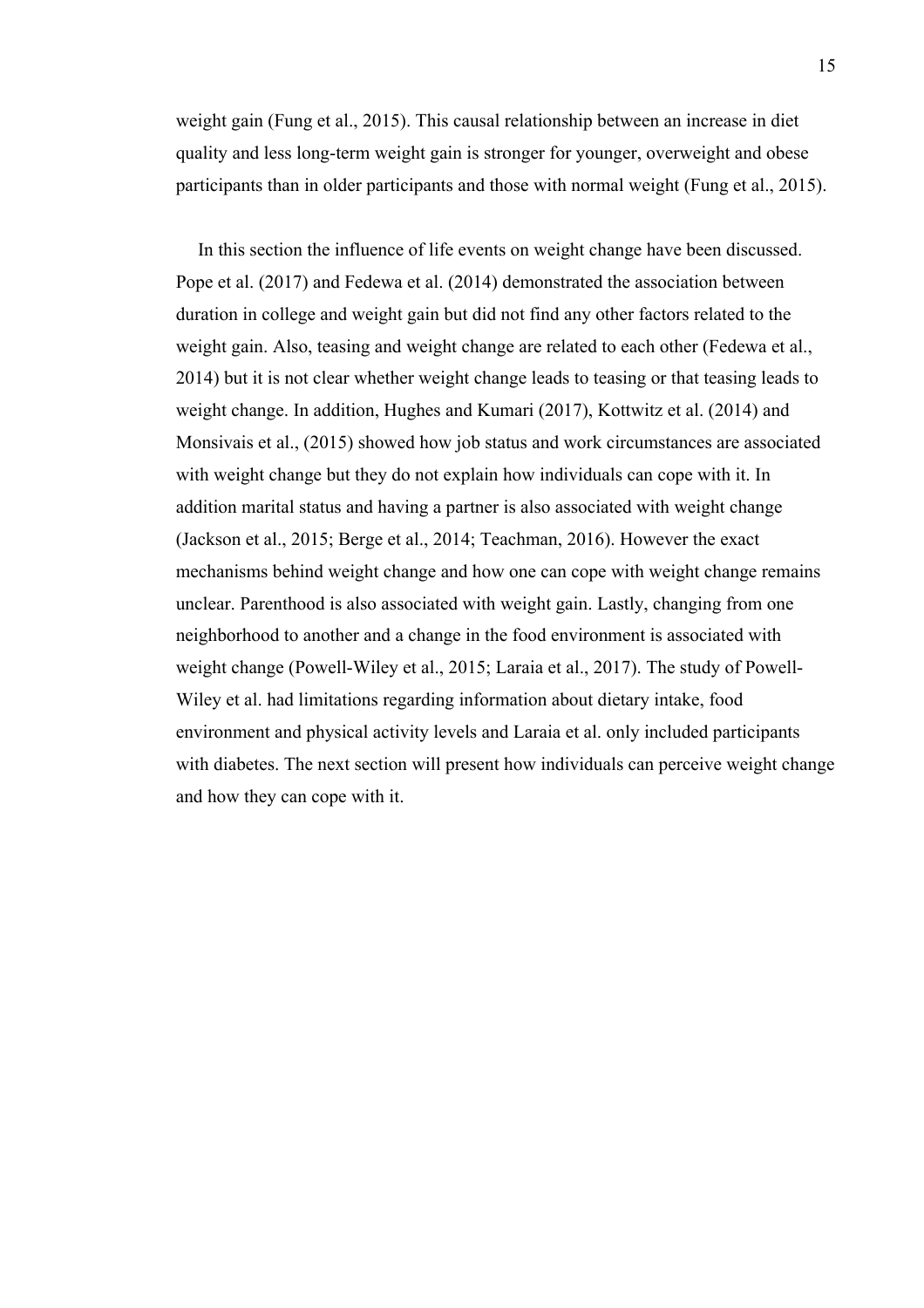### *2.3 Transactional model of stress and coping*

As discussed before, certain events can be associated with weight change and weight change can affect Health Related Quality of Life (HRQL). From the perspective of the transactional model of stress and coping, when an individual becomes aware of their own weight change then this can be seen as a situation that needs to be dealt with (Lazarus & Folkman, 1984). The extent to which an individual experiences stress regarding an event is determined by how much is at stake in terms of personal gains or losses (Lazarus & Folkman, 1984). Lazarus and Folkman describe stress as "Transactions that tax or exceed the person's resources or the resources of a social system" (p. 307).

Primary appraisal is related to the stakes one has in the outcomes of an encounter and the susceptibility to the relevant encounter (Lazarus, 1991; Graham, 2015). If the encounter with the event is irrelevant for the individual, then the primary appraisal or primary evaluation may be that the event imposes no threat, will not do any harm, or will not cause future gains. Primary appraisal is related to the stakes one has in the outcomes of an encounter and the susceptibility to the relevant encounter (Lazarus, 1991; Graham, 2015). There are three primary appraisals: goal relevance, goal (in)congruence, and goal content (Lazarus, 1991). Goal relevance is associated with that if anything is at stake there is a possibility for emotion to occur in the encounter. Goal (in)congruence is identified as whether the encounter is perceived as harmful (threatening) or beneficial (a challenge). Perceiving an encounter as a challenge is based on the thought that the encounter will bring future gains, which can trigger pleasant emotions like excitement or enthusiasm. Perceiving the encounter as a threat is based on the assumption that the event will cause future losses, which can trigger unpleasant emotions like fear or irritation (Li, Chen, & Lai, 2018). Threat appraisal can decrease daily energy intake among individuals who are obese or overweight (Mirkarimi, Mostafavi, Ozouni-Davaji, Eshghinia, & Vakili, 2016). Furthermore, unpleasant emotions (e.g., anger and sadness) can increase impulsive eating (Macht, 2007). Lastly, goal content is needed to make a difference between various emotions, such as guilt and shame. This is related to the type of goal that is at stake, for instance, a moral value (Lazarus, 1991; Lazarus & Folkman, 1984).

Secondary appraisal includes whether the encounter can be handled and is associated with the different options and expectations for coping. There are three secondary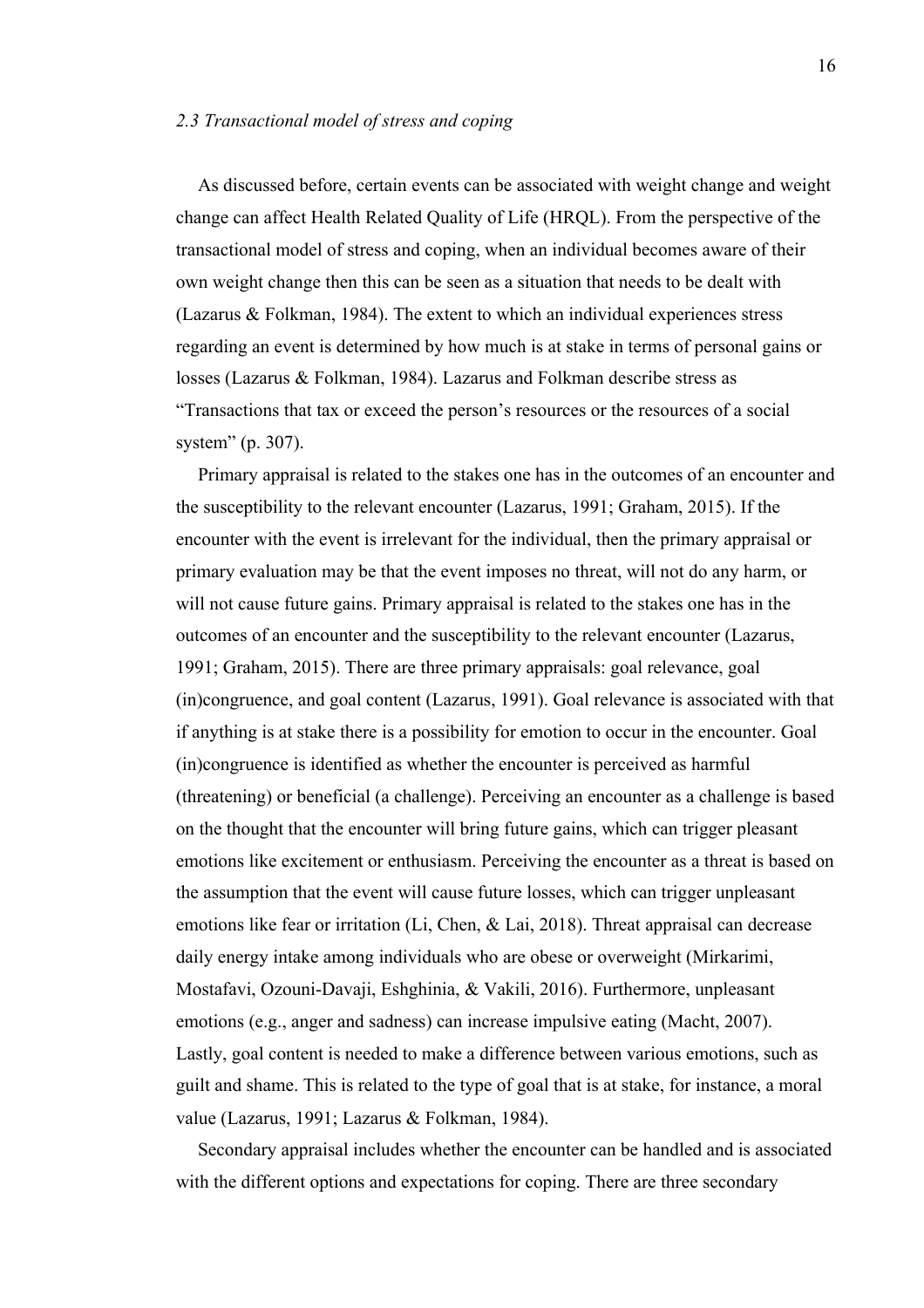appraisal decisions: blame or credit, coping potential, and expectations in the future (Lazarus, 1991). Blame or credit is determined by whether there is an attribution of liability or responsibility for the harm, threat, of benefit and to the degree to which those individuals have control over their damaging or beneficial actions. Whether there will be pride, shame, anger or guilt depends on whether the blame or credit is aimed at oneself or to someone else. Coping potential is related to if and how the personenvironment relationship can be altered for the better. It is related to in what sense an individual believes that he or she can deal with the event at hand and if the individual has sufficient amount of resources (Graham, 2015; Lazarus & Folkman, 1984). For example, when looking at trying to deal with gained weight, friend encouragement is associated with healthy eating and weight loss (Kulik, Valle, & Tate, 2016). Finally, future expectations is associated with what is expected to happen during the change, which is related to whether things will get better or worse (Lazarus, 1991). According to Lazarus and Folkman an essential principle of secondary appraisal is the degree to which a person feels whether something can or cannot be done to change the situation According to Lazarus there are two ways of coping: problem-focused coping and emotion-focused coping. Problem-focused coping is associated with an analytic process, which mainly focuses on the environment. It involves cognitive and behavioral problem-solving strategies, such as looking for information about the problem, looking at the alternatives related to their costs and benefits, making a decision, undertaking action and following through (Graham, 2015; Lazarus & Folkman, 1984). Lazarus describes problem-focused coping as "planful actions to change the actual personenvironment relationship by directly acting on the environment or on oneself" (p. 830). According to Conradt et al. (2008) people who use problem focused coping, are better at maintaining their weight. Emotion-focused is described as followed: "alters only what is in the mind in one of two ways, either by attention deployment (e.g., avoidance) or by changing the meaning of the relationship - for example, by denial or distancing, in which the distressing emotion associated with harm or threat is made moot" (Lazarus, 1991, p. 830). Emotion-focused coping is related to one or more of the following: hope, self-deception, optimism, denial, avoidance, distancing, isolating, blaming one-self and to act as if what happened did not matter (Lazarus & Folkman, 1984; Holahan, Moos, Holahan, Brennan, & Schutte, 2005; Graham, 2015). In addition, it can include personoriented responses or task orientated responses, both used as distraction (Edwards & Holden, 2001). Individuals who experience gaining weight back after having lost weight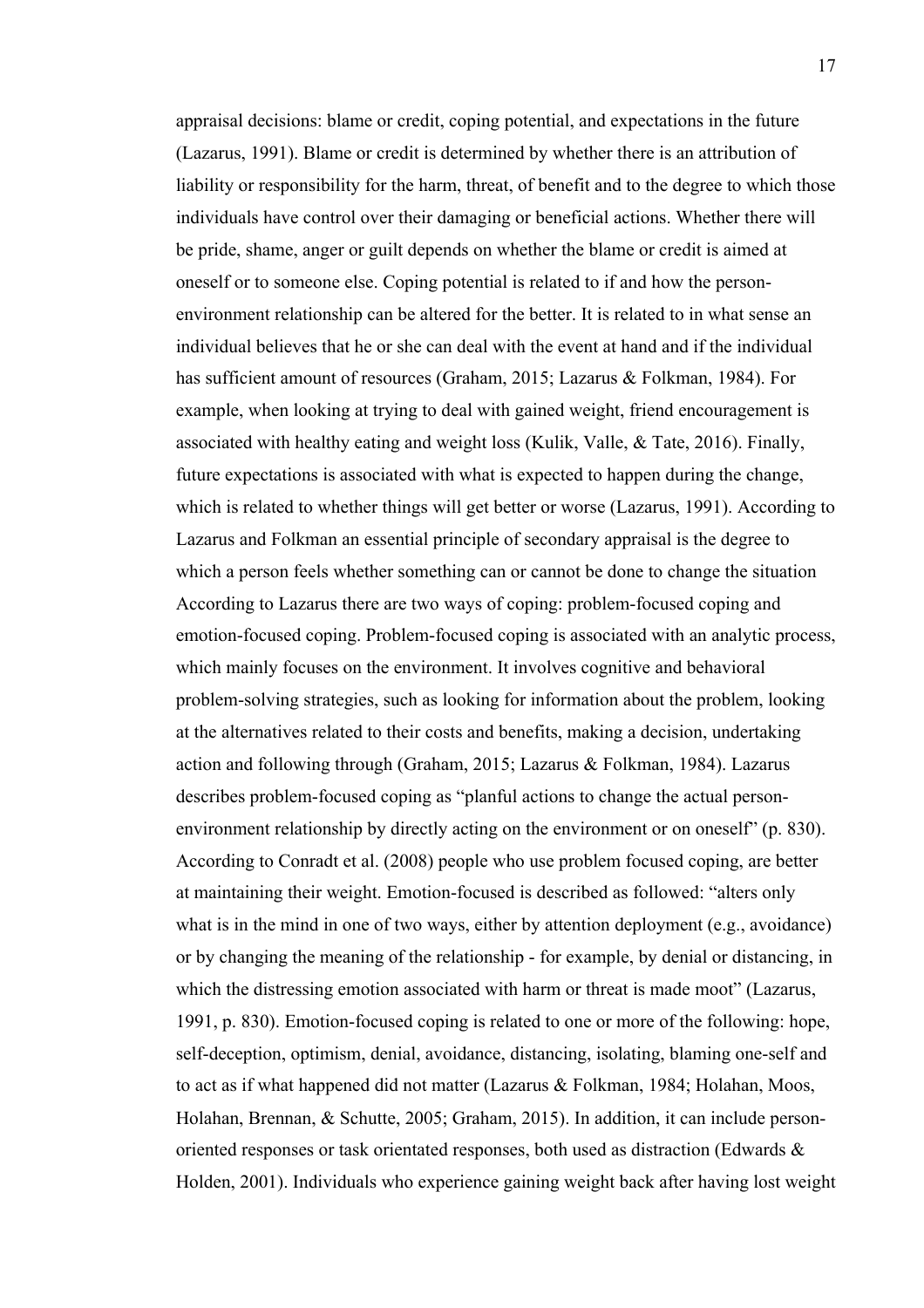are more likely to use disengaging techniques, such as escape and avoidance (Conradt et al., 2008).

After coping, reappraisal takes place. Meaning that the individual evaluates and learns from the encounters and the used techniques (Lazarus & Folkman, 1984; Weesie, 2017).

Based on the above findings regarding stressor(s), primary appraisal, secondary appraisal and coping the following modified model is proposed:



*Figure 1. Transactional model of stress and coping* (*Lazarus & Folkman, 1984) Note: "No" on the arrow from "Primary appraisal" to "No stress" indicates that when the environmental situation is not perceived as harmful, a threat or a challenge then the individual will not experience stress. "Yes" on the arrow from "Primary appraisal" to "Secondary appraisal" indicates that when the environmental situation is perceived as*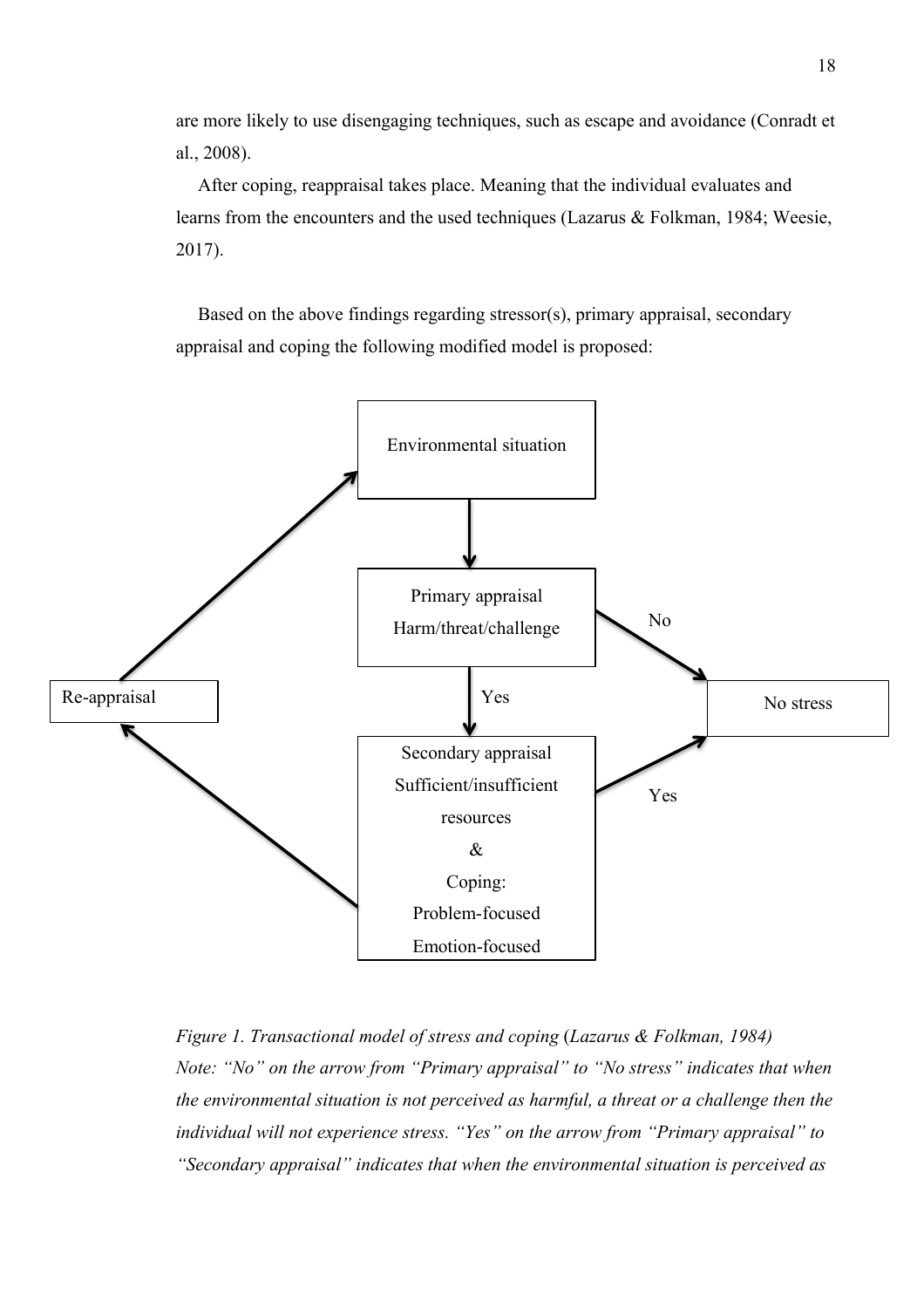*harmful, a threat or a challenge then this will lead to the evaluation whether the person has the sufficient resources and which coping strategy the individual will choose. Lastly, "Yes" on the arrow from "Secondary appraisal" to "No stress" illustrates that when the individual has the sufficient resources and is able to successfully cope with the situation then this will lead to not experiencing stress.*

The last section of this literature review will explain the association between weight change and Health Related Quality of Life (HRQL).

## *2.4 The association between weight change and health related quality of life*

As discussed before, certain events can be associated with weight change and weight change in is associated with changes in one's health. Health Related Quality of Life (HRQL) is a multifaceted construct, which includes elements regarding social, emotional and physical well-being and evaluates self-assessed health (Roos et al., 2014). HRQL can be seen as a subjective assessment of one's own life, regarding positive as well as negative aspects (Zubritsky et al., 2013). Changes in weight can affect the HRQL of an individual. Weight gain is associated with declines in physical functioning, poor overall health, poor emotional well-being, lower levels of energy, getting a disease, hip osteoarthritis, blurred vision and death (Pan et al., 2014; Yiengprugsawan et al., 2017; Zheng et al., 2017). Weight loss is associated with declines in mental health and poor emotional health (Milder et al., 2014; Yiengprugsawan et al., 2017). According to Pan et al. and Svärd et al. (2017) those who are overweight and obese experience improved physical functioning when losing weight but experience a decline in physical health when gaining weight. Zheng et al. indicated that weight gain of at least five kilos is related to major chronic diseases, for example type 2 diabetes, cancer and cardiovascular disease. On the other hand, Döring, De Munder, & Rasmussen (2015) demonstrated that individuals who have normal weight at baseline but have moderate weight gain (5 kilos or less) do not have increased risks of problems in any of the HRQL domains. When looking at weight gain or weight loss it is important to be aware of the reason for the weight change, such as intentional or unintentional weight change (Milder et al., 2014). For example, weight gain can lead to improvements in mental health even though it can also have many negative consequences, as discussed before (Laxy et al., 2014). Also, individuals with normal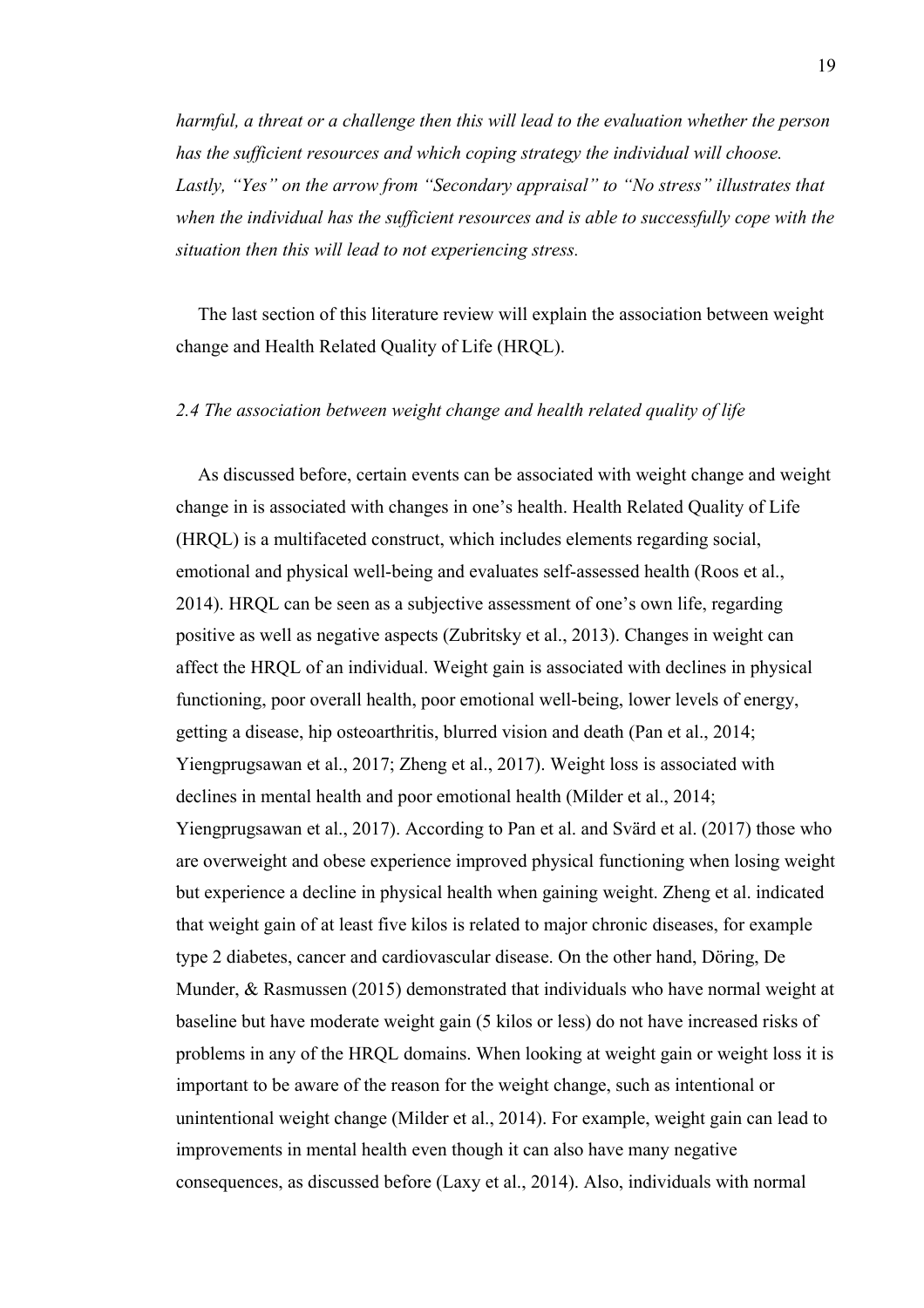weight at baseline who lose weight can have an increased risk of reporting problems in HRQL domains and have a lower EQ-5D index scores compared to those who maintain their stable weight (Döring et al., 2015). Furthermore, it should not be assumed that changes in weight causes changes in HRQL. For example, perceptions about HRQL can influence how an individual looks at HRQL. Such perceptions can come from different social norms and cultural perceptions (Milder et al., 2014). For example, Kuwait families with young children who are diagnosed with diabetes tend to disagree with the diagnosis and look for a second or third medical opinion (Kalyva, Abdul-Rasoul, Kehl, Barkai, & Lukács, 2016).

Based on the above findings about HRQL and weight change, the following modified model is proposed:



*Figure 2. Health Related Quality of Life (HRQL) weight change model (Laxy et al., 2014; Milder et al., 2014).*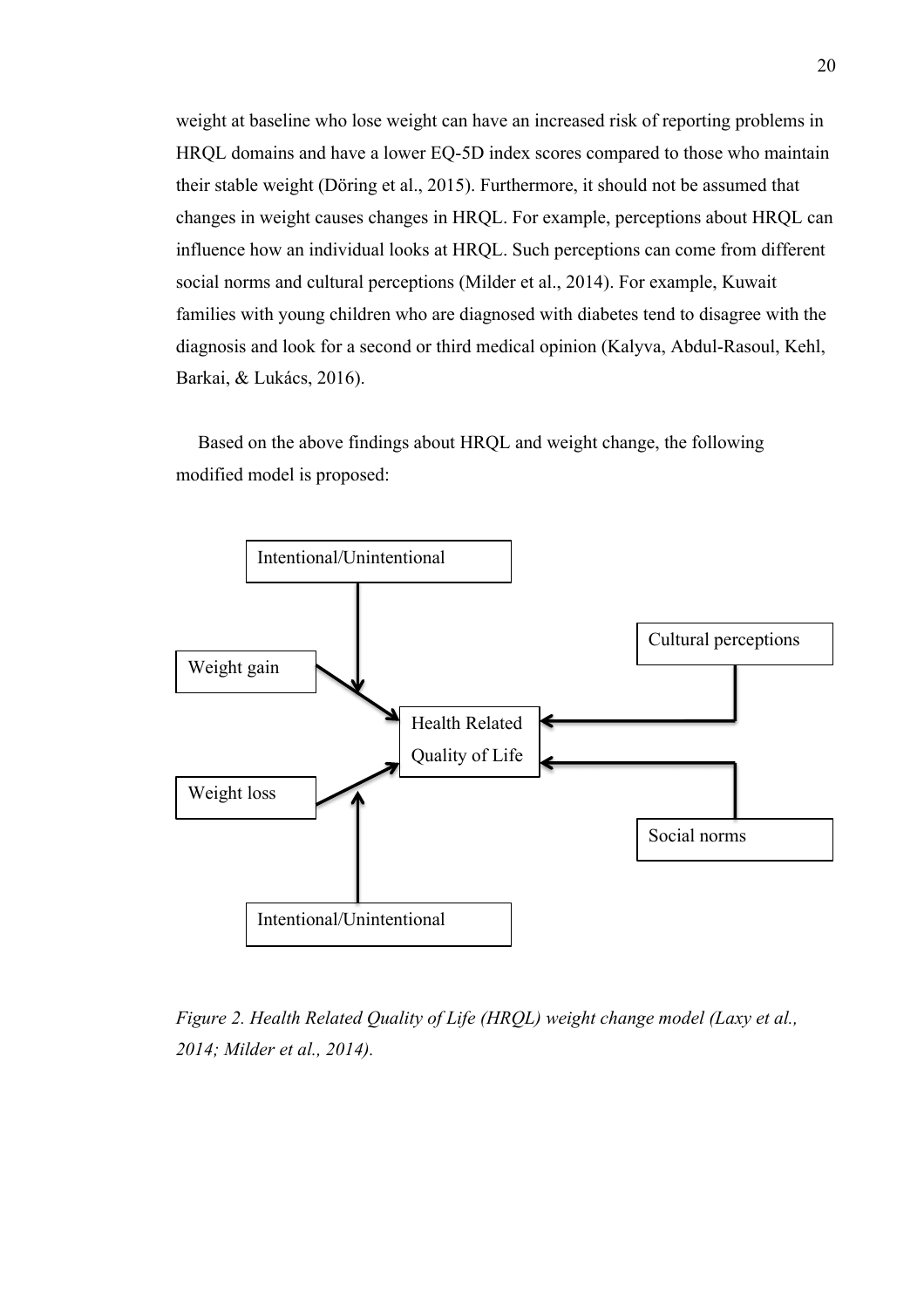The literature discussed points out that individuals go through a certain cycle during their life and that they experience certain life events. Some of these life events include work, school, relationships, neighborhood and parenthood and these events are associated with weight change and in turn weight change can influence Health Related Quality of Life (HRQL). In addition, individuals can perceive this weight change as a situation that needs to be dealt with. However, it is not clear how individuals can cope with weight change regarding these life events. Also, are there other life events that can affect one's weight?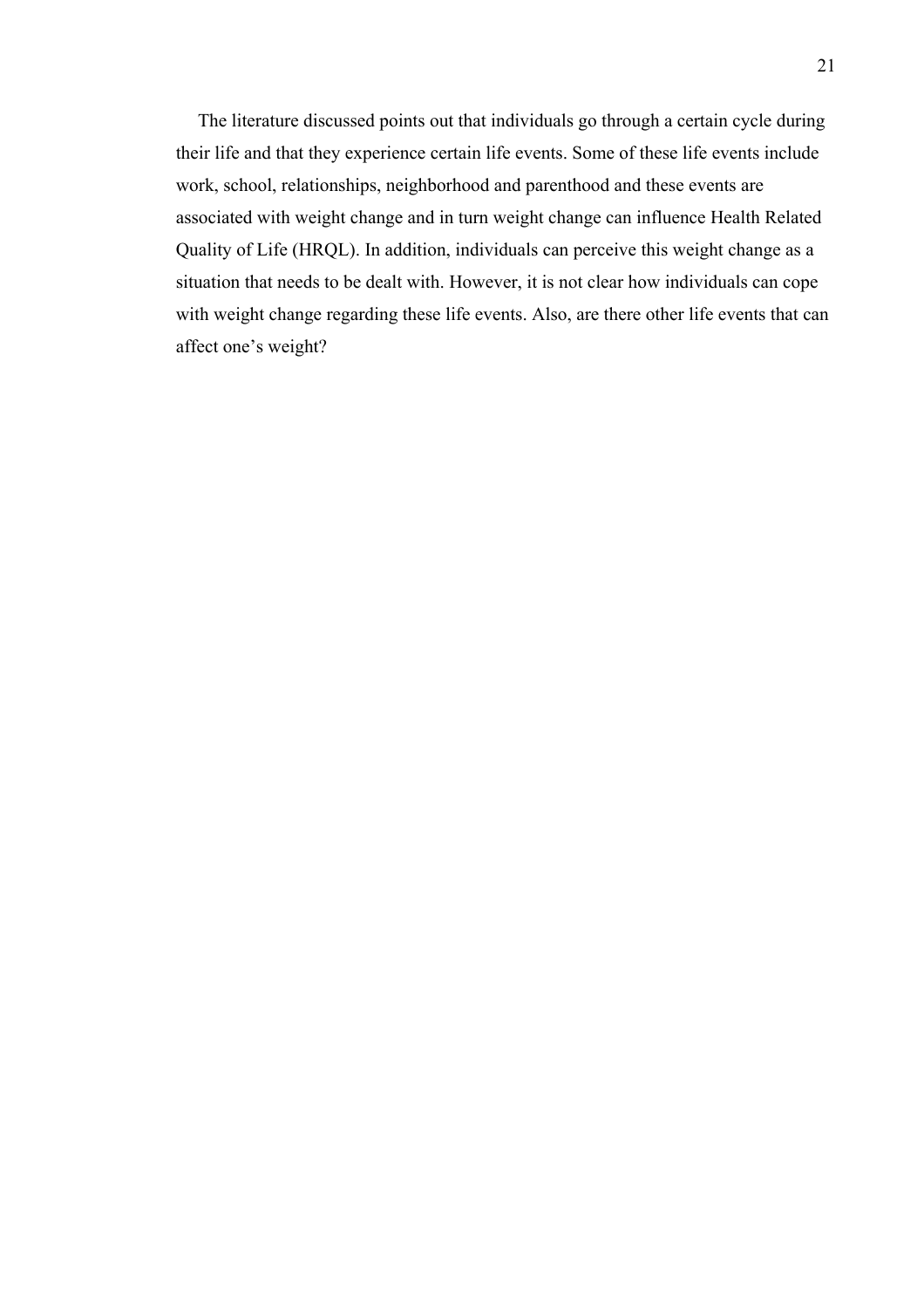## 3. PURPOSE OF THE STUDY

The purpose of this study was to document the experience of individuals who went through weight changes at different moments of their lives, how the weight change influenced their health related quality of life and how they coped with the weight change. More specifically, five individuals from Estonia told their stories, explaining how certain events influenced their weight, how this affected them emotionally, physically and mentally and how they coped with the change in weight.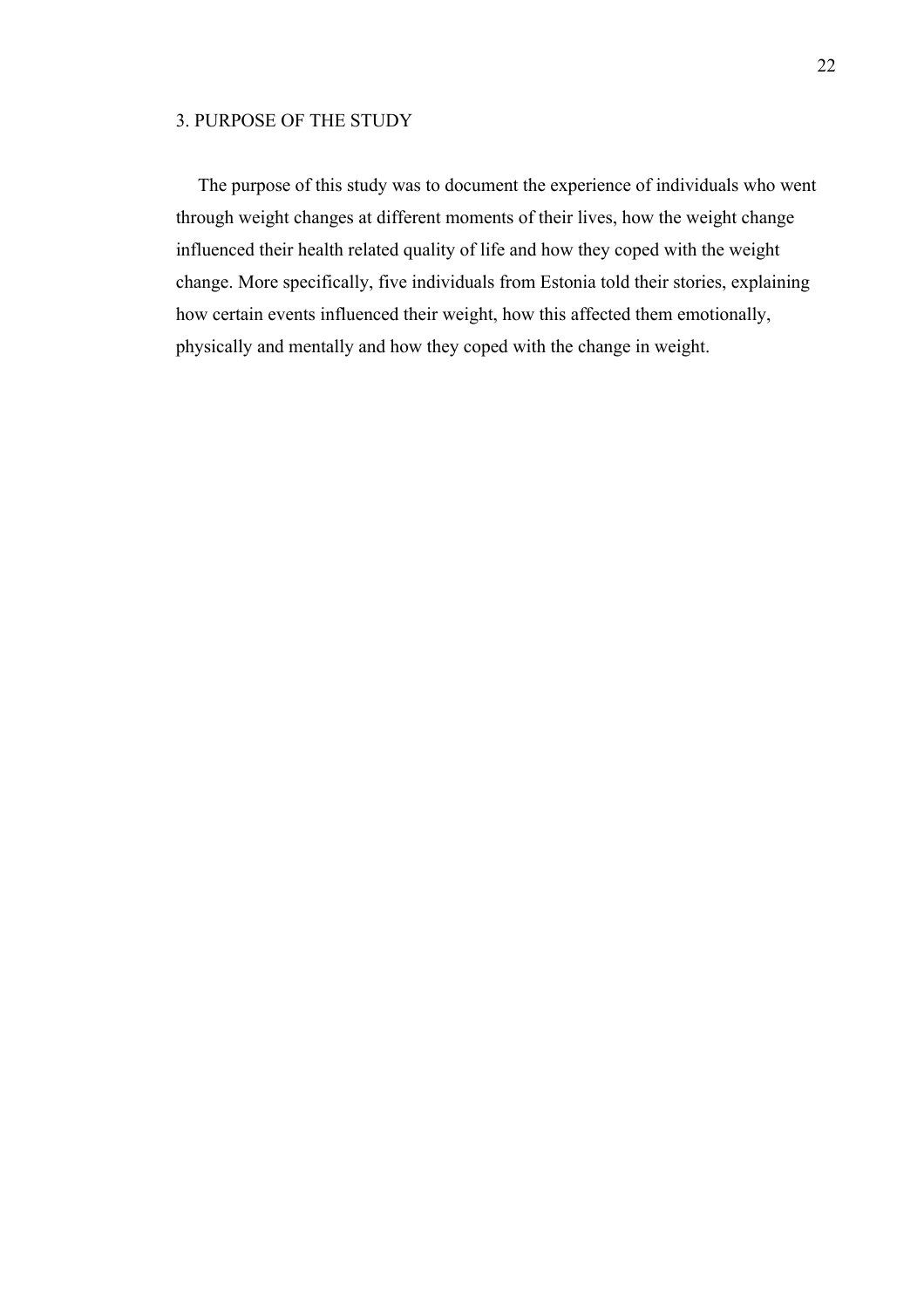#### 4. METHODS

## 4.1 Participants

This study used a snowball sampling strategy. In total five participants, three female and two male with an age between 40 and 50 years (*Mdn* = 47) were interviewed for this study. The researcher knew all the participants prior to conducting the interviews and therefore knew that they would fit the criteria to participate in the study. Criteria of this study included having gained weight and/or lost weight during ones' life and any attempt to lose the gained weight or gain the lost weight.

## 4.2 Materials

A demographic form was made, which included questions about marital status, pregnancy, work and weight loss/gain attempt(s) in the past. The demographic form was filled in prior the to interview. In addition, an interview schedule was developed (see Appendix) based on the life events that influence weight change (Jackson et al., 2015; Kirkegaard et al., 2015; Michael et al., 2014; Monsivais et al., 2015; Pope et al., 2017), the transactional model of stress and coping (Lazarus & Folkman, 1984) and the influence of weight change on Health Related Quality of Life (HRQL). The interview questions covered three main areas: 1) critical aspects that influenced weight and how it influenced the weight (e.g. How did the event affect your weight?); 2) how the weight change affected HRQL (e.g. How did the weight change affect you emotionally, physically and mentally?); 3) how the individual coped with the weight change (e.g. How did you cope (deal) with this/ what did you do regarding the weight change?).

## 4.3 Procedures

The study was conducted in Estonia during July and August in 2018. Access to the sample of this study was possible through personal contacts. Participants were contacted individually and those who agreed to participate were scheduled for the interview. The interviews were held at a quiet place, mutually agreed. Prior to the interview questions, the participants signed the informed consent, which included the purpose of the study and the rights of the participant.

During the interviews, notes were made for the purpose to ask more in depth questions to the participant later on instead of interrupting the participant while talking. To keep the anonymity of the participants, pseudonyms have been used instead of their names.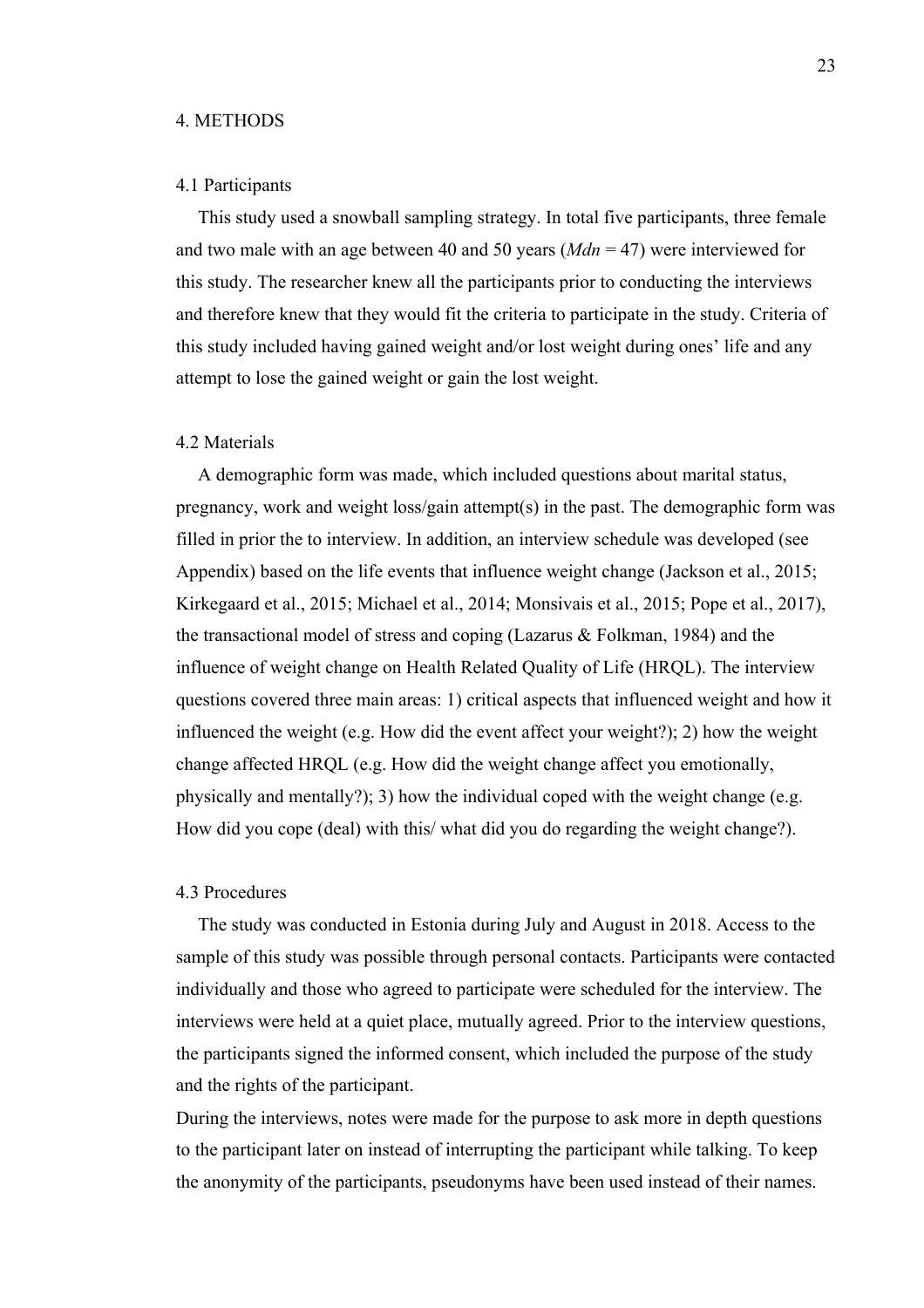The length of each interview was between 30 and 50 minutes. All interviews were audio recorded with a Samsung Galaxy S7 phone. No incentive was provided to participate in the study.

## 4.4 Ethical issues

Knowing the participants beforehand might have influenced the interviews. For example, the participant might have gotten too personal, taking the interview into another direction or perceive the interview as a therapeutic session (McConnell-Henry, James, Chapman, & Francis, 2009-10). In addition, the participant might have had concerns regarding confidentiality (McConnel-Henry et al., 2009-10). In order to deal with these issues the purpose of the study was explained and the participants were reassured that the information from this study would only be used for research purposes. If the participant took the interview into a direction that was unrelated to the purpose of the study, the researcher proposed to talk about the issue after the interview.

## 4.5 Data analysis

Interviews were transcribed verbatim and pseudonyms were ascribed (Maria, Carlos, Alex, Emma and Carla) to ensure anonymity of the participants. According to Cohen, Manion, and Morrision (2007) qualitative data analysis involves "organizing, accounting for and explaining the data; in short, making sense of data in terms of the participants' definitions of the situation, noting patterns, themes, categories and regularities" (p. 461). For the present study, the researcher and a fellow SportPro student - with experience in qualitative data analysis - worked to make sense out of what the participants shared during the interviews. Each interview was inductively analyzed and organized into emerging patterns and themes. It was deductively analyzed according to the events discussed in the literature review (e.g., school, work, relationships with significant others, parenthood and neighborhood) to see if these events were mentioned during the interviews. Lastly, the story of each participant was written according to the emerging patterns and themes.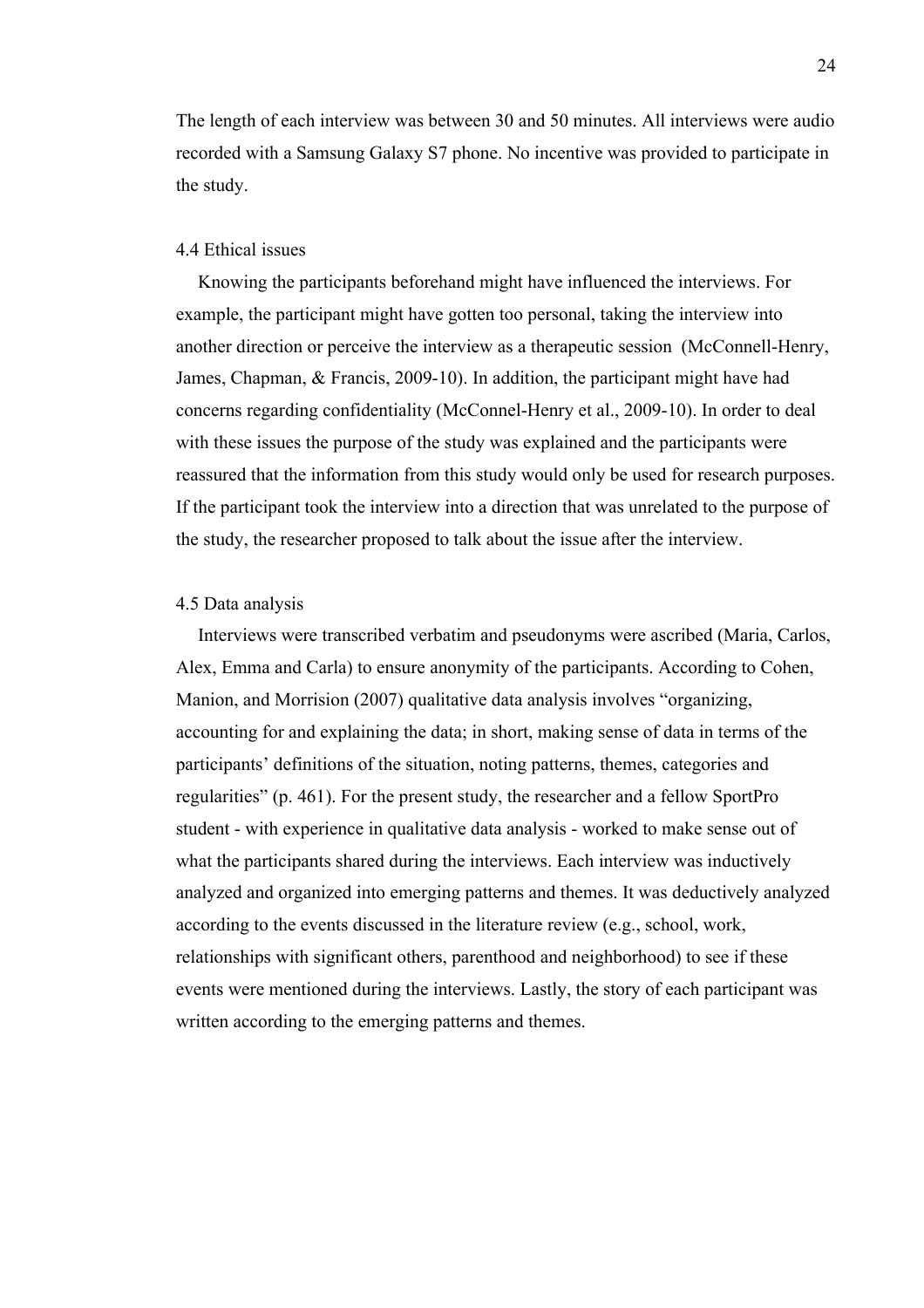## 5. RESULTS

The results below represent the 57 pages of single spaced text that were collected during the interviews. The demographic information revealed that all five participants had a period during their life that they were trying to lose weight and that they were all successful in doing so. The themes that became apparent during the data analysis as the events that influenced weight change are presented with the illustrative verbatim quotes. The main events were relationships with significant others, age, parenthood, seasonal changes, work and studying. Events that were mentioned less but still played a role were the army and social pressure. It is important to note that the army, social pressure and other events are not always directly related to weight change and there are other factors that also play a role. For example, the army does not directly lead to weight change but it is the context that plays a role in this. In addition, these events (relationships with significant others, age, parenthood, seasonal changes, work, studying, the army and social pressure) were not mentioned by all the participants. For example, one participant mentioned that parenthood was associated with weight gain while this was not mentioned by another participant. The participants each had a unique story of what events influenced their weight, how it affected their Health Related Quality of Life (HRQL) and how they coped with it. After the analyzes it became clear that 'attitude' and 'appraisal' were two factors that also played a role regarding the weight change. The results show how certain events influence weight change, how this can affect HRQL and how the participants cope with the change in weight. Lastly, each participant gives advice, regarding how to deal with weight change.

## *Maria*

Maria who is 48 years old experienced weight change during her life. She was successful in losing the gained weight by doing yoga and joining the Weight Watchers program. She changed her job more than two times and is currently in a relationship. During the interview she mentioned that at one point during her life she realized that she had gained ten kilos after a neighbor told her that she looked pregnant. She did not know exactly how the weight gain had happened, since as she described 'life was good'. She explained that it might have been age and that a slower metabolism affected her weight. In addition, this weight gain was a big problem for Maria since it is important to be slim in her culture. She said the following: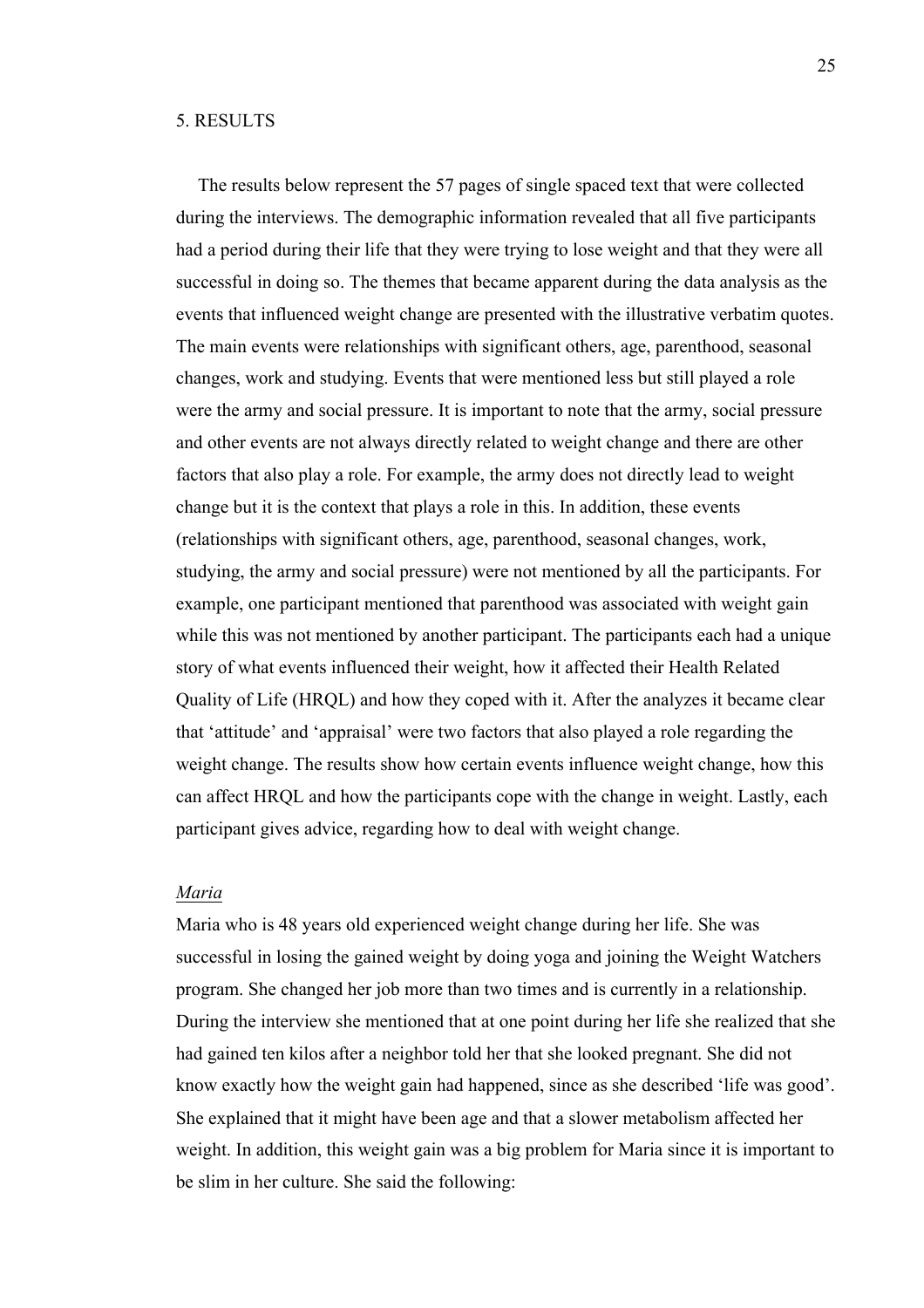Life was good, nothing changed. I don't know. Maybe the age, I was 35. Maybe metabolism went slower. I think that could be. Then I realized that if I don't do anything then after two years it's 20 kilos and so on. It's easier to lose 10 kilos than 20 or 30 kilos… All problems are mind made. But to my mind it was a big problem. In our culture it is important… you have to be slim in our culture to be acceptable. So it was a big thing for me yes.

It is clear that the weight gain was a problem. Not only was there the fear of gaining more weight and that it would be harder to lose, but also that it is important in her culture to be slim. Furthermore, Maria explained that different events have influenced her weight. One of these events were relationships:

I have lost weight because I just I couldn't eat. I can't eat, if relationship ends for example then I have to force myself to eat because I know that if I don't eat then my weight goes down and it's bad for my health and it's very bad for body to go like this you know, then you gain weight, lose weight. So then I force myself to eat.

Social pressure also influenced her weight. When Maria was younger she experienced social pressure due to the trend at that time that it was important to be slim:

And back in 80's it was very much in fashion to be very slim. You don't remember it, you don't know that but then those models, they looked like skeletons only. And there was ten or 20 years ago there was big scandal, which you don't know maybe, that models shouldn't be so slim after one model died. There were only bones and after that I think models are little bit bigger now than they used to be. It was very unhealthy how they looked, bones and skin only. So it was a great pressure because my weight now is 61 kilos and when I was fifteen it was 65. You know puberty and unhealthy food - Soviet time -, no awareness at all, healthy eating and the pressure was so big because of all those pictures and stuff they showed that you should be slim. So I had difficulties with my weight even then. It was even worse when I was in high school… when I went to University then I tried it to starve myself. I couldn't because I almost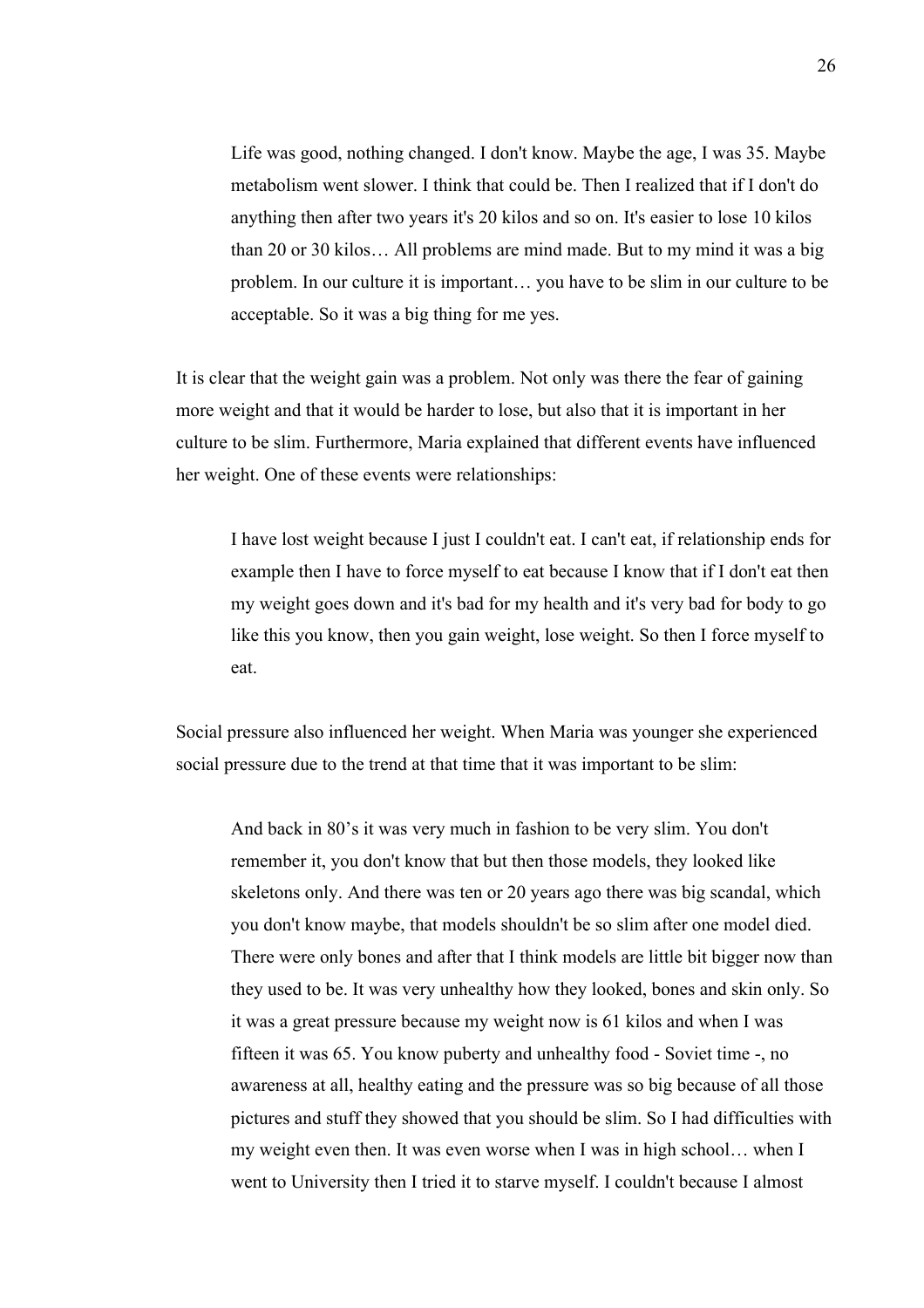fainted. I had to eat because otherwise I felt so bad. Other girls did it; they tortured themselves, they were starving. It was very bad in 90s, beginning of 90s.

Lastly, different seasons affect her weight. During spring and summer Maria loses weight or it is easier to maintain weight. In winter and autumn she tends to gain weight: "Then I've noticed that when it's spring and summer I lose weight or it's easier to keep weight but when it's dark you know, autumn, winter then I tend to gain weight".

During the interview it became clear that the weight gain negatively influenced Maria's self-image, for example when she went out to buy clothes:

I remember the time when I was buying clothes according to how they hide my body. I choose the clothes that hide my body. That was very sad. Then I was thinking that it doesn't have to be like that it is not supposed to be like that you want to cover up yourself. I was quite young then, 30 something.

On the contrary, losing the gained weight had a positive impact, especially on her energy levels:

They say that the moment you lose 10% of your weight, when you lose 10% of your weight then your energy level rises two times or something like that and I felt that I was when I started to lose weight in Weight Watchers then I was I guess 67 then and when I lost six kilos I had so much more energy.

The two main coping strategies that Maria mentioned in order to deal with the weight gain were Weight Watchers and yoga. Weight Watchers helped to change her lifestyle instead of focusing on short-term solutions:

Weight Watchers helps you to change your lifestyle. It doesn't help; the shortterm solutions don't help you with the weight. You have to change your style, how you live, the style you living. So Weight Watchers help you to eat normal way.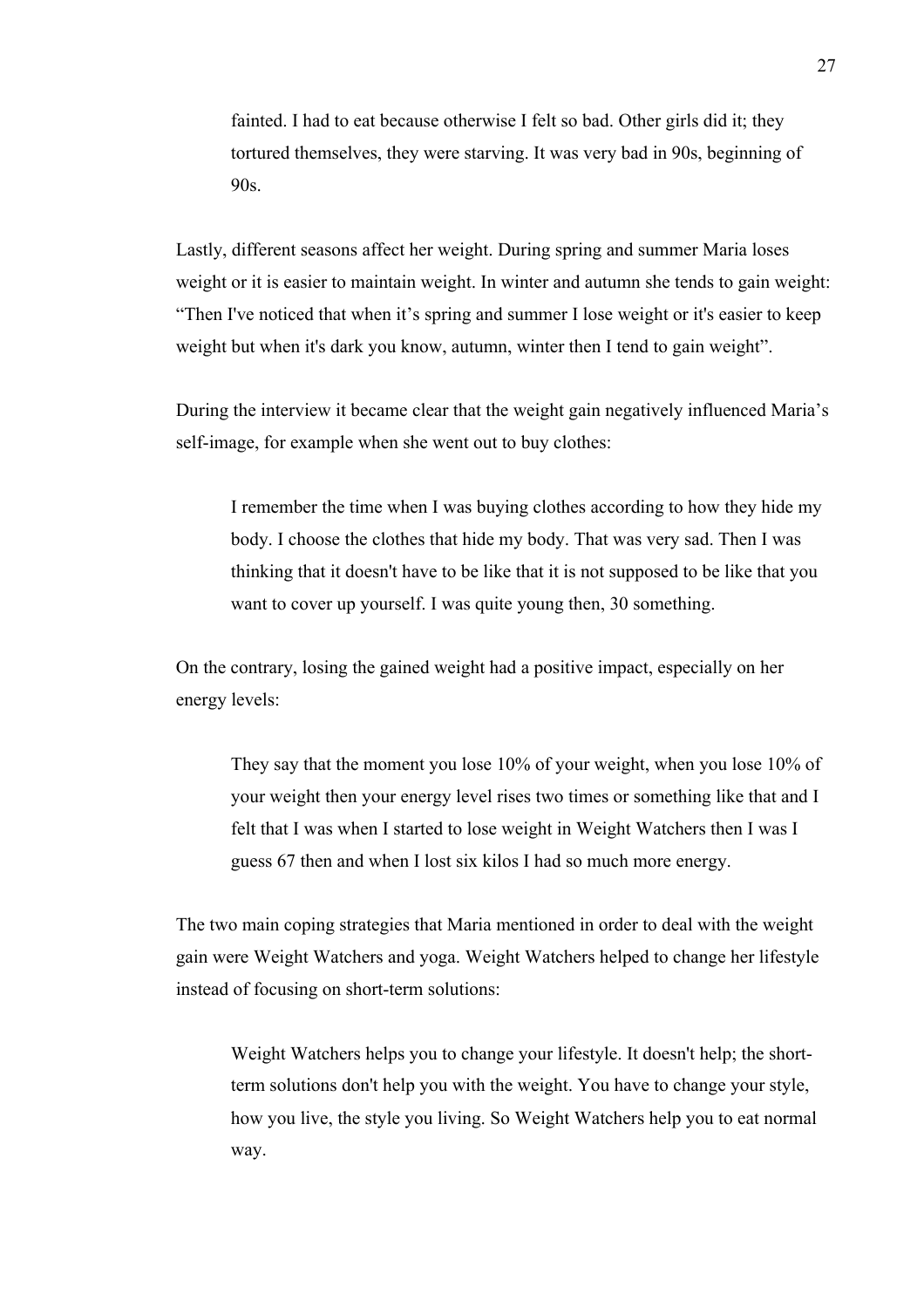Weight Watchers helped Maria to pay attention to what she ate instead of telling her that she cannot eating certain foods at all: "What is very good is that they don't tell you that you can't eat chocolate at all for example. They help you to look what you eat", Also, Maria found out how two products that look completely the same can have a large difference in nutritional value:

I went to store after that and I wanted to buy fish. Then I found two different products and for me it was the same which one I take. But in one there was 0.5 points if I looked at calories and fat. In other there was eight points because there was oil, mayonnaise, herring. It was half point versus eight points. I was so amazed and for me since then it was the same, I didn't think about it.

In addition, Maria explained that if you pay attention to these nutritional values long enough, it becomes a habit. In addition, it makes you conscious of how you eat:

You have to check up sugars, fat and calories. And then if you do it long enough and then you have those choices, for example if you are in restaurant or somewhere then you know that okay… and it stays. You do it like one year and it doesn't go away. In evenings I even calculate how many points I ate for example. It makes you very conscious how you are eating and that's what I do everyday. So Weight Watchers taught it to me.

Furthermore, there were gatherings that Weight Watchers organized every week. During these gatherings people could share their experience and this was very inspiring: "They have gatherings every week, once a week. And all the people who are trying to lose weight are together and they can share their experience and talk about it and that was very inspiring".

Maria mentioned that yoga helped her to lose weight and being aware of what is going on in her mind and body. For example, before she started to do yoga she ate because she was sad but yoga has helped her to be less sad. In addition, Maria experiences less stress: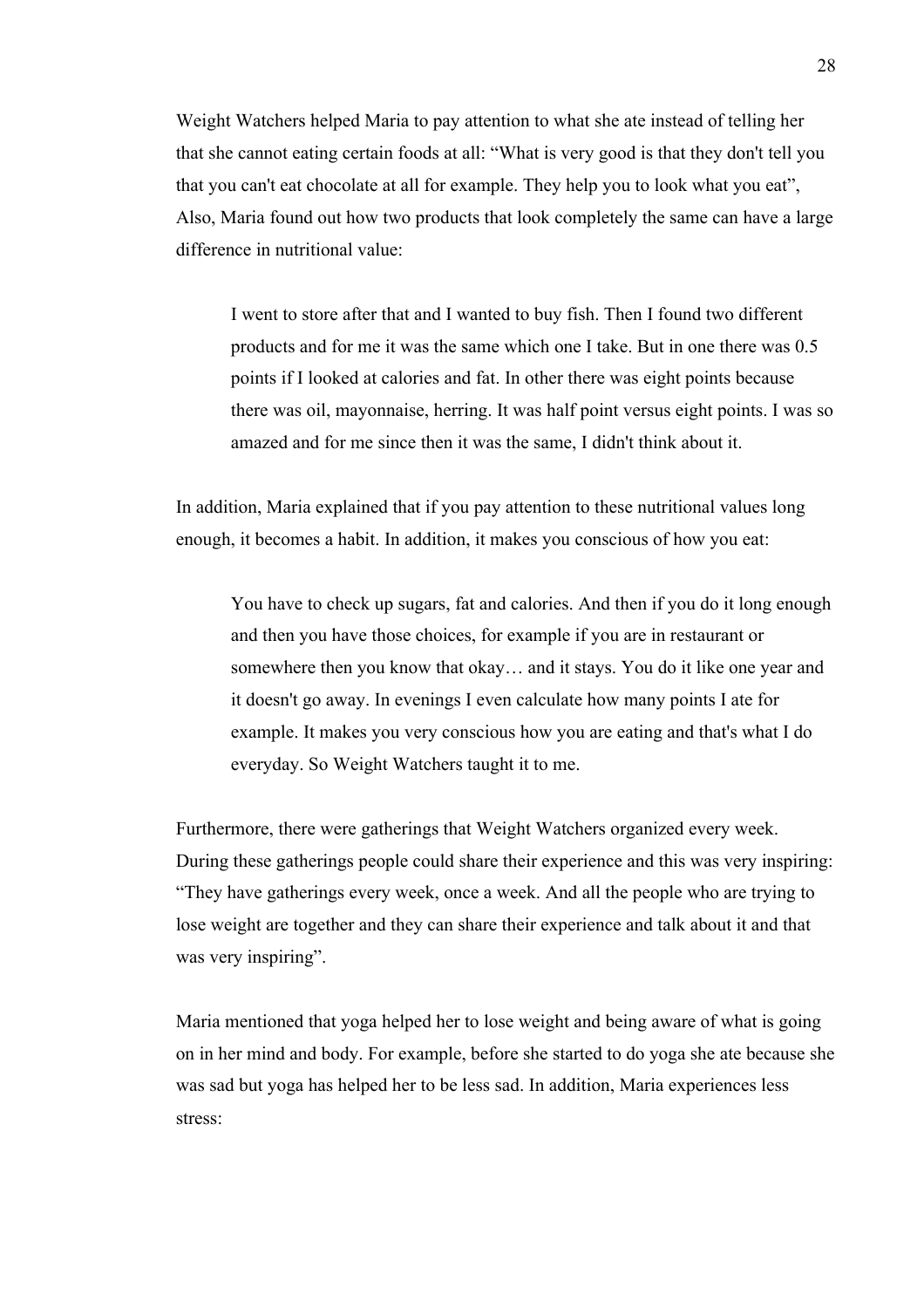I was eating because I was sad but yoga helps me to be less sad. Before I started yoga then I comforted myself with food and then I gained weight. But after I started yoga, food is not such a passion to me anymore. And I have less stress. Yoga helps to listen to your body more and also to notice that what is going on in your mind and in your body and then you see that "oh I'm addicted to this now" or "now I'm sad and now that makes me want chocolate".

Besides the fact that food is less of passion, it is now perceived as fuel. Also, Maria watches herself in certain situations when there is food:

For years it's been like fuel to car it's only fuel. And I feel very pleased and happy if I manage to get good food. Early it was when I was younger, I was like you know "you can't eat it, no I want to eat it now". For example today I took those waffles outside, I decided not to eat them but then they were there then I just ate, but I'm always watching myself. Then I know that "move away from the table, don't take any more". So I'm watching myself all the time, I didn't have that before.

The advice that Maria would give to others is that people should forget about short-term diets and instead change their lifestyle. Also, there might be psychological problems that lead to being overweight:

First of all I think that people should forget all about diets, short time diets. It's really bad. One reason why it's bad is that some people take another piece of cake thinking, "okay I will get fat now but then I do this diet again" and then they have this yo-yo effect you know. And when you are older then your skin doesn't do the yo-yo anymore with you, it looks awful. So forget about those short-term diets. Change your lifestyle; take care of your mental health. But I think the overweight; it's a psychological problem. So the eating is not even reason people are fat but the eating is already symptom of something else you know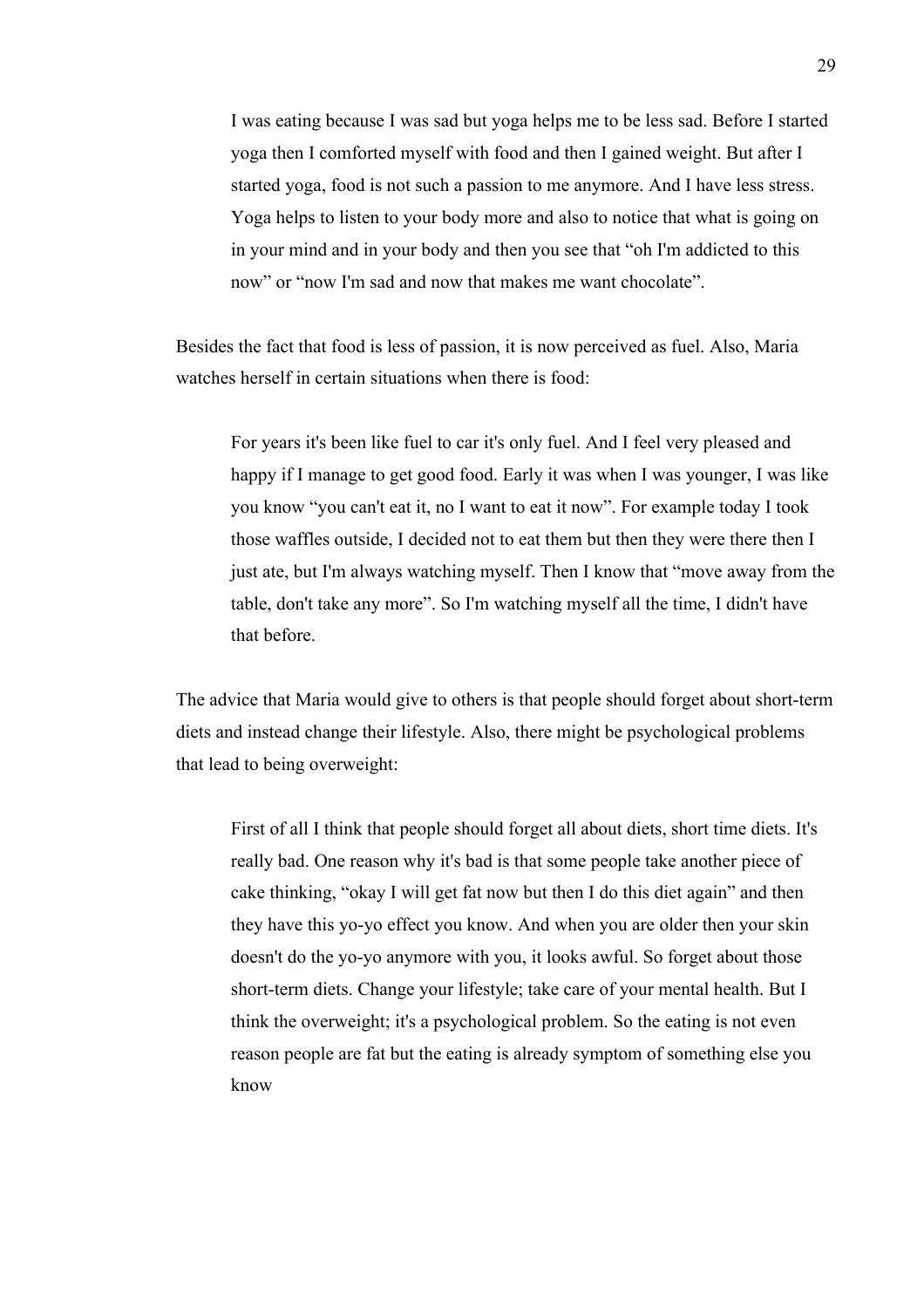She also mentioned that you should ask yourself why you eat the way you eat and what the reason is for being stressed or sad. According to Maria, dealing with these issues automatically leads to eating less:

You gain weight because you eat more, you eat too much. But you eat too much of some other reason. So before you change that, that you eat less you force yourself "eat less, eat less, eat less" but go further go "why you eat so much? What is the problem there? Don't you know that those things make you fat?" Or you are sad probably or you are stressed, "Why you are stressed? Why you are sad?" Deal with this and then automatically you eat less.

Also, there might be bad habits within the family that can lead to gaining weight, for example eating the wrong way:

Maybe there were bad habits in family that can be too. Sometimes you see four, five members in family, you see them on the beach or on the street, they are all fat. It's not in genes because husband and wife they don't have the same genes right. But they are both so fat. They obviously eat wrong way, wrong stuff.

Lastly, Maria mentioned that it is important to be friendly with yourself. For instance, sometimes it is fine to eat chocolate:

I think it's very useful to be friendly with yourself because people are too rough to themselves. They are friendly with their family and friends but not to themselves. They are beating themselves up and telling that "you shouldn't eat this, you shouldn't eat that" but I try to love myself more. Then I tell to myself "yes well you want that chocolate now so bad so let's have that chocolate now then and tomorrow we won't eat chocolate anymore" and then it's easier you know. You have to be friendly with yourself.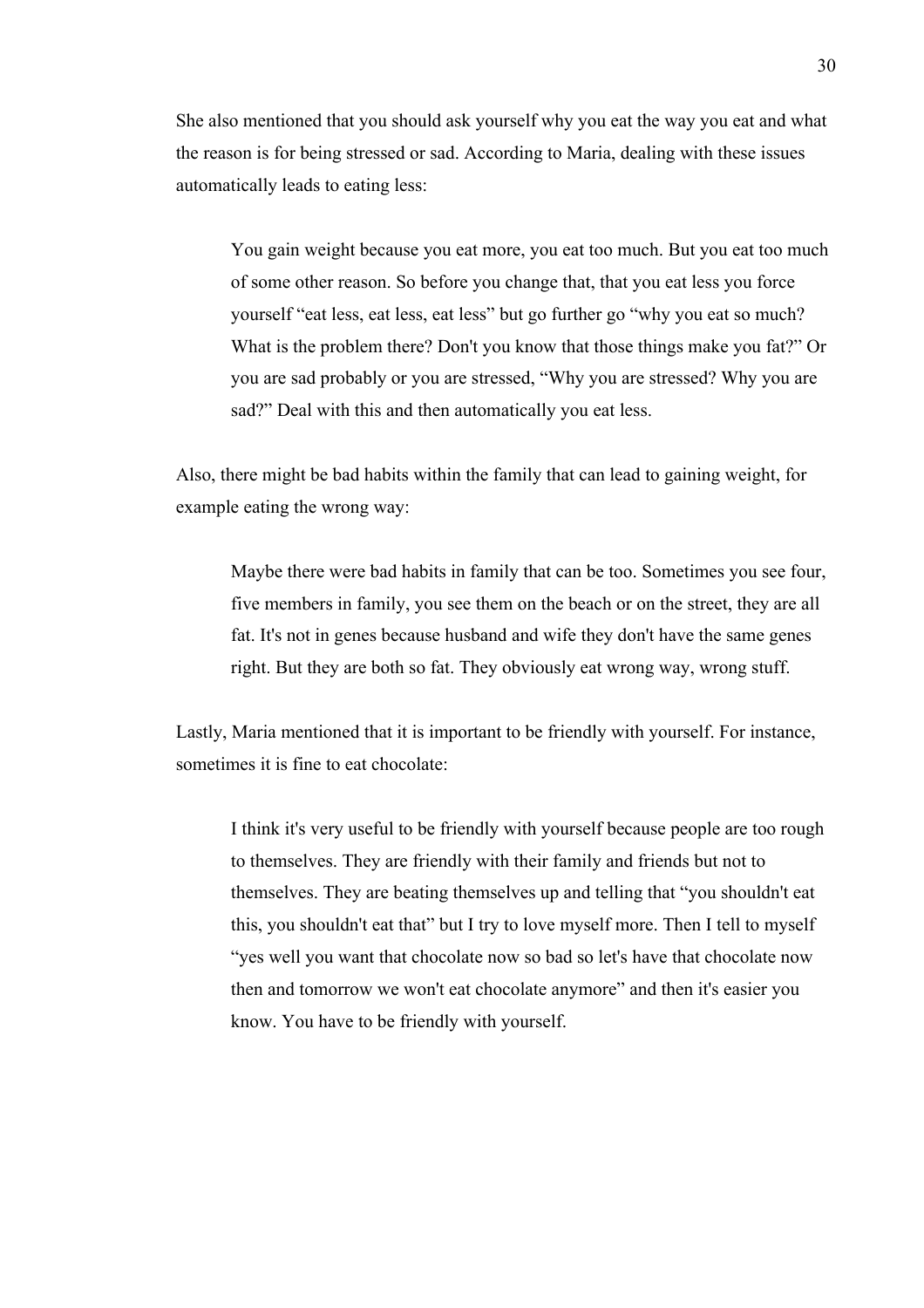#### *Carlos*

Carlos who is 50 years and is currently working has had a period during his life that he was trying to lose weight. He was successful in losing the gained weight. He experienced weight gain while he was spending time in the army. At the moment he experiences weight gain and weight loss during different seasons and weight gain which he contributes to growing older.

Carlos indicated that when he went to the army he had nothing to do, that he ate very regularly and that he therefore gained weight. He said that he ate more just because he had the possibility to eat and it was just there, not thinking about that it can be bad to eat as much as he did. He also described that he understood what it means when you cannot get food and cannot eat, somehow that it was a survival instinct to eat whenever he had the chance. In addition when asking Carlos how it affected him mentally, physically, emotionally when he came back from the army and noticed that he had gained weight, he answered "not at all"

The way that Carlos coped with his weight gain from the army was by monitoring his weight and going back to his old lifestyle that he had before the army. Another factor that affected Carlos and is still affecting him is his age. Carlos indicated that it is more difficult to lose weight when he gets older and that he is being more aware about what he eats and the amount that he eats compared to ten years ago. He said the following:

And when you get older, it's more difficult to lose the weight and that's why you need to be more careful what you are eating. But at the moment or in previous years I still eat what I like and what I want but maybe…. I try to do it in smaller amounts… so how to say… ten years ago I don't even was was thinking what I am eating, now I'm a little bit more thinking what I eat and what amount I eat. At the moment when you get older you are gaining a little bit weight every year, even it doesn't matter are you very active or less active but still you somehow gaining weight a little bit every year. At the moment it's not scary but you must be a little bit more careful because of your health, everything and still even if you want to do more exercises you have, I have feel I don't know last three years that there is limit what you can do. When I was 45 I even wasn't thinking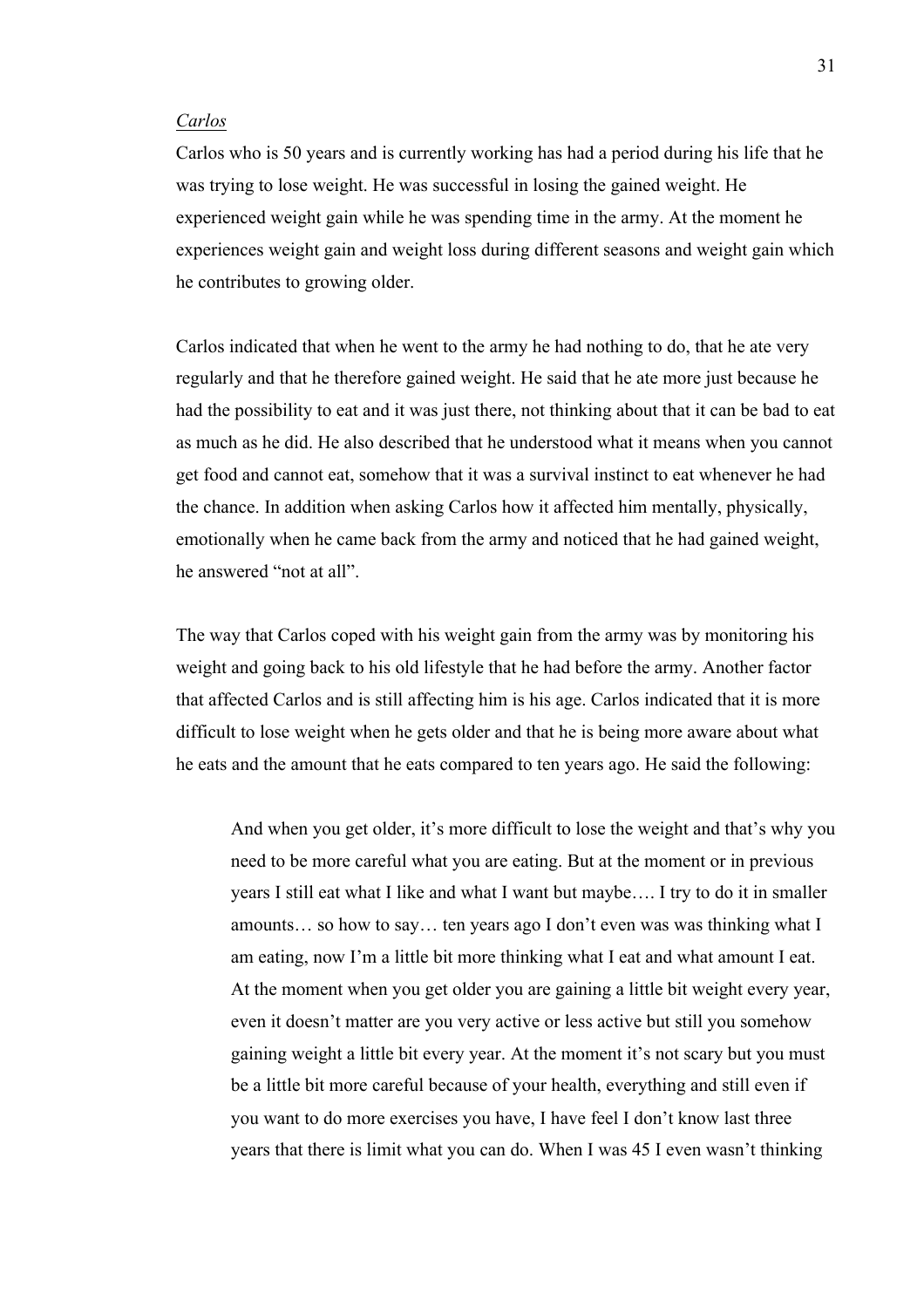that there are some limit what I can do and what not but now I understand that there is a limit.

He also described that when he was younger he was more active and that he ate differently:

But then in the younger age you are more active. You have less possibilities to eat. Very nice and good food. And you don't have at least I didn't have so much time to eat good food long time. So you are eating what you are getting and you are running further. So I think there is a lot of…. that's why also why I gaining weight in the older age. Because you can eat what you want, basically when you want and food what you like… so…. you can afford it, or how to say… in college you just eat what you get.

Carlos explained that during summer he is more active than during wintertime. He goes running and does racing for his work, which gets him more active compared to wintertime when he does not have any races. The weight change during the different seasons do not cause any stress to Carlos because he knows that if he gains weight during winter, that he will lose it in summer. He said the following:

How to say… I was running, moving a lot more around as … it's because of racing what I was and I'm still doing. In wintertime we don't have any races but in summer time you will have a lot of races and then you get more active, what in the weekend what…. or week around and that's why. You are eating more randomly in summer time and… and maybe you don't, yes you don't have much time to eat or you have less time to eat and I think that's it. And maybe our eating also… less food because it's summer time, it's warm, you have less time and… I don't know, that's it basically.

Carlos' advice to others is that it is important to monitor your weight and if it deviates from what it normally is then you must find a reason for that. It is essential to look at what is happening in your mind or body. He said the following: "I think that everybody needs to monitor their weight and if there are some… big bumps, you must find the reason for that, what is happening in your body or mind or whatever."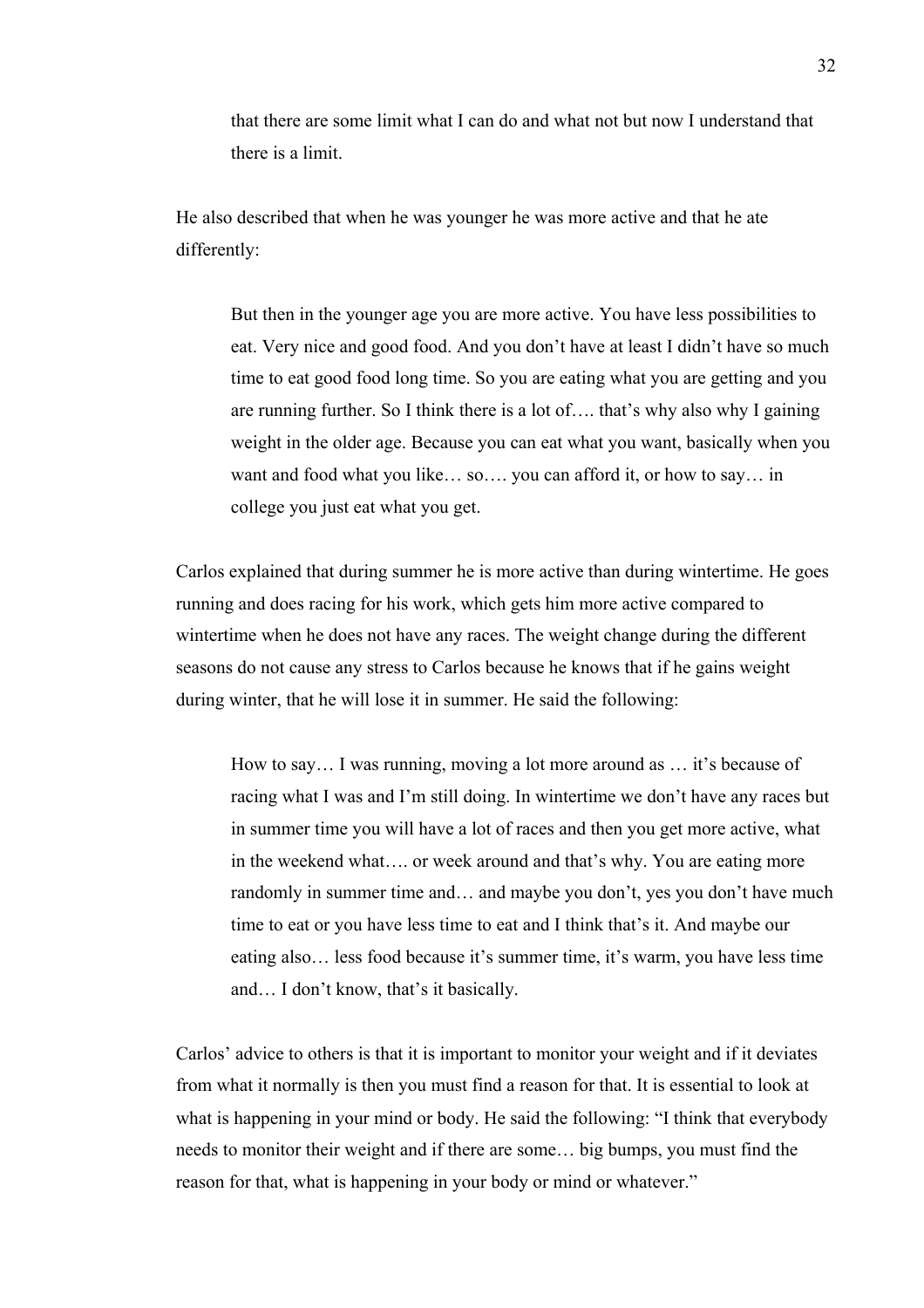## *Alex*

Alex who is 43 years old has changed his job more than two times and has experienced stress during his job. He has had a period during his life that he was trying to lose weight. There have been different events that have influenced his weight, such as his job and having children. Another event that was and still affects his weight is his age. For example, Alex explained that at one point his physical activity levels decreased, as he grew older: "But from 25 years of age and further on the life activity or the physical activity just goes down. Meaning that you don't do sports so much as you're used to do".

Furthermore, things that Alex did not have when he was younger, - money and a car affects his way of living in the present moment:

So, and that's the problem that having money, having possibility to eat good things to your brain and delicious things to your brain, they require you more active way of life, but when we were younger, I didn't have possibility to drive a car. I just had bus and trolley bus and I had to walk a lot. I had cold feet, I was depending on the weather and you felt cold and uncomfortable and no one drive me by a car so you had to walk quite longer ways and directions. So it's… and now it's vice versa. You have a car; you're just sitting all the time.

In addition, because of his current lifestyle he has less time to exercise. For example, Alex spends a lot of time driving his car:

I just have this pedometer switched on all the time and it just shows me every time that you just, "well you have to move yourself, move your ass". But what kind of moving I can do if I drive a car. It could be so that I drive a car five hours a day, like two and a half to one direction, two and half to another direction. In the morning you wake up, you do your kinda morning exercise, you drive a car then at customer office you just sit down, you sit there. Then you sit back to a car, drive home and then you are so tired you just eat some sweet stuff and then you go to bed and then you just gain your weight. And that's the way how it is.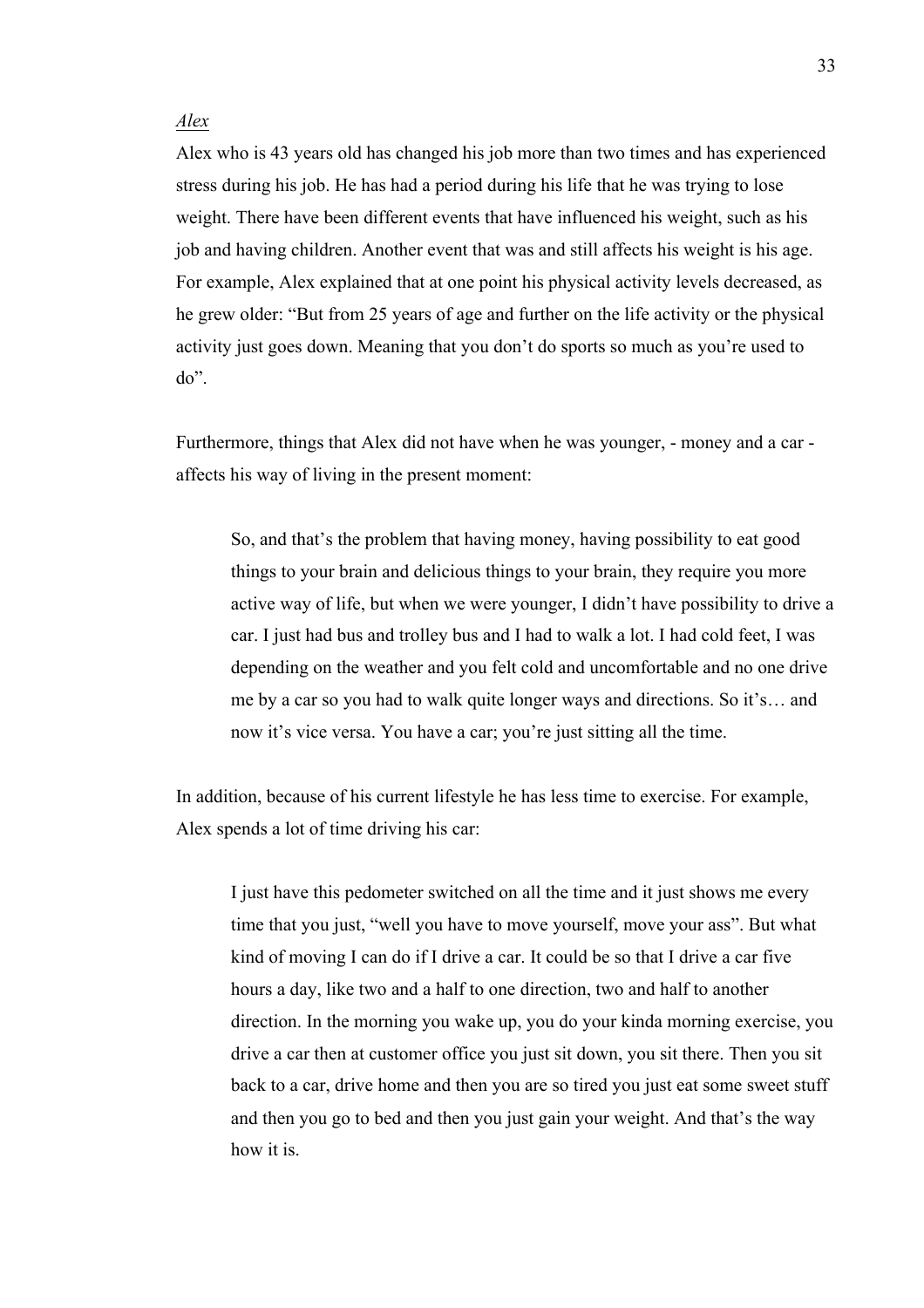Alex mentioned that certain eating behaviors which did not affect him when he was a child, do affect him now that he has grown older:

When you're used to eat you know candies or I don't know mayonnaise or I mean unhealthy food. When I was kid I was eating just white bread with soda and I was completely fine. I can't do this because, well I could but then it affects weight quite fast. So things which didn't affect you in earlier times, they affect you now, just because of this metabolism or whatever or what people have.

Furthermore, Alex mentioned that he started to gain weight in a company where there were many people who were big. He contributed this weight gain to four factors: stress, the environment, not getting enough sleep and travelling:

Related to work or job, it's… ah… this is yes, this is critical aspect number six is actually job, because depending on what kind of job you do… what happened to me, I started to gain weight in a company where we have quite many people with big bellies. And the big bellies were caused by... to my personal opinion by three factors. First stress, as a result of stress you eat quite a lot of candies and we were supplied with on every table we had a lot of candies, first stress. Then environment, I mean if everybody is around you is like big and you're the only thin guy then it's quite likely you also start to somehow to be alike. And third, because of the stressful work you don't get enough sleep because customer need your, whatever documents. You have to prepare them during nighttime. And then a lot of traveling.

Alex also described that he noticed that he started to gain weight when he had his first child. He mentioned that having children caused the routines that had been built up during the years to be changed into routines based on the needs of the children:

I got married and I have two kids, which means that first of all your daily routines that you build during these years, they are somehow turned upside down, because you can't anymore keep your routines but all the routines are based on what actually kids wanna do or…. or what kids do actually.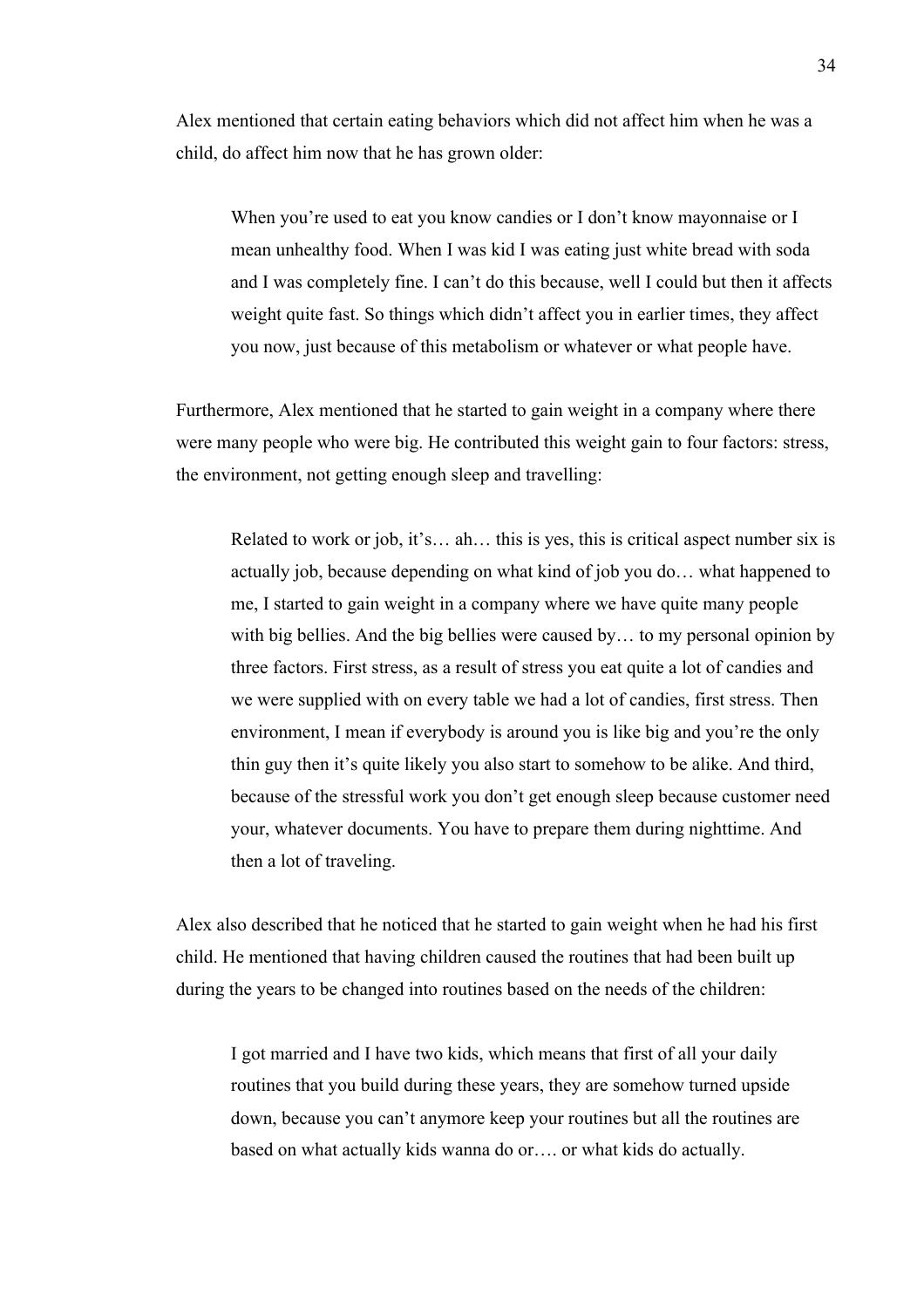Also, the eating behavior is affected by the children. For example, eating foods based on what the children eat:

And the two major aspects, first of all the nutrition, your nutrition depends on quite a lot on what they eat, well especially when they are like one year old or three years old. Second thing, if you have more than one kid then it might be so that you are dependent… your nutrition it depends on what one kid eats and the other doesn't. So you have to take care of two separate like two nutrition schemes. And also… I mean you always eat leftover basically. So this is because well you don't leave food on table, you eat everything. So you don't prepare food only yourself and you know how much, because sometimes it's, what happens, kids are hungry then you prepare meal and they say "no, we want something different", so you make it different and in order not to throw away everything to waste bin you have to actually consume the stuff. So this is like one critical aspect in addition to this.

Another aspect that is influenced by having children is the sleeping pattern. For instance, Alex mentioned not getting enough sleep:

What I noticed myself and this considers men, then they gain absolutely really fast weight when kids are just born. Because your sleep time, again is quite strongly affected. You don't get enough sleep. This is like fourth major aspect. Sleep time… you sleep when kid allow you to sleep and are the result… are the result quite a lot of men, they just sleep in different rooms… are the result, because you are not able to survive. And as I noticed that insufficient sleep time just may cause again later on like… it's considered as one factor to gain weight, okay.

Alex mentioned that gaining weight did not do anything to him physically, emotionally or mentally when he noticed that he gained weight after his first child:

I mean, nothing, because this is not important at that time. So this weight and nutrition and I mean the basic thing, you just wanna sleep, just simple thing.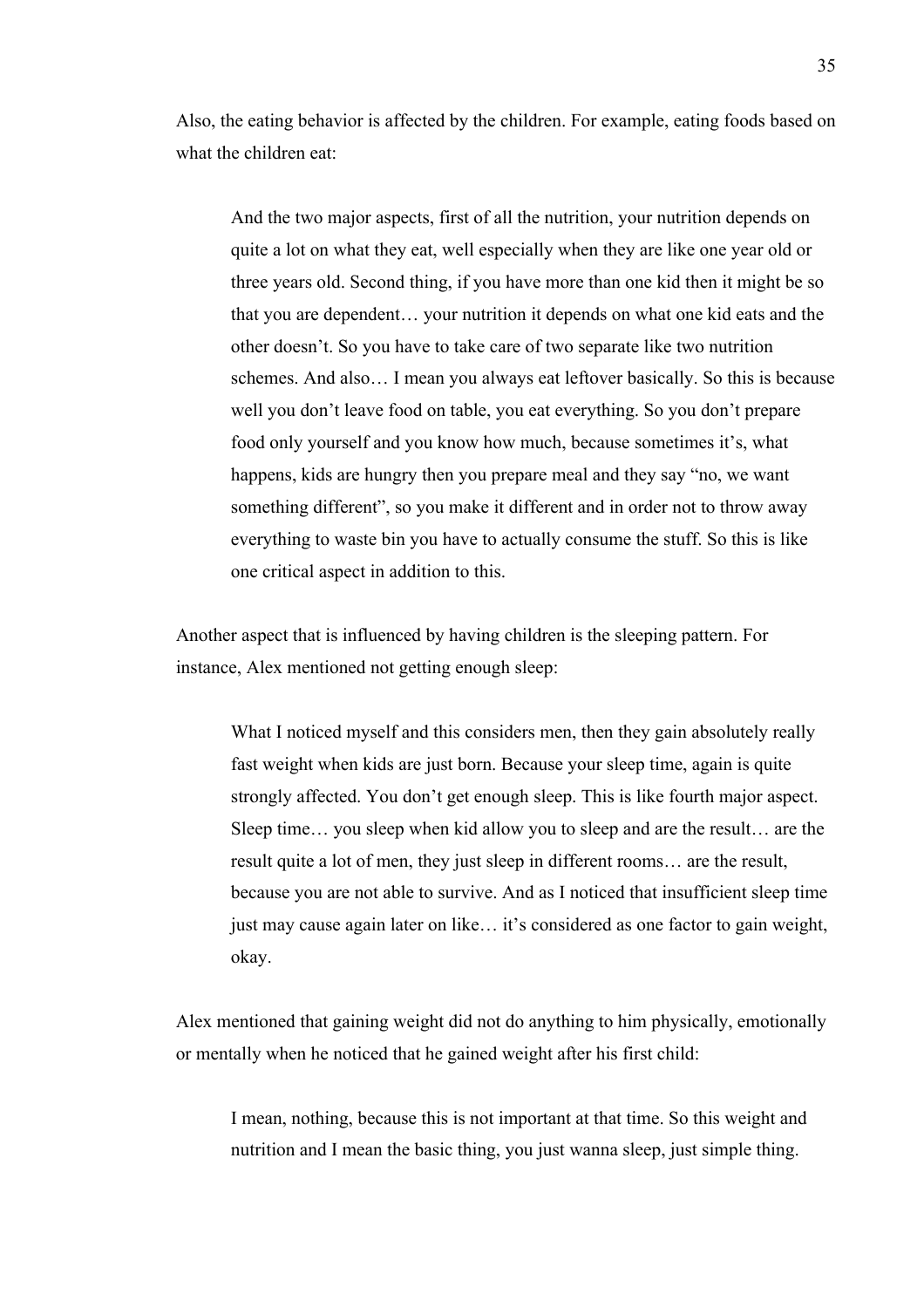And other I mean… what kind of car you have or nutrition or weight or how tall you are, it's not important at all, so.

Alex had different attitudes regarding gaining weight. Firstly, gaining weight meant more clothes. Secondly, it can give difficulties at work:

Well too many... well gaining weight means more clothes. So you just have to change your wardrobe, because you can't fit in your pants for example. If you want to sell yourself, because I work in the area of consultancy of training, advisory then compliance area then you, well if you're too big and look too unhealthy then it's harder to sell yourself. Just like trademark. Somehow you have to look like almost still normal, not like too much overweight.

Also, weight gain can make one self aware of the gained weight when there is a comparison with a picture from the past. Lastly, the weight gained did not support him to feel well but it was not something that would cause him any serious trouble. He said the following:

Well, one thing was I didn't want to weight more than my dad. So... and I didn't. And another thing is that you if you look at the picture. Actually sometimes it's really good to see picture from your youth time. Then you see how tiny you were and then you see actually how big you are right now. So the difference is quite something, quite something. So, and people tend always to look younger than they are so this also could be like one reason why I just try to somehow lose the weight.

To deal with the gained weight, Alex decided to go to the gym. However, at one point he realized that it is not only the work done in the gym that can help to lose weight but that food also plays a major role. He said the following:

And the reason was I was, well participating actively in a gym, so I visited the gym four, no not four… let's say three times a week. But the problem was that despite the fact and that, that happened like two years I think in a row… the scale didn't show me anything, I mean there was no movement. Or even I would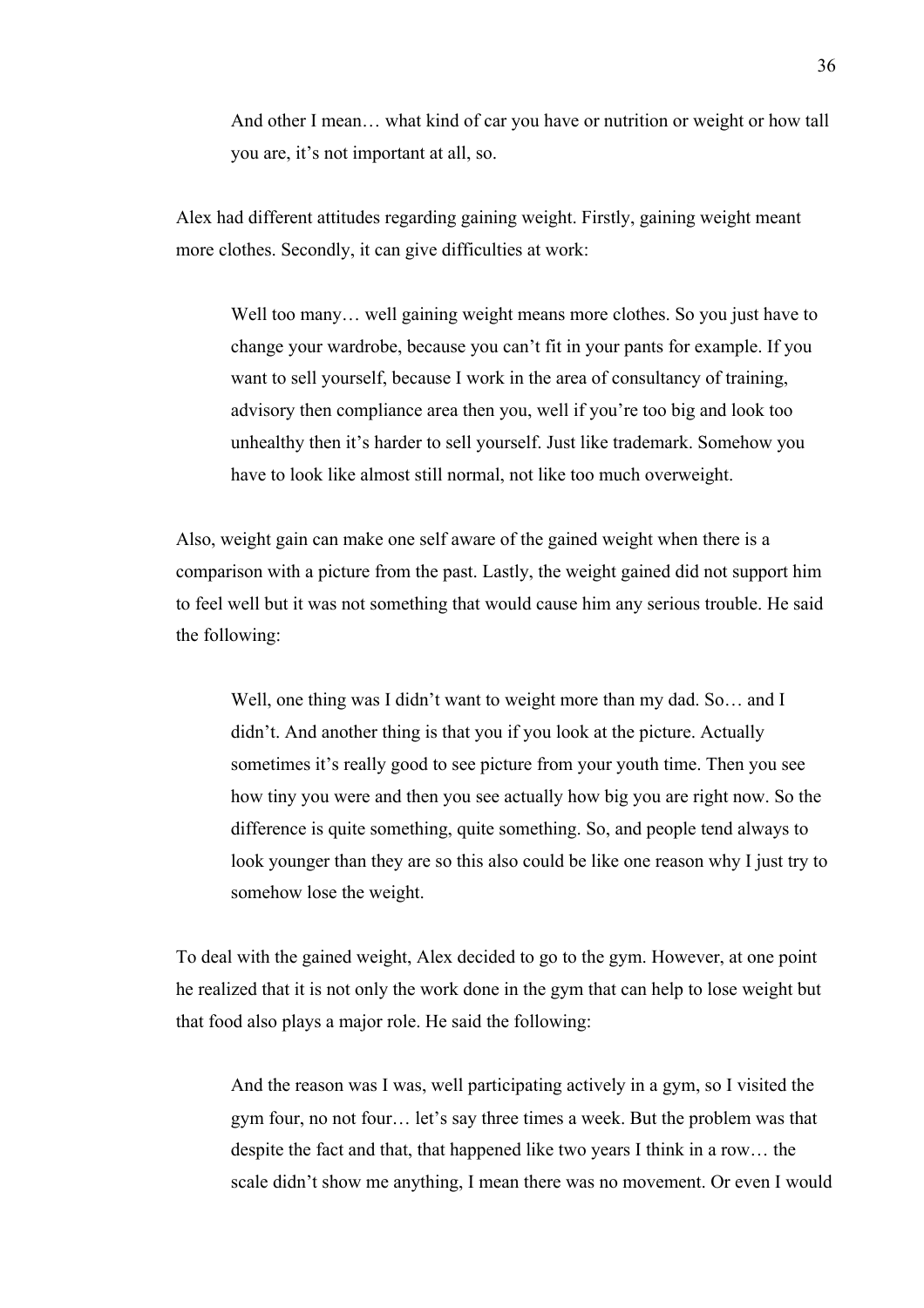say I even gained weight and I understand that it may be so that the muscles may also add some extra weight but the problem was that after these two years or something I have one colleague who said that "you don't go to the gym actually to lose weight, you have to… in order to lose weight you have to be in the kitchen". And the gym is not for that reason. The gym is for… although the gym helps you to activate your body in a way that it burns whatever you eat even if it's unhealthy food. It helps you to, you know, to keep the flame more intensive, but well everything starts from the kitchen. That's the problem… well even for me I would say that it's not the problems but it's still an issue.

After this realization Alex decided to visit a consultant. This consultant gave him information and advice regarding his nutrition. The consultant played a major role according to Alex. He said the following:

Yes, I visited in a gym, I visited one girl who was this consultant, nutrition consultant. And first of all she asked me to prepare the back-data of nutrition for last week or week and a half. And when she saw, when I showed her, then she just made a big eyes and said "well yes of course what kind of weight loss you are expecting from this?". Because I mean major food was pancakes with honey, milk and then potatoes and meat…. uhm, yes.

The consultant opened his eyes and gave him the knowledge that he needed to lose ten kilos:

Well she helped me to open my eyes, yes. And that was the... this external help was quite, I would say essential. Because without this help, without this knowledge, without this input I wouldn't be able to lose like ten kilos. And the reason why I gained it, is just because of the habit, which is here *(points to the head)*.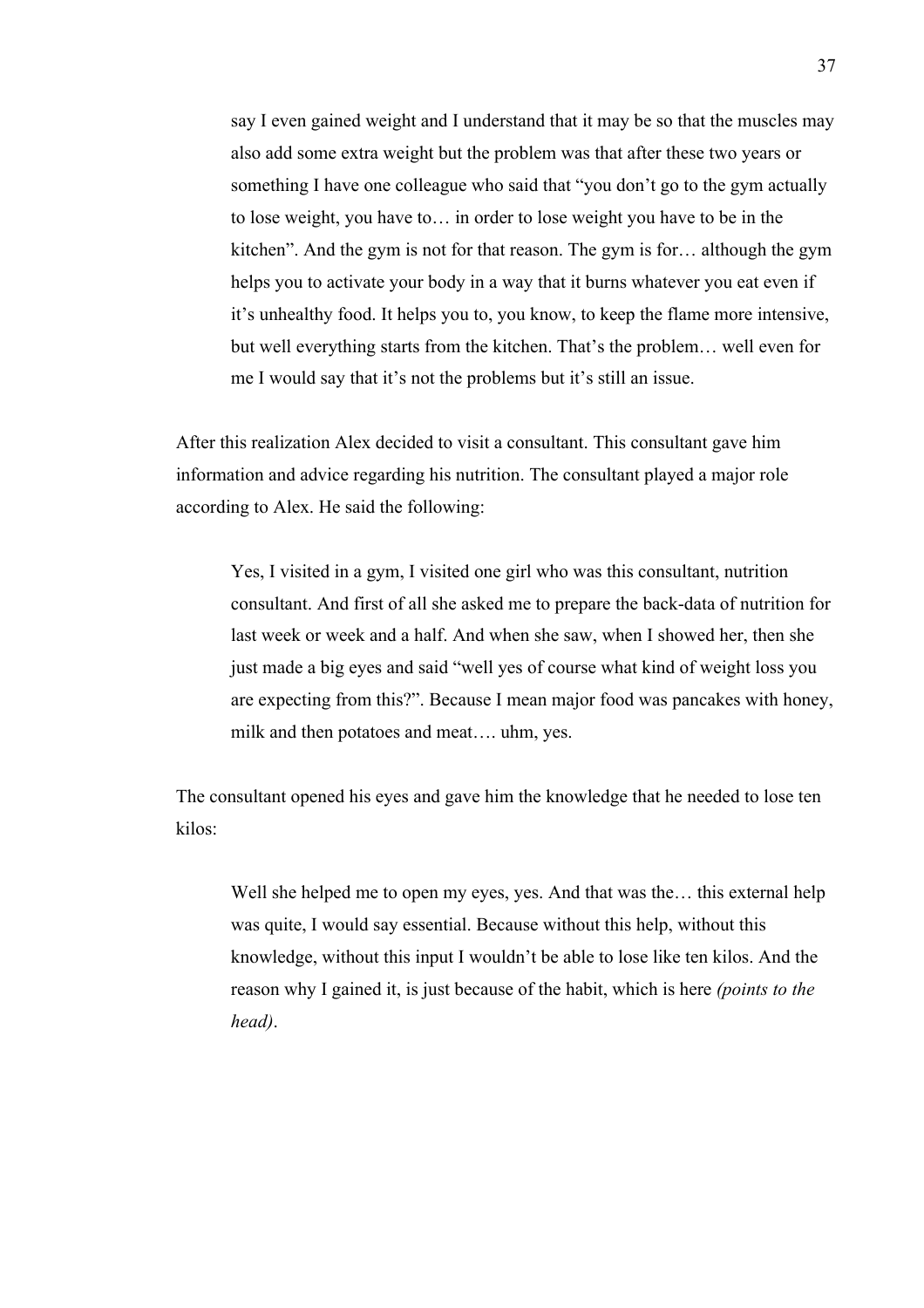However at a certain point the results turned backwards for Alex. He thought that now he had lost weight that he could actually eat the things that he was not supposed to eat. This caused Alex to gain weight again. However, it did make him understand that losing weight should not be a goal but that it is important to change your attitude to your life and to food and that this causes weight loss. He said the following:

But the problem is that after I received this 84 or 85 kilos and ask myself "well why don't I have this pancake now?". And I had it and nothing happened. I mean then I took another one, I mean next day or next week, nothing happened. So you see I thought that maybe the miracle has happened so now I can actually eat what I was not supposed to eat.

And step by step you know the result turned backwards, so it's… just because again the thing here *(points to the head)*, to lose weight you can't be as a… what I understood cannot not be as a major goal. Because if it's like major goal it could be considered as a project. You reach certain goal and you think this is the goal, but the major thing is that the change, attitude to your life and to food and as a side result you lose your weight. If you think this way, it might be easier to consume the idea.

Alex's advice is not to take weight loss as a project with a start and an end: "Well first of all, don't take it as a project, which has start and end. Take it as a path. That's one thing". Also, it is important to find a good consultant:

And another thing is, find yourself a good consultant in a way the person who has some experience and also some empirical approach, because losing weight for one person… the methodology that works real well for one person probably might not be so fast phased for other one.

Furthermore, Alex explained that you need to ask yourself why you want to do this, since losing weight is not something that happens over night. In addition, the hardest thing to do is to change your habits:

You still somehow need to find yourself good reason "why do you do this"? Because one of the first reason was that it it's not a project it's a path. Then the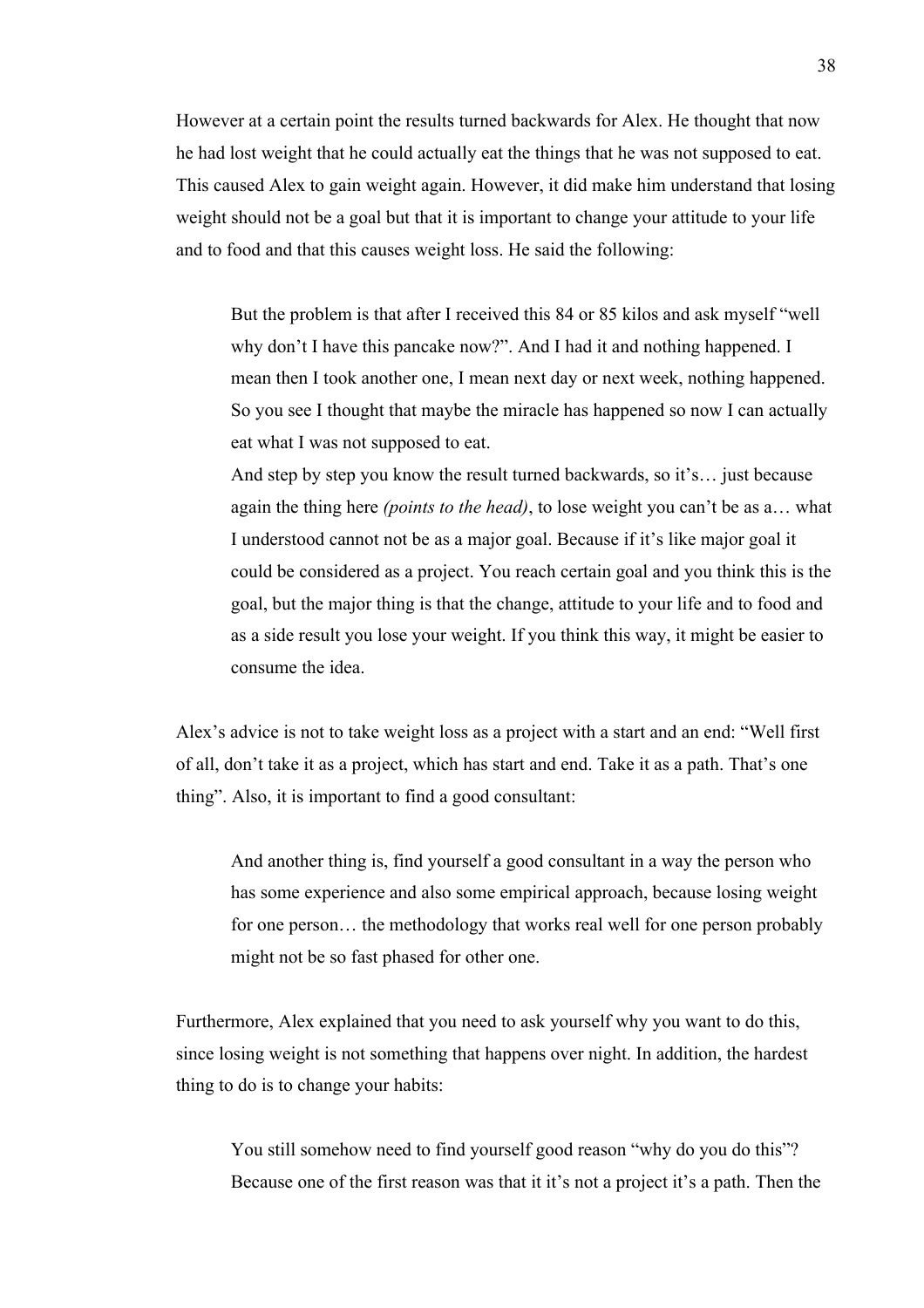most, the hardest thing you have to deal with is, you have to change your habits, because gaining weight is not something that happened with two… one or two month or even maybe one year. It's like long process. And it's impossible to, I mean to grow the pumpkin within two days, you just need you know long period of time. And that problem is that there is no end. Changing the habits step by step and finding joy in the new habits. That's a challenge you have to face. Otherwise if it's like prison work, hopefully which ends in one year period and then you will be free and you can go and in MacDonald's and spend there rest of your life. Won't work.

Alex also emphasized that at least in the beginning it is important to get help and not in a way that someone tells you what not to do but instead guides you and gives you advice:

At least in the beginning also you need help. I mean help from consultant, from family, from someone else. Not in a way saying that "no no no, you can't do this" but just you know, supporting that "well of course you may eat this but I would suggest you, for example you get almost he same taste or same smell, but if you take this, then you don't have to later on lose anything, you just lose with this one". So it's like selling this idea all the time and later on when you have this path walked in quite often then it's much easier.

Another thing that Alex mentioned is that it is important to know your calories and to consider the daily recommendations of how many calories an individual is supposed to eat during the day:

And also what is important I think for people to understand is calorie issues as well, because you think "oh well, what the heck, I mean one tiramisu or let's say I have two". Okay you have two tiramisu's. Maybe one tiramisu in the morning then for lunch time, for evening also some and if you're considering the whole daily scale then you can see that based only the three or four tiramisu's you have completely done, I mean all your calories and nothing else and this is only dessert. It's not even main food, main course or the pancakes or something which in some countries are considered not the dessert but like appetizer.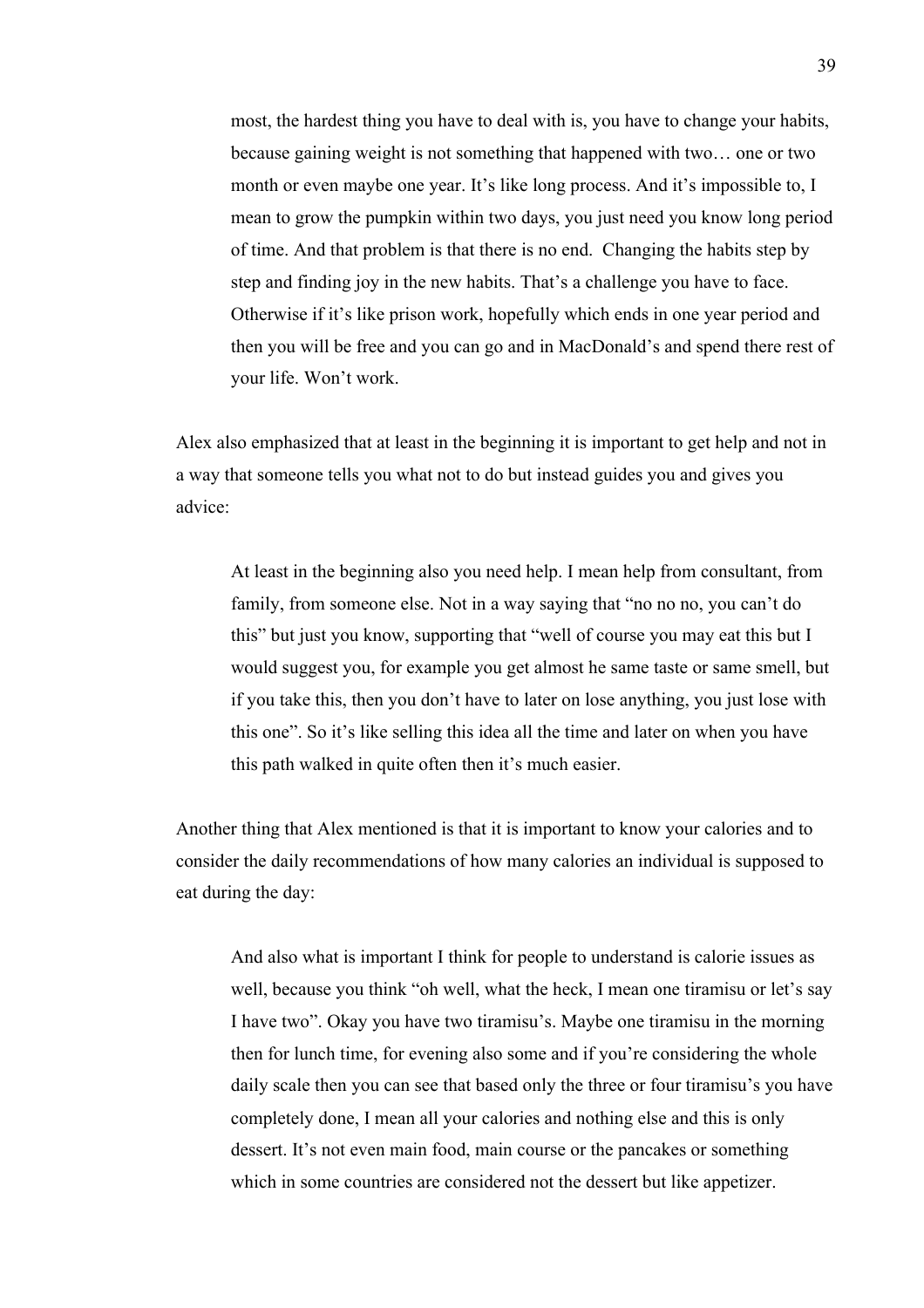### *Emma*

Emma who is 47 years and married had a period during her life that she tried to lose weight. She mentioned that the most important events that influenced her weight were pregnancy and a change in jobs combined with studying. Emma described how a change in jobs combined with studying caused her not to 'move herself', incorrect eating (times), not getting enough sleep and having stress, which contributed to the weight gain:

I changed my job and also my studies at the same time. So I had a lot to do as a new teacher and then also I studied and then I gained weight not because of the psychological pressure but due to, I had really no time to move myself so after my work I went home and sat with my computer to prepare new lessons. I think this was the reason. Of course it could be, how to say… not correctly eating, not correct eating times. There were nights were I slept for like three of four hours and I don't know, maybe I ate, it was like stressful and then I was tired and then sleepy. And maybe I ate more because of that, I don't know. Or drank coffee more to stay awake.

Emma did have the intention to change something but she was not able to carry out this intention: "There are like two steps. One step is that you decide something and the second should be you also act like you decide. And I had lack of that".

Also, being a teacher made it more difficult for her to find extra time to eat. In addition, the food that the school offered was something that she did not like:

When you're a teacher, probably you know, you don't have extra time for eating. Like either lessons, lessons, lessons and then at the end of the day there is lunch break where is awful food. School canteen, you can imagine. Although this year, there was also vegetarian food that they had. It was first year and it was very tasteless. Just boiled rice with some boiled peas in it and nothing.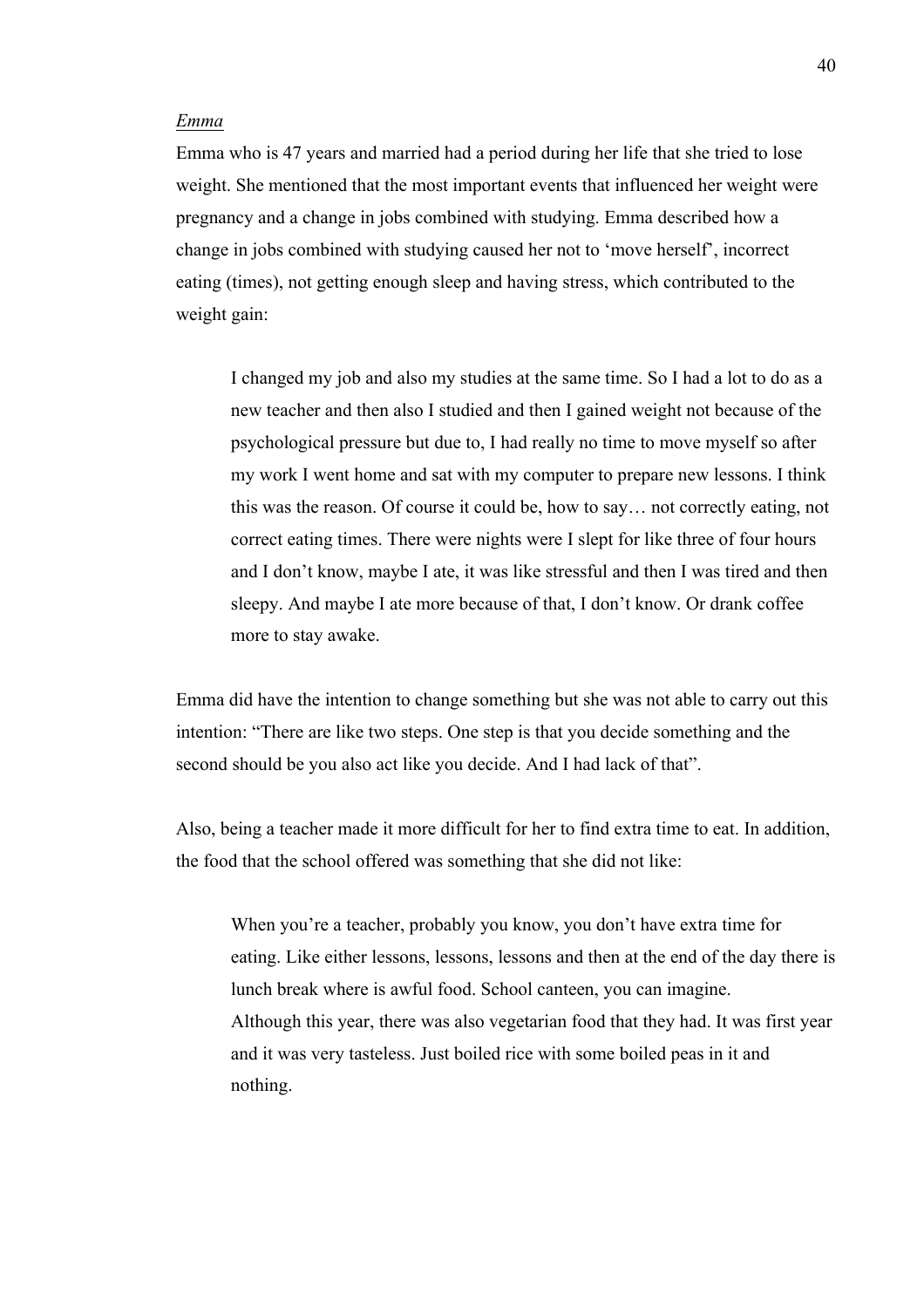Other aspects, such as pressure, stress, sleep and physical activity levels affected her eating behavior and weight:

And when you are under the pressure, when I was under the pressure then I wanted to have, it's like a celebration, I wanted to have raisins or almond or candy or something in my drawer. And I think it seem to me that I didn't eat more. But I still think due to the stress and then not sleeping it affected how gaining weight. And also I didn't move, really to the car back home and from the car.

Emma described that the weight was not the problem, because she knew that "it will have a certain ending" and that she would change something. However, her health got worse and that was much more important to her:

The weight wasn't the problem, because I kind of knew by myself that it will have a certain ending at the end of May and I will change something. But the more important thing was that my health went worse. I noticed that I needed glasses, my eyesight went worse. And also some kind of, if you are not exercising at all if you are sitting on the couch or doing nothing during the day. Then all those muscles and stuff and then back and I had some health problems. And this was much more important. The weight was, it was a bad thing but not that bad.

Still, Emma waited until the end of the school year but after that everything went back to normal. She said the following:

The school year ended and everything went back to normal way. I have lost these three extra kilos. I would like to lose more maybe three, four extra. I would like to lose more but I don't do anything. But I just went away because I started to walk and do my normal things. I didn't sit with my laptop on the couch and so. I think eating habits, yes maybe they normalize at least and sleep normally, which is important.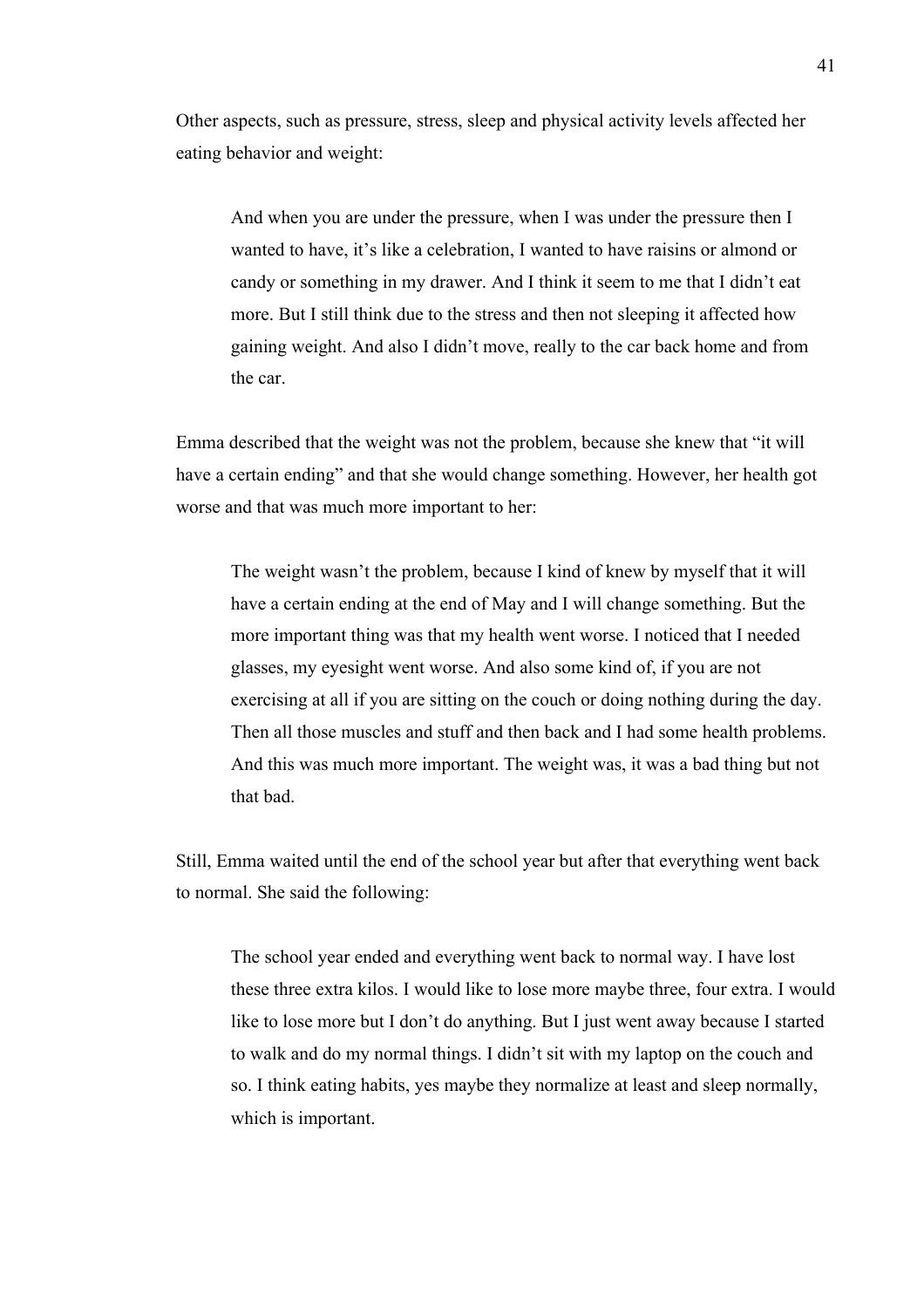Emma gained weight during all three pregnancies (as expected). However during the first two pregnancies it was easy for her to get rid of the extra kilos, compared to the third pregnancy. She mentioned that she did not remember anything concerning that she had or problems with the weight after the first and second pregnancy. The gained weight regarding the third pregnancy was different because she did not lose the same weight immediately as she did with the first and second pregnancy:

I think because I was younger and I even didn't think about it. I mean, I lost immediately same weight that I was before with my pregnancies. As I was busy with the baby and I even didn't think about it and also didn't have to think about it as it just, one day it was gone. Of course not on the same day, but it didn't have any impact to me. But that wasn't the case in my third pregnancy. With my third child I also didn't think about weight until I saw the mirror, it doesn't look the same. I have heard a lot of course about after pregnancy it is hard to get rid of those kilos, but I didn't have this experience with my first two pregnancies.

This had a negative effect on Emma's self image and it was difficult to get rid of the extra kilos after her third pregnancy:

I mean all my clothes didn't fit and it was hard to move. And the self-concept… I used to be a thin girl and then I was like with extra weight. My self-image during pregnancy was the same with all three pregnancies but as I was much older, there are like 15 years apart between first pregnancy and third pregnancy. It was really hard to get rid of those extra kilos after the third pregnancy, after the third child.

However, after giving birth her weight was not a priority since it was a priority to take care of the baby. She said the following:

Because priority was to have the baby happy. Because I was also breastfeeding for two years I think, the last time. And it also makes so that you have to eat, you can't focus on the dieting or not to eat or not to drink. You have to drink at least quite much. But if you are aware what you are doing then it's possible to lose weight and to eat properly.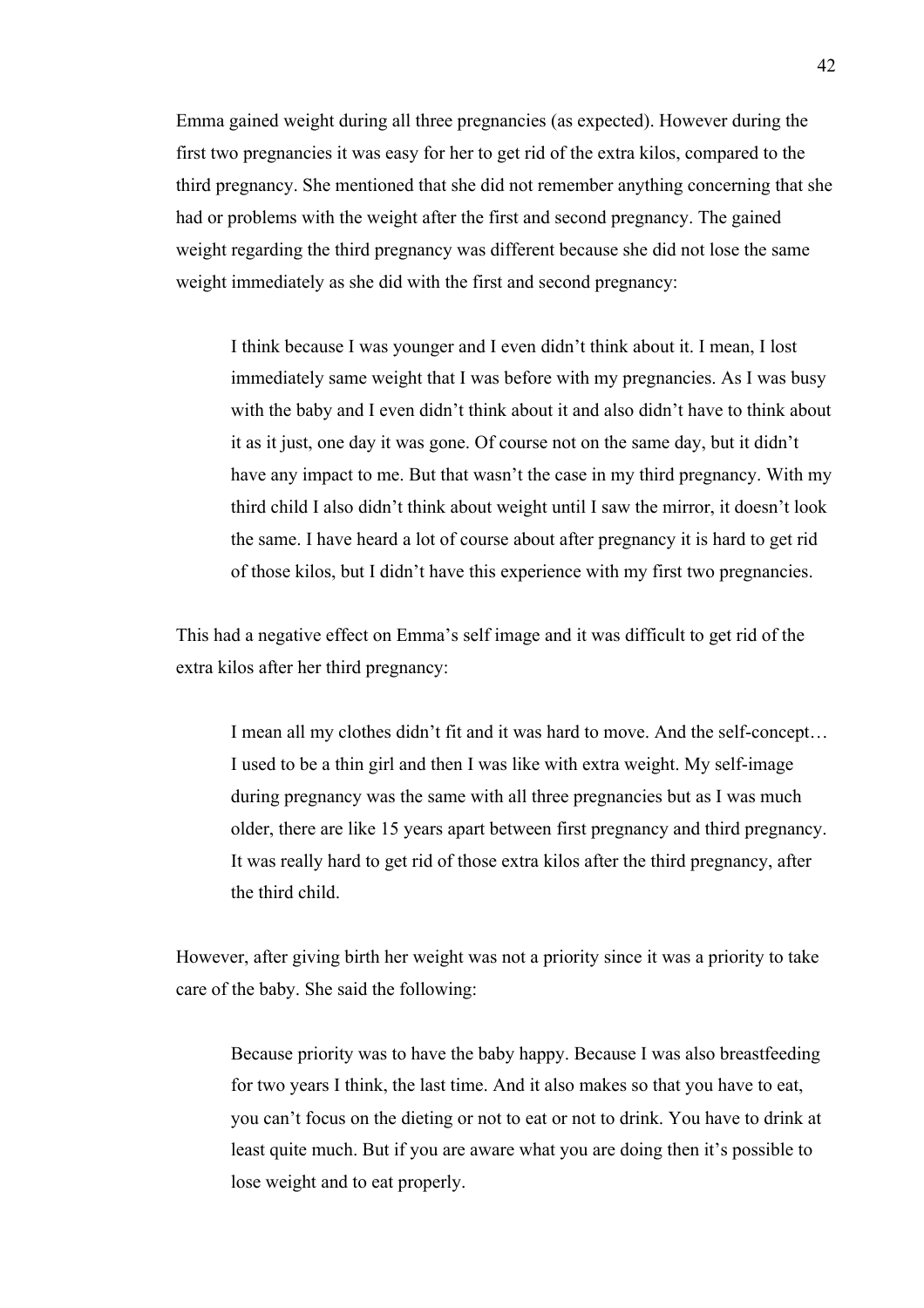In addition, it was not the most important thing to lose weight because of the after birth depression that Emma experienced and the change in the hierarchy of the family:

The family life functioning and the baby comes and it's very, I would say it's very stressful. There are like two things. One thing is the hormone system of mother of me. I have been really… it's called after birth depression in Estonia. And I feel it very very strong that and I try to make myself normal, to stay normal. And the second thing is that when a new person comes then all the hierarchy of the family, the functioning changes a bit. When some tiny person becomes the most important in one day and for the rest of the family kids and husband, it takes time to get used to it. Those were the most important things at that time.

Eventually Emma decided to join the Weight Watchers program and this has helped her to control her eating habits and to be more aware of her choices:

And it was, I think it was really good. It was the first time when I heard about such a thing, that there are some rules and you have to exercise. I didn't exercise much because it's hard to find time with a baby. But I have started to control my eating habits, more exact times for eating, not to eat all the time when you feel hungry or stress eating and what is a healthier choice, like vegetables or not sugar so much and it worked.

Emma's advice is that when you are in a stressful situation and there is no end, then you have to change something and take care of yourself:

But if there is like stressful situation in working place or in a marriage for example and you don't know, you don't have certain date for it to end then I don't know then you have to skip something and to take care of yourself, that's what I think. It was like normal stress for me and I understood it logically that 'yes, this has been my choices and it will end once', but if it's without any time frame then it's impossible to… you can't like hope for the future that maybe one day there will be time.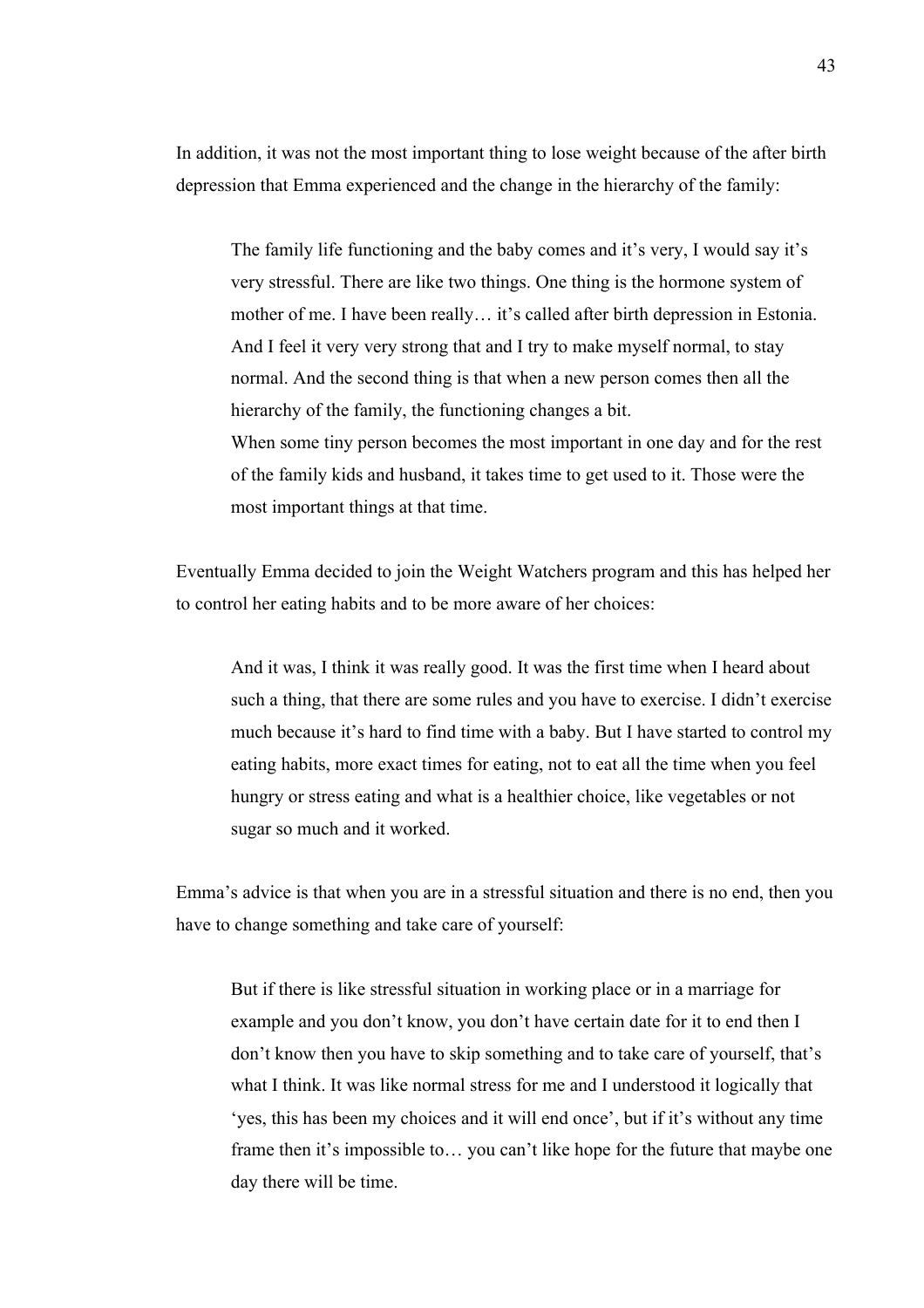Emma also explained that there are more important problems than only your weight, for example your health. She mentioned that the media manipulates us in such a way that we are supposed to look in a certain manner and this can cause more stress:

An issue that is that the weight is not only like the visual problem. It's really really serious with the health. And as we are in a… media manipulates with us. You have to be always very thin and young and then acceptable for society. Then I still think that it makes more stress for people, because there are really more important problems and the weight problem is problem with your health, not the problem with how do you look like, what size clothes you can buy.

## *Carla*

Carla is 45 years old and has been to college. She experienced weight gain during her life and has been successful with losing the gained weight. The most critical event in Carla's life that has been affecting her weight is relationships. Carla described that if she breaks up with someone that she tends to let herself go more and that when she is in a relationship she still wants to look good for the other person

Like if I break up with someone then I, maybe I tend to let myself more go, that I eat more because if you are in a relationship then still you want to look better for another person, though it is not the right reason to be in shape and you should really do it for yourself, but if I'm honest then that's the way it has been. Or there is like no pressure to you know, look good.

She also explained that the duration of the relationship influences whether she wants to look better for the other person:

I guess it also depends on how long you have been in a relationship, because relationships also go through different phases. So if it is a young relationship then perhaps you try harder but then if the relationship ends after two or three years then… And the last relationship it was three or four years approximately. But perhaps yes if people are married for ten years and 20 years then at one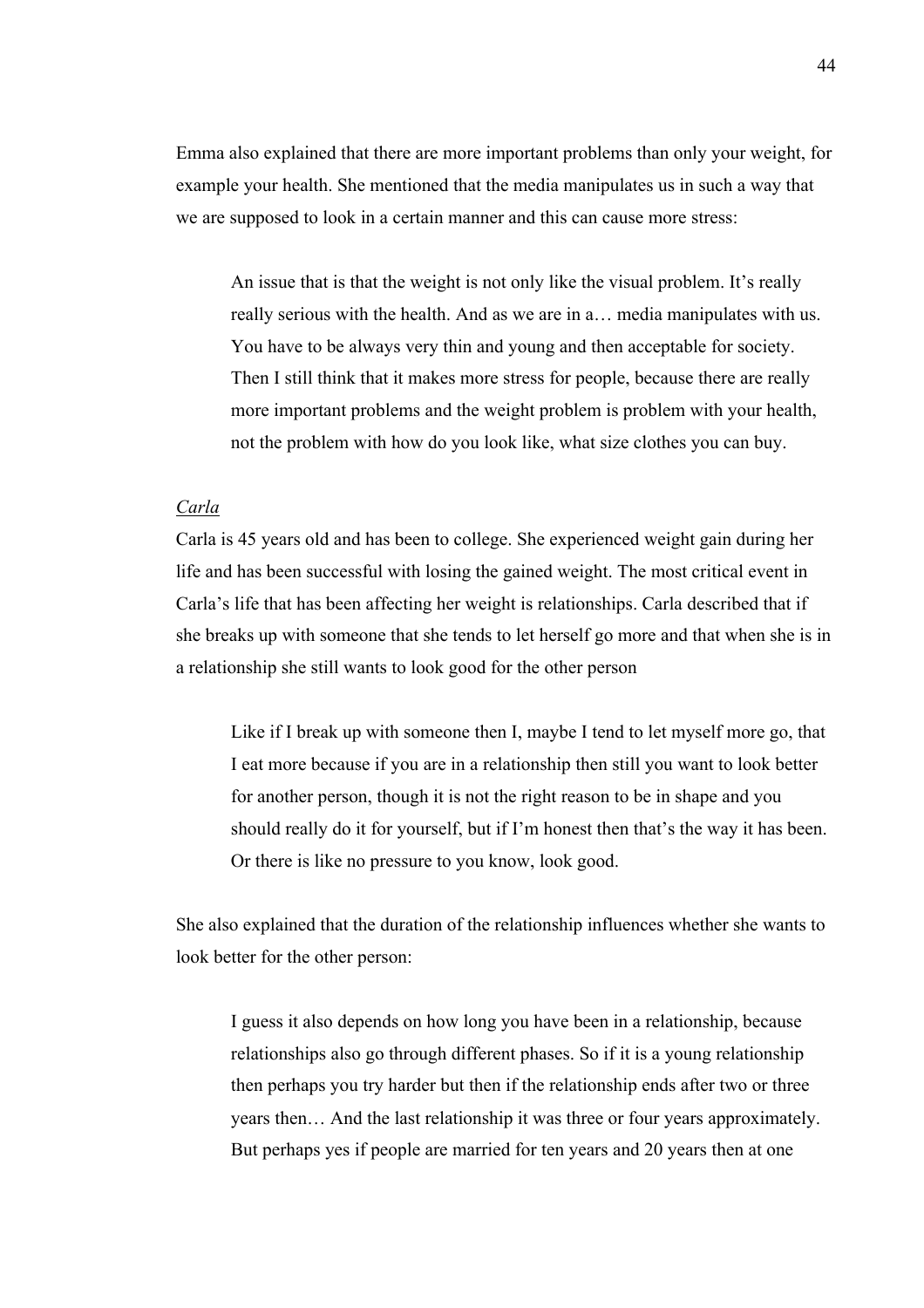point, you know you get really used to the person, it becomes a routine and then you don't care as much.

Furthermore, she mentioned that the type of person she is in a relationship with can influence her health behavior:

I guess it also depends with whom you're in a relationship. If the person you are in a relationship is athletic then you also tend to you know go and workout together and do things together and then that way you perhaps it's easier to stay in shape.

When asking her how the weight change actually happened related to the break up, she mentioned that she exercises less or she experiences sadness, which she then compensates with food. At that moment she eats something that she could substitute with something else but she does not substitute it because it is like a reflex, which she acts upon:

I don't exercise that much or you feel perhaps you feel sad about the break up and then you compensate with food. And you think that you want something that makes you feel better. And you eat but you don't… you could also substitute it with something else, like going to the theater or going for a walk. But it's just like a habit. At the moment it's like a certain feeling and then your respond, it's like a Pavlov reflex, something that's already in your mind that you know 'I don't feel bad right now but if I have a chocolate then I feel good'. But then you don't think that perhaps next day or day after you're not gonna feel that good, because it will show up on your hips.

However Carla did have a moment where she was thinking that it was going to far and she did manage to deal effectively with the weight gain. She specifically mentioned that when she loses weight she feels better and this motivates her to lose more weight. She said the following:

I have noticed that like when you see yourself in the mirror everyday on a daily basis then you don't notice it but then sometimes suddenly you look at a picture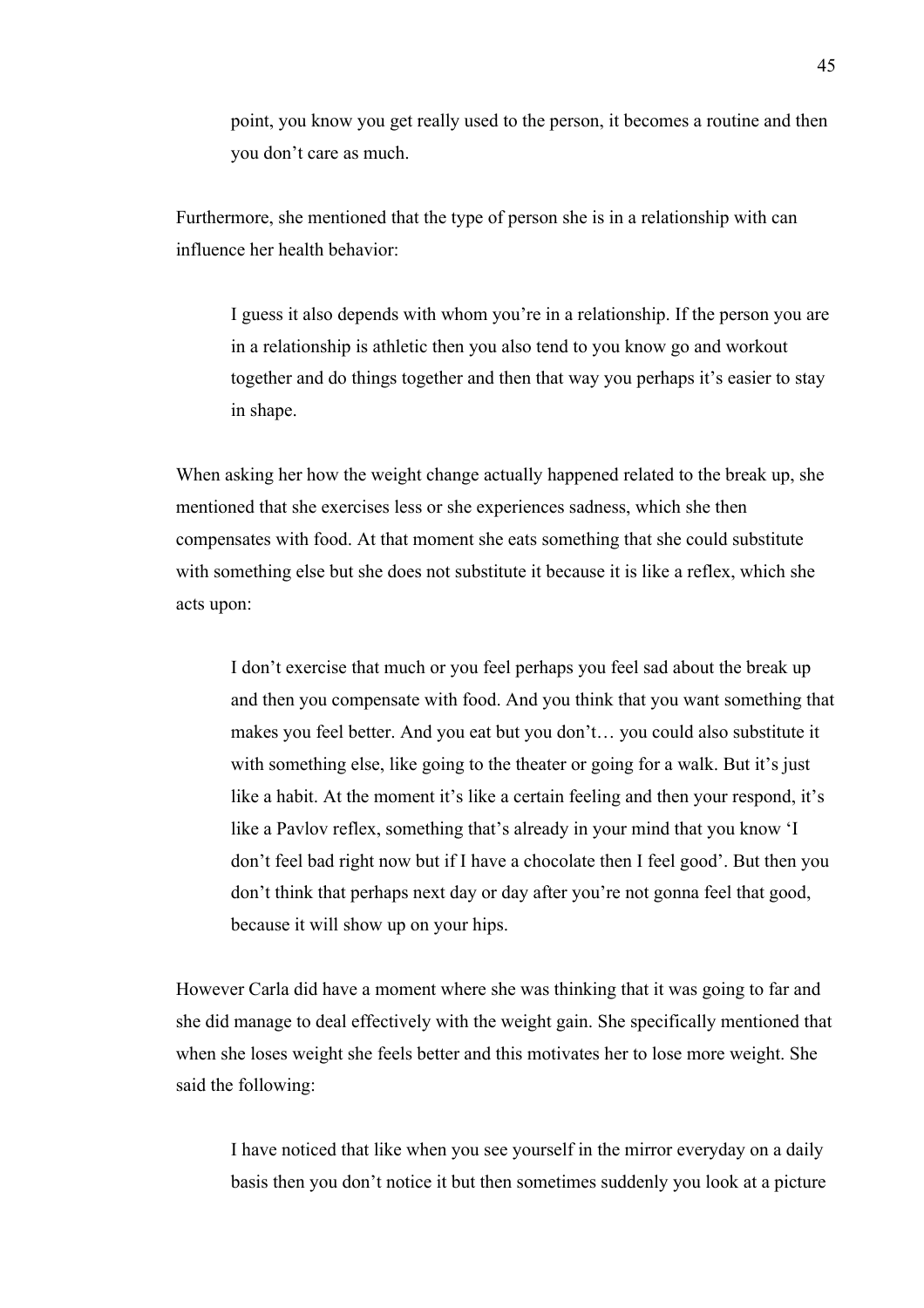or you are like 'oh my God, I'm like so much bigger than I was a few years ago'. And then you are like again continue, I have to like watch it, eat healthier and move more.

I think now during the summer also I little bit lost weight, because it's easier to move, I do a lot of gardening, walking and I feel better. And then when I see that I lose weight and I feel better then it motivates me more and then I do it more.

However Carla also said that losing weight is not a priority. She mentioned that it is not a priority because she is not like a 'complete whale'. In addition, she said that if she really wants to lose weight she could lose it in a few weeks. Carla said that losing weight could be a priority when it comes down to her health. Besides relationships, other events also affected Carla's weight. She said the following:

When we talk about events that affect the weight change, I think often times the weight gain has been related to stress. Like I remember about five years ago or something, then I gained a lot of weight. And I was graduating from University and there was a lot of stress with that and I also had a lot of stress with my job. And then I had some health problem with my thyroid and then I thought that I need to lose weight because it affects your health. It's a problem.

When asking Carla what the reason was for the weight gain five years ago she said that it was because of stress and social pressure at work. In addition, the issues that Carla had with her thyroid became a motivation for her to lose weight:

Stress because of work and also where I was working it was an open office and I had a lot of colleagues and everyday there was a celebration of somebody had a baby or somebody graduated or whatever. And then they would bring like cakes and it's like a social thing, social pressure also. You know they say that you are the average of the five people that you see the most during the day. So I think eating is also like a social thing. You know why every time we get together there is always, we have food and let's do this, like birthdays. All the traditions like Christmas. Everything revolves around food. So it's a very like touchy social thing too.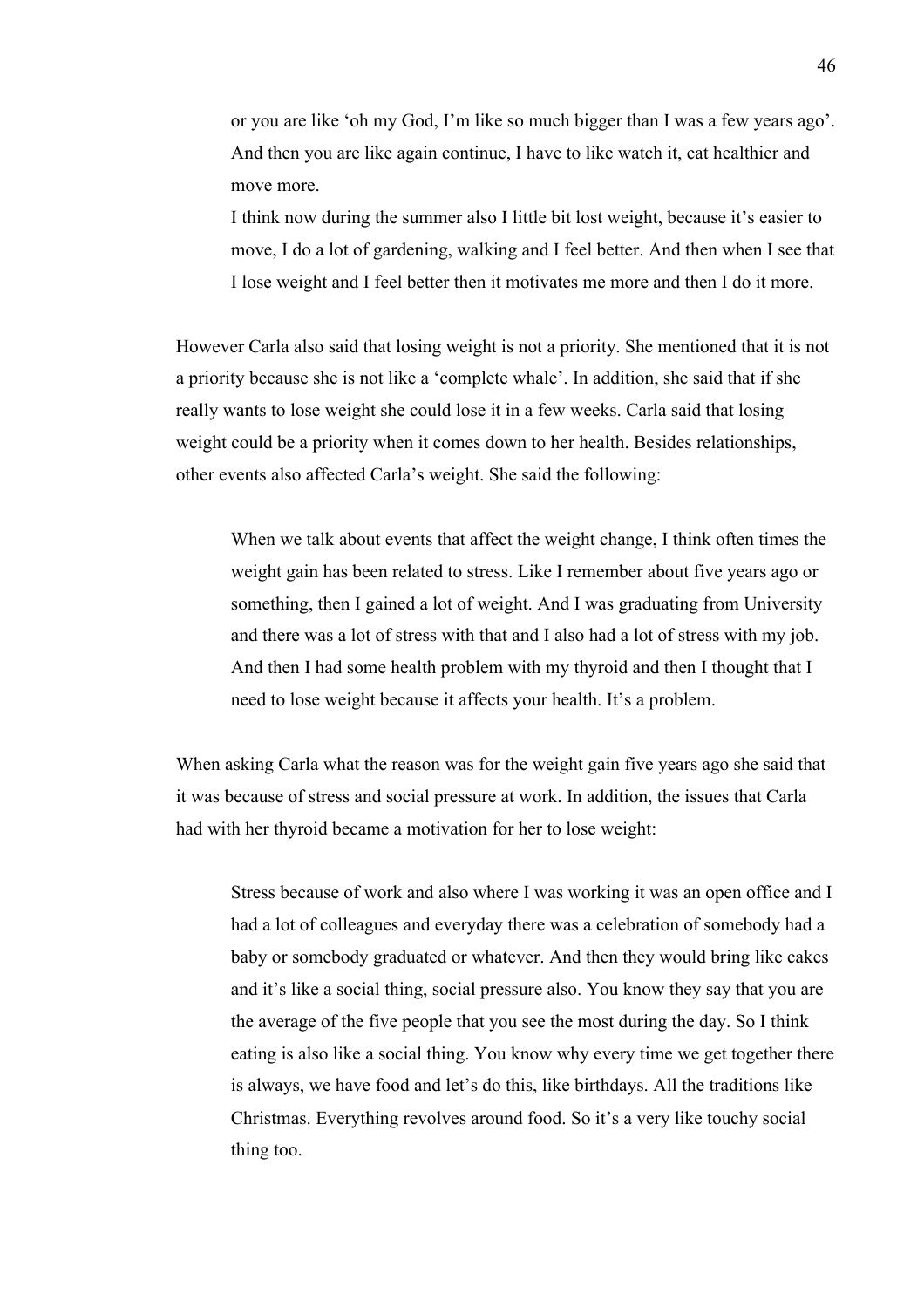When I had this thyroid thing, I realized that I have some issues and then the doctor prescribed me some hormone tablets for the thyroid but I thought that I will try to lose some weight and exercise and I did some yoga, didn't eat candy and so.

Carla said that because of the weight gain she was not able to wear certain clothes and that it affected her quality of life. Losing the gained weight made Carla feel better about herself. As Carla said: "It was very motivating. It made me feel great. Definitely felt so much better." This raised the question why she did not kept the weight off: "How was it then that it didn't become a lifestyle still, because it gives you this good feeling of achievement that you have lost the weight but then slowly it comes back?". Carla said the following:

That's a really good question. Yes, I think again it has to do with your inside feeling, then something bad would happen or you would like be stressed out and again like it kinda goes out from of your mind. You think 'ok I reached this goal and then now I don't feel that good and I'm gonna have that ice cream again.' And then with me it is that I can stay away from bad food if I don't touch it. But I really like chocolate and I know myself that if I take the first one then it just goes down and I just keep taking them. But if I don't take any then I'm fine. But it's just a matter of avoiding the first one.

Coping strategies Carla used included joining the Weight Watchers program, doing yoga and participating in an Internet program. The Weight Watchers program worked as a good motivator. In addition, there was a strong social factor, since there were weekly group sessions where everyone could share his or her story. She said the following:

And I think there is a strong social factor too that you know that you have to go every week and tell about your, you know share your success or failure and there are others that feel the same way. It's a very good motivator.

The Internet program worked very well for Carla. One of the reasons was that she had a visual representation regarding the caloric information and how much she moved: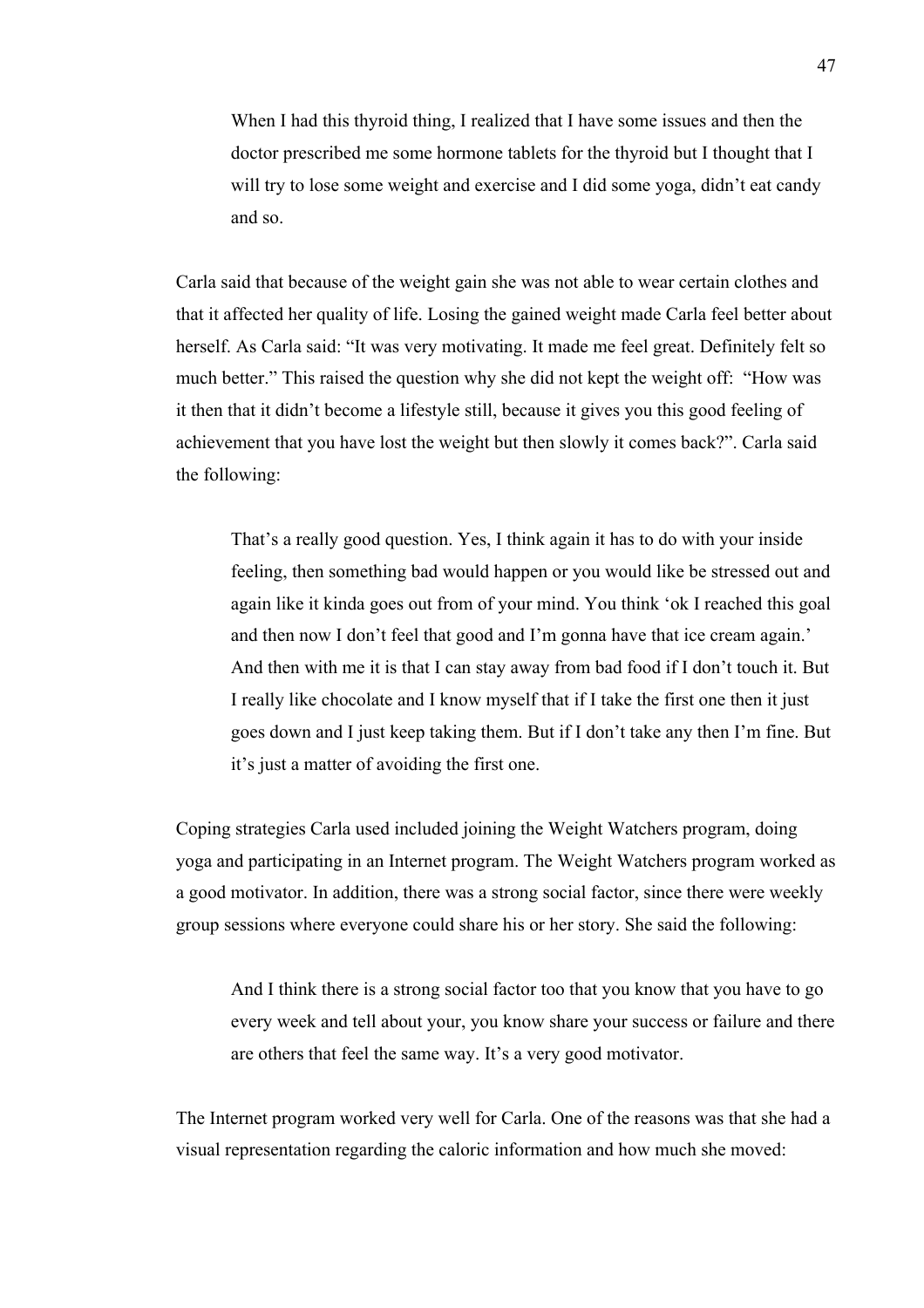I forgot what the name was. But it worked very well. Like you would mark down, there were like caloric information and then you would mark down everything that you ate during the day and you would set your calorie limit per day and then you would also insert how much you moved and then you would see the calories and that kinda motivated. And you see the result that 'oh today I have already, I lost that much and then I lose that much.

Carla's advice was, that you first need to inspect how you feel from the inside and deal with those inner issues first. She said the following:

But I don't think that it is like people sometimes think 'oh I'm gonna lose the weight and then my problems will disappear'. I think it's the other way around. That you have to first kinda solve something in your head and then the weight will fall in place. Rather that. I would say that first inspect the way you feel about, you know if you are happy, like really happy inside. If you are doing the things you love and you feel good and deal with those inner issues first and understand that the weight is just a side effect often times.

Also, Carla explained that eating healthy and exercising should be a lifestyle: "Try to think of this not as a diet but as a healthy lifestyle, because your body is the temple." If this is not the case, you are setting yourself up for a psychological failure:

I think if a person is able to kinda ingrain it into their head that 'this is my lifestyle, this is the way it is' and it's not like a temporary thing that 'I'm not gonna eat bad things' or they are able to kinda workout… a system that works for them but for instance I only eat candy like once a month or once a week or… then it would work.

But if you think 'oh it's a temporary diet for two weeks and then I will lose this amount… you know' and then you kinda like already psychologically you are setting yourself up for a failure maybe. Because you think 'oh now after two weeks it will end and then I can go back…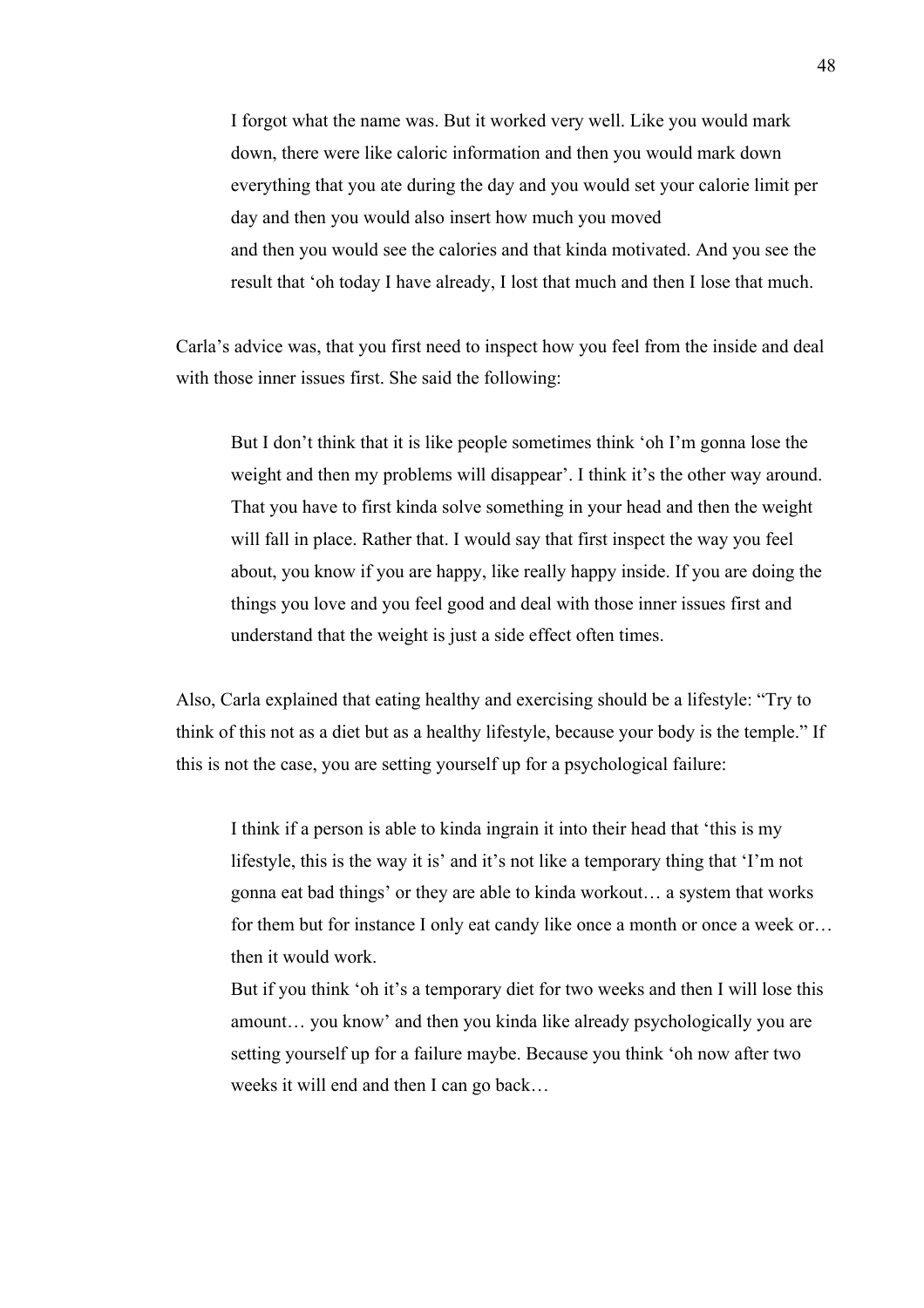#### 6. DISCUSSION

The purpose of this study was to examine how certain events are associated with weight change, how weight change influences with Health Related Quality of Life (HRQL) and how individuals cope with the weight change. More specifically, five individuals from Estonia told their stories, explaining how certain events influenced their weight, how this affected them emotionally, physically and mentally and how they coped with the change in weight. There were a lot of different events and sometimes a combination of events that were associated with the weight change. It appeared during the interviews that unintended gained weight was associated with a decreased HRQL and intended weight loss was related to an increased HRQL, however this was not always the case and it highly depended on the event that influenced the weight change. The change in HRQL was associated with different coping mechanisms, such as problem focused and/or emotional focused coping. After analyzing the results it appeared that attitudes and appraisal also play a role in how an individual decides to cope with the weight change. All the participants who gained weight at a particular point during their life managed to lose the gained weight. However, it seemed that for some participants it was difficult to maintain their new weight.

In the sections below, the findings from the results will be discussed, regarding which events were associated with the weight change, how the weight change influenced HRQL and attitudes, how this was associated with appraisal and eventually led to a certain coping strategy. Lastly, the practical implications, recommendations, strengths and limitations will be discussed. It is important to keep in mind, especially when looking at HRQL and attitudes, that there is overlap and that one description can also fit elsewhere. Furthermore, it is not the case that only one specific event leads to weight change but that there are multiple factors that can play a role. However, the sections have been categorized to present a coherent picture of the findings.

There were many different reasons among the participants for gaining weight. Some had similar reason while others had different reasons. One thing that stood out was that often weight gain went unnoticed until the participant became aware of it because of a comment of a neighbour or looking back at an old picture and starting to compare with how one looks like in the present. The literature pointed out that events like work, school, relationships, neighborhood and parenthood are associated with weight change.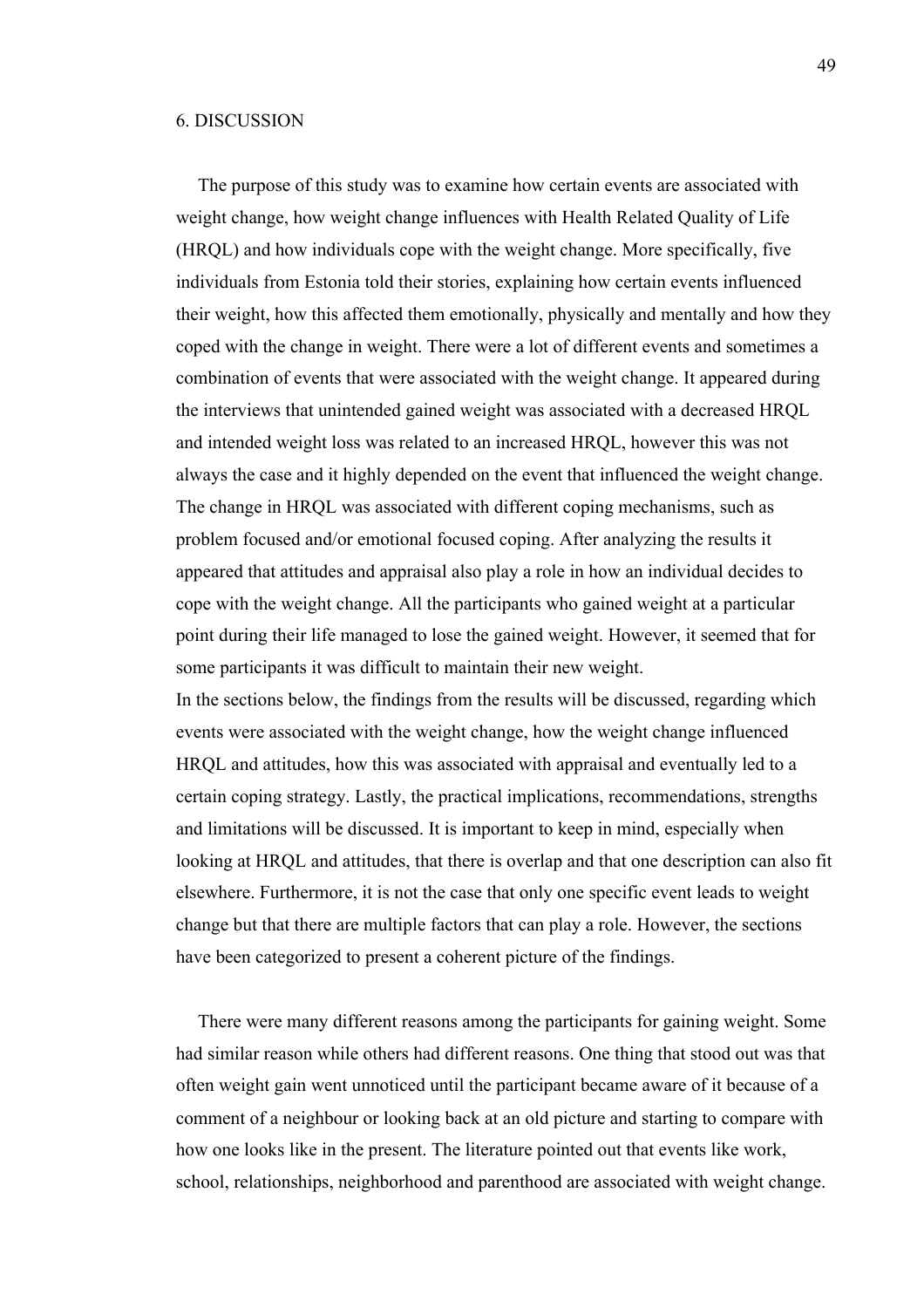However, some participants also mentioned events that were not discussed in the literature review. The main events that were mentioned were relationships with significant others, age, parenthood, seasonal changes, work and studying. Events that were mentioned less but still played a role were the army and social pressure

The first event is relationships with significant others. Being in a relationship can be a reason to be in good shape for the other person one is with and can also depend on the duration of the relationship. The need to look good for the other person might be an attitude one has at the beginning of a relationship while this might slowly fade away as a couple is together for multiple years. Furthermore, weight change is also associated with the type person an individual is with. Being with someone who is athletic can make it easier to stay in shape because of the health behavior of the athletic person. For example, one can think about working out together. When a relationship ends or being in a fight with someone who has a significant value is something that could lead to an individual not eating. This in turn is associated with weight loss. However a break up can also lead to eating more than usual. Feelings of sadness are then compensated with food even though it could be compensated with something else, like going for a walk or visiting a theater. This compensation is like a habit and can make it more difficult to choose for something that is beneficial in the long-term. Berge et al. (2014) explained that married men have a higher chance of being overweight/obese compared to younger males who are single, casually dating, committed dating or engaged, while there was no difference for women. This can be one possible explanation for why married men are more likely to be overweight/obese. Perhaps it is because in the beginning they have the need to look good but this slowly fades away during the marriage. Regarding a partner who is athletic and can make it easier to stay in shape, Jackson et al. (2015) mentioned that a partner who is constantly healthy is related to a higher chance of the other partner making a positive health behavior change.

The second event is age. Age and a slower metabolism were mentioned as reasons for gaining weight. Age was also seen as a reason for having more difficulty losing weight and that it is therefore necessary to be more careful with what one eats. Also, it seems like there is less awareness regarding to what one eats at a younger age compared to an older age. The realization that the things that did not affect you earlier - the kinds of food you ate - do affect you as you grow older, led to being more careful with food choices. Also, there was the attitude that it does not matter how active you are since gaining weight is inevitable as you grow older.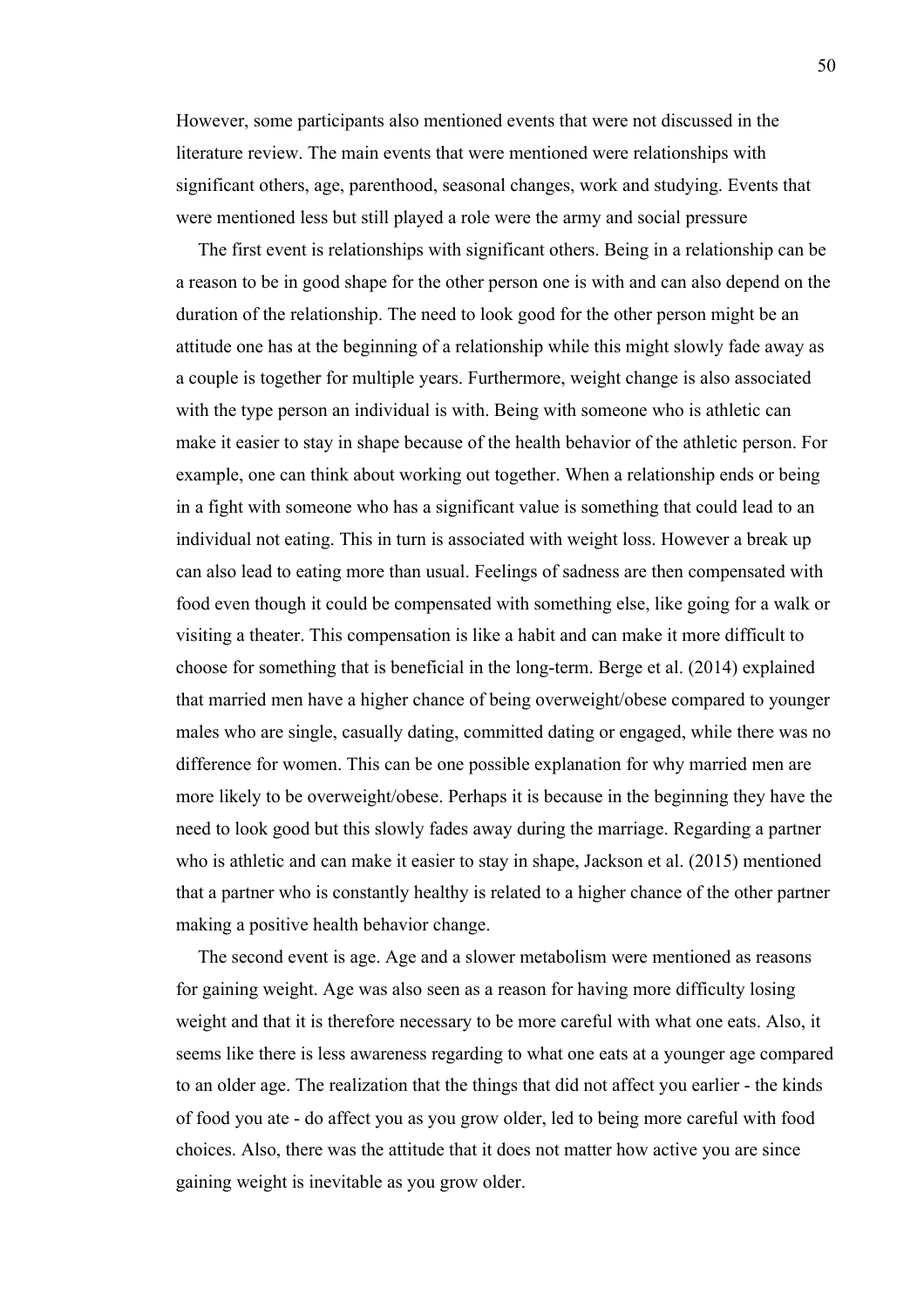Also aging makes one more aware about the limits regarding exercising. Furthermore, one is more active during the younger years as compared to the older years. For example, participating less in sports in the older age. Lastly, there was the attitude that during the younger years you eat what you get, but in the older age you eat what you want, simply because you can afford it and that this is associated with weight gain.

The third event is parenthood. Having children or getting a first child is associated with weight gain. It can lead to having different routines (e.g., what the parents eat depends on what the children eat). Also, children do not always eat the food that they get and since throwing the food away could be seen as a waste, the parent decides to eat the food him or herself. Furthermore, when the child is born it can be seen as priority to make the baby happy and therefore weight is not as much of a concern. The birth of a newborn child causes the functioning of the family to change and it takes time to get used to this. In addition, as being pregnant leads to weight gain, losing weight after pregnancy can be difficult and it is easy to lose weight after the first and second pregnancy, does not mean that it is easier after the third time. Also this can be associated with age, making it more difficult for someone who is older to lose weight after giving birth. Even though one is aware that it is common to gain weight during pregnancy and therefore is not worried, it does seem that losing weight after pregnancy can be difficult and in turn can negatively affect the individual.

Being a parent and gaining weight is also confirmed by Umberson et al. (2011) who concluded that parents gain weight faster than those who are non-parents, especially the first-born causing rapid weight gain. Being aware of it that it is common to gain weight during pregnancy and not worrying about this is in line with the findings of Heery et al. (2013) who indicated that women are not concerned about gaining weight during pregnancy, since they know that this cannot be avoided. Regarding age, Kirkegaard et al. (2015) explained that behavior-performed during pregnancy is associated with longer-term weight gain among women with a history of macrosomia but did not mention anything about the indirect influence of age. So, the influence of age (e.g., slow metabolism) can also contribute to the weight status after pregnancy and affect weight loss.

The fourth event is seasonal changes. The results indicate that it can be easier for individuals to maintain or lose weight during spring and summer but that there is an increase in weight during autumn and winter. This was contributed to being more active and eating less during summer compared to the winter.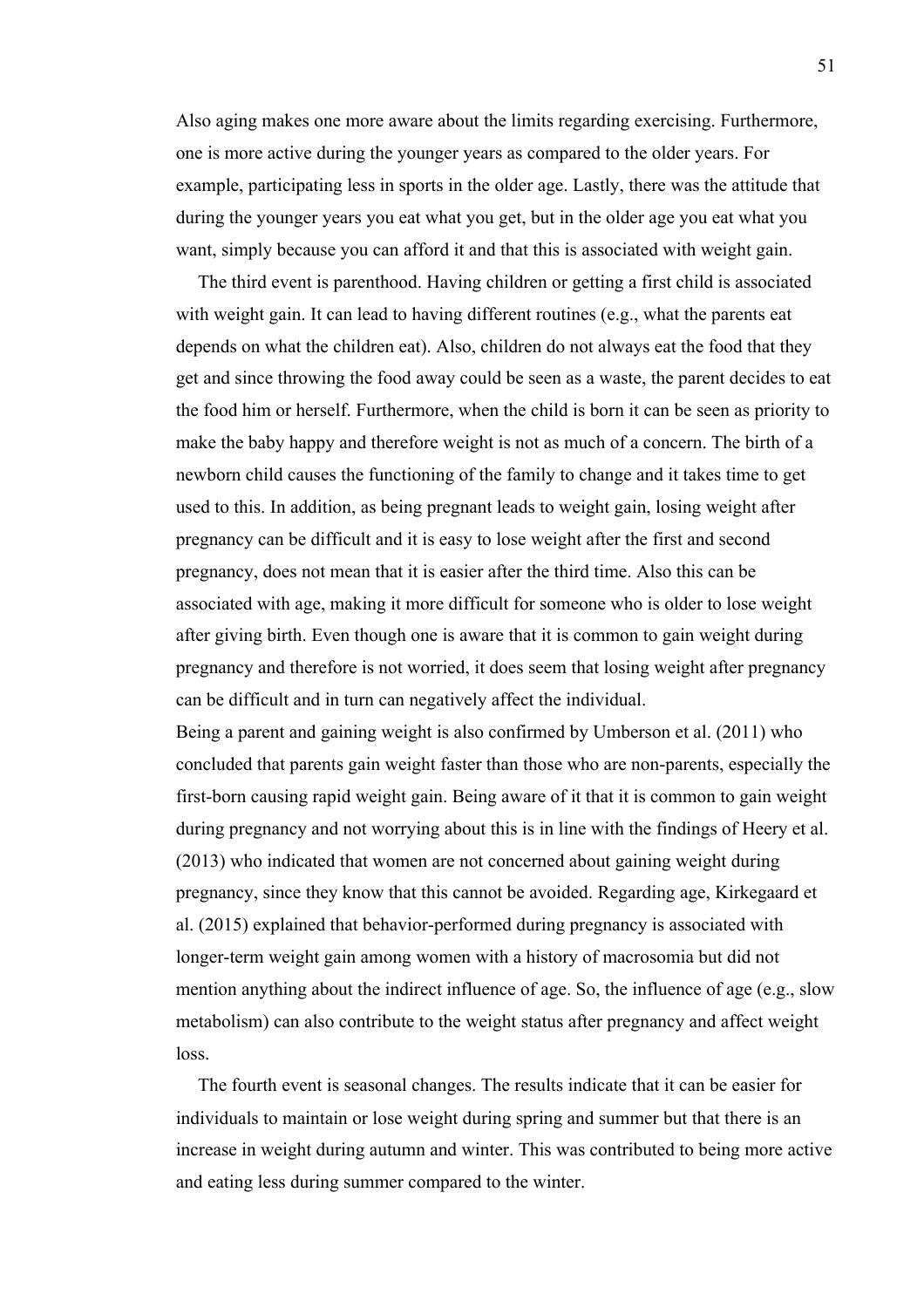The fifth event is work and studying. Work can indirectly cause weight gain. First of all environmental factors can play a role, such as being among people who are overweight or when the workplace is supplied with candy. Secondly stress, which can lead to consuming more food. Social pressure can also play a role on the workplace. Whenever there is a celebration, people tend to bring something to the workplace like cake for example. Instead of saying no, one says yes, because other people are also eating. Another factor is not getting enough sleep. Lastly, travelling can lead to not having enough time to eat, which can lead to overeating when one does get the opportunity to eat. A combination of working and studying can lead to not having enough time to exercise, an irregular eating pattern, not getting enough sleep and stress. This in associated with weight gain. Also, graduating was mentioned as a reason for stress and gaining weight. Pope et al. (2017) and Fedewa et al. (2014) found that students gain weight during college, especially after the first 12 months compared to the first 12 months. Unfortunately the findings of Pope et al. (2017) and Fedewa et al. (2014) do not contribute to the findings in this study. Looking at college, the participants who gained weight in the present study either gained weight during their graduation period or because of a combination of work and studying.

The sixth event is being in the army. This event was mentioned only once but should not be left out. Going to the army is associated with weight gain since one has nothing to do and one eats very regularly. At the same time, the meaning of food can also change. For example, knowing that it is difficult to get food and not being free to consume food at any particular moment can lead to eat as much as possible when the moment presents itself.

The seventh event is social pressure. Media can indirectly influence weight. Portraying models in a certain way can influence the audience and make them believe that they should look the same way. This can cause stress because if one does not look like the models on the picture (e.g. thin and young) then one is not accepted by society. This change in attitude by the media affects health behavior and can be associated with weight loss, only focusing on weight and not health. Also one's culture can cause social pressure on an individual and affect weight change. For example, in some cultures it is important to be slim in order to be accepted.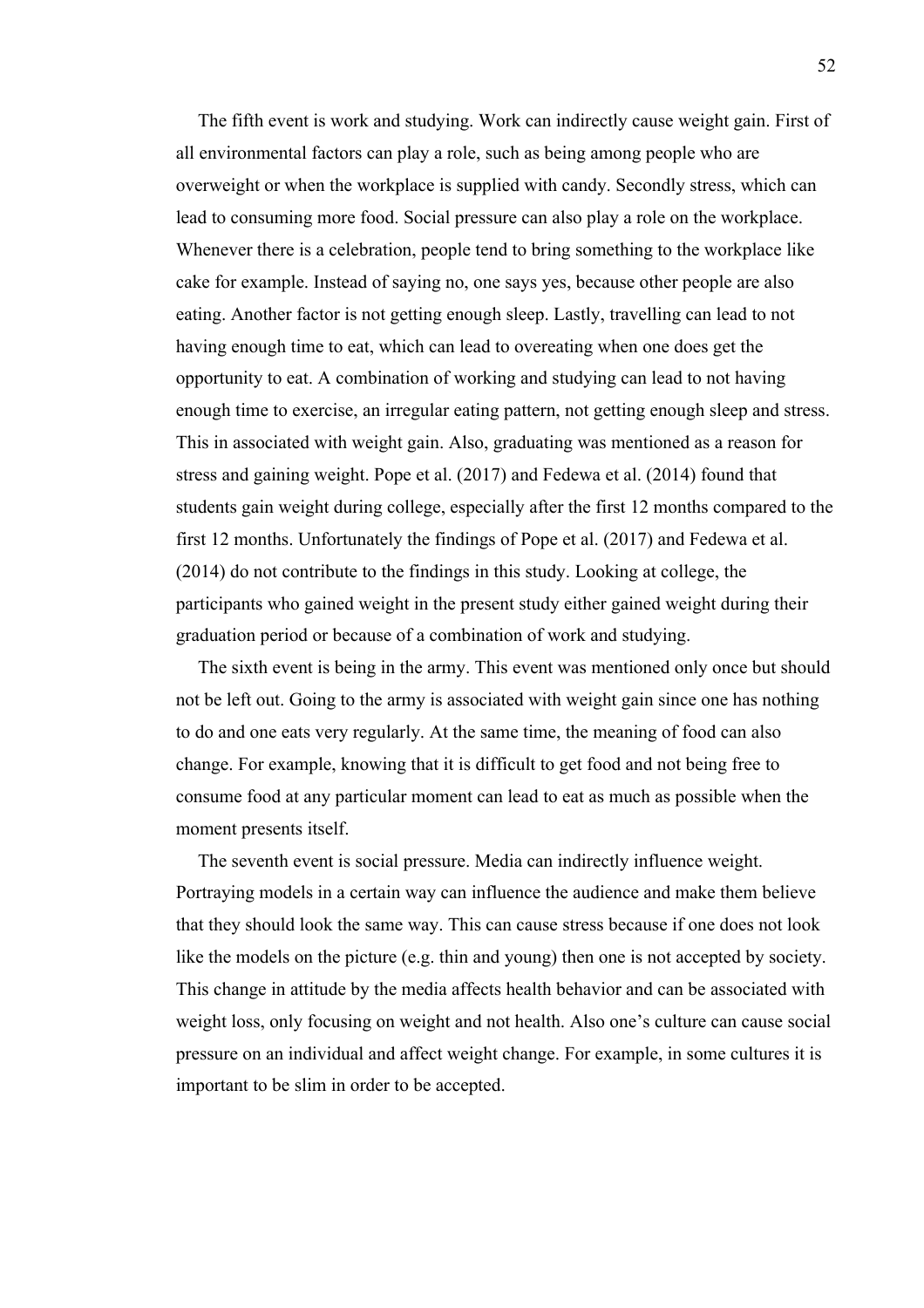Weight gain can influence one's self-image. It can cause individuals to buy the type of clothes that will hide their body. It can also make them more aware about the weight gain, since certain clothes do not fit anymore. In addition, weight gain can negatively impact health (e.g., problems with eyesight) and can have an impact on one's work. For example, with certain jobs it is not desirable to be big since it can influence one's job in a negative way. Weight loss can lead to an increase in energy levels. Also, losing weight can work as a motivation to lose more weight. However, weight gain does not necessarily need to have an effect on HRQL. The present study showed that being aware of weight gain does not have to affect mental, physical or emotional well-being All in all, most findings of the present study are in line with the studies of Pan et al. (2014), Yiengprugsawan et al. (2017) Zheng et al. (2017) who found that weight gain is associated with poor emotional well-being and problems with eyesight.

Different coping styles have been used to deal with the weight change, Weight Watchers, yoga, monitoring weight, going to the gym and visiting a consultant are some of the coping strategies that have been used. The participants in the present study joined the Weight Watchers program to lose weight. Instead of focusing on short-term solutions, Weight Watchers focuses on long-term solutions, provides support, helps to change one's lifestyle, teaches to control eating habits and makes one more aware about choices. Every week there are gatherings for people who try to lose weight and everyone can share their experiences. This can work as a good motivator since everyone shares their successes and failures and can relate to each other. Yoga can help an individual to listen to one's body, make one aware about what is going on in the mind and body and can help to deal with certain emotions, such as sadness. Another way of dealing with gained weight is by monitoring the weight. Zheng et al. (2016) confirmed in their study that monitoring weight is associated with weight loss. Furthermore going to the gym and visiting a consultant are two other coping mechanisms. However, one must be aware that the gym alone won't necessarily lead to weight change and that it is important to look at other factors as well, such as nutrition. From this perspective a consultant can provide the necessary information and help. This external help can make an individual more aware. These coping strategies can be categorized as problem focused coping since, they involve behavioral problem-solving strategies, such as looking for information about the problem and undertaking action by trying to look for a solution and following it (Graham, 2015; Lazarus & Folkman, 1984).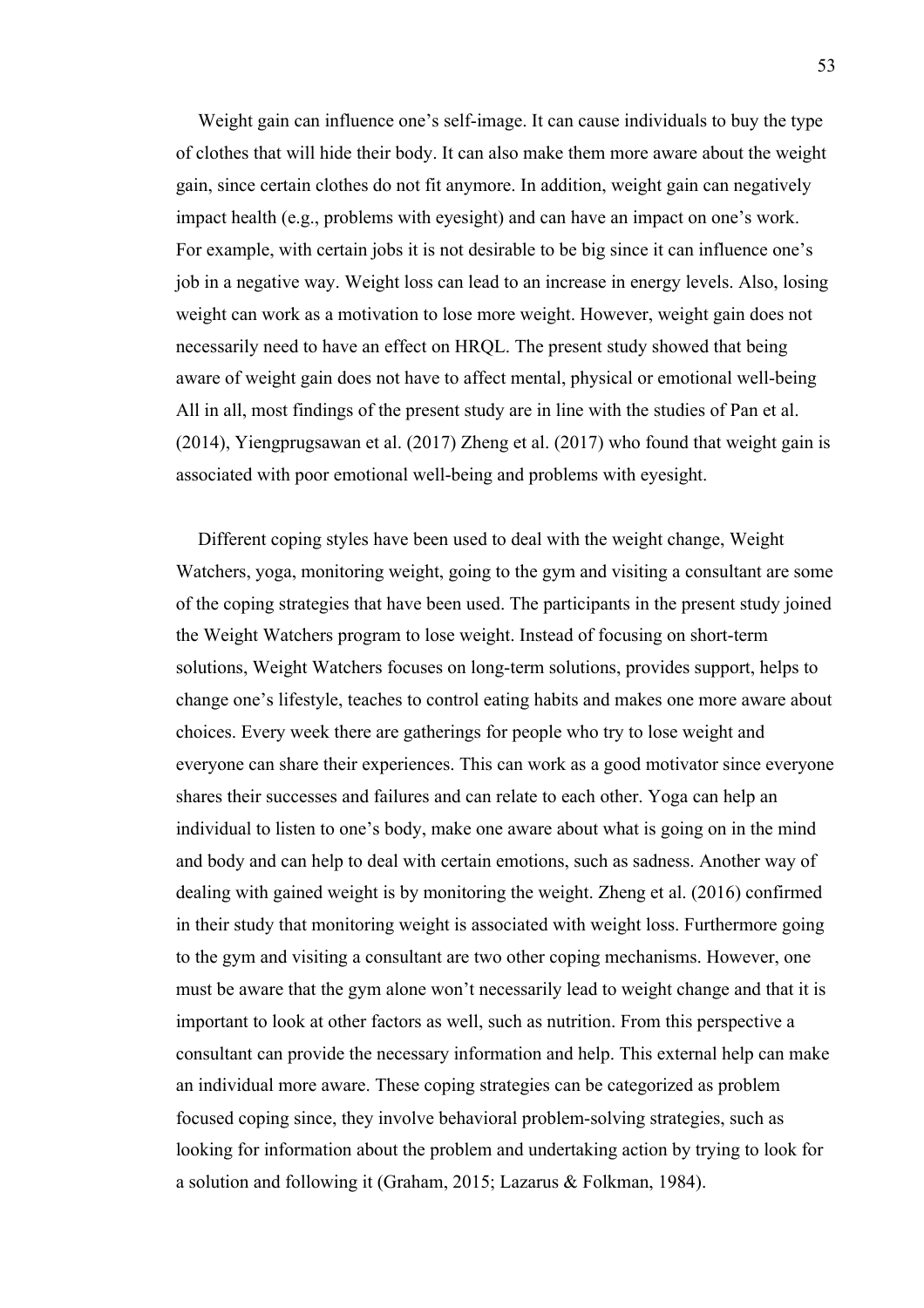At the other hand emotion focused coping seems to go hand in hand at times with problem focused coping. Emotion focused coping involves a change in thinking or feeling about the existing problem, searching for support, isolating, avoiding or blaming one-self (Graham, 2015; Lazarus & Folkman, 1984). For example the Weight Watchers program helped the to lose weight by changing the lifestyle. At the same time the gatherings that took place every week where people could share their experience, gave them a chance to change their way of thinking and approach the problem differently. An individual might notice that she is not the only one who is trying to lose weight or that there are other people just like her who are also struggling. Furthermore yoga can be seen as a combination of problem focused and emotional focused coping, since it can help to listen to the body, increases awareness and can help to deal with certain emotions, which in turn can lead to the desired health behaviors. At the other hand, emotion-focused coping techniques such as avoidance have also been used. It seems like that the situation that an individual is in plays a role whether or not he or she decides to lose weight. For example, gaining weight during the winter does not cause an individual to do something about the gained weight during that time since the weight will be lost during the summer. Also, gaining weight after having a first child does not automatically have any physical, emotional or mental impact, because it is something that is not important (e.g., the happiness of the baby comes first) at that time and that it is just the basic things that matter at that point, like having a good night sleep. In addition, it can be stressful when a new baby is born since it changes the functioning of the family. Another interesting finding is that there is a possibility that someone does not try to change his or her weight because there are other things going on that are more important at the moment even though the individual is aware of it that his or her health is negatively affected. Not having the time in the present moment to do something and knowing that there will come a time in the future that one will be able to deal with the health issues is related to making this decision. Lastly, the attempt to lose weight can be avoided because the individual pays attention only to his or her physical state and therefore might think that it is not necessary to lose weight.

During the analyses it appeared that weight change is associated with attitudes and appraisal. Gaining weight can lead to the belief that if nothing is done now with gained weight in the present moment that it will be harder to lose it in the future. This attitude can be appraised as a threat, which leads to a certain coping mechanism.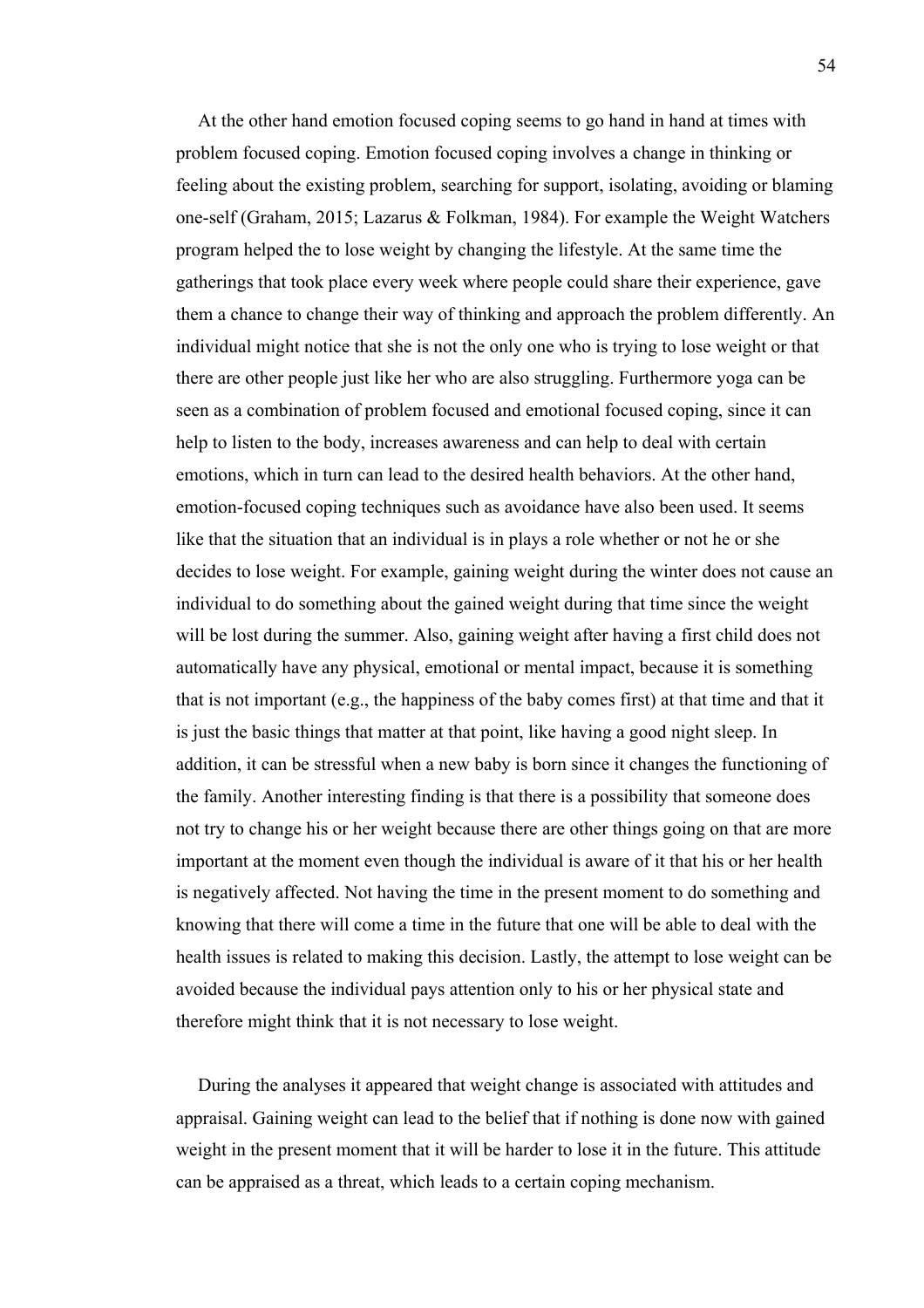Also, culture can play a role. Being aware of the gained weight can make one fearful, since it is important to look in a certain way according the rules of the culture. Gaining weight can also be attributed to aging and this could take some of the pressure away or add pressure to do something about it, since it is inevitable. Other attitudes regarding gaining or losing weight were related to that it is bad for the body to fluctuate in weight, that weight is not a priority at a certain moment, that things will get better in the future, that one does not want to go into a relationship and becoming self aware how one is compared to how one was (e.g., looking at old pictures). One interesting finding was that losing gained weight can lead to the attitude that it is possible to go back to old eating behaviors before losing weight, which causes weight gain.

As discussed before, a certain life event is associated weight change or no weight change. Looking at the Health Related Quality of Life (HRQL) weight change model, there was unintentional weight gain and weight loss and intentional weight gain and weight loss. According to the transactional model of stress and coping, a situation (in this case weight change) can lead to a certain appraisal and this leads to a coping mechanism. As this study indicates, before appraisal takes place it is necessary to look at how the weight change influences the attitude and the HRQL of the individual. After that, look at appraisal and then the coping strategy. In turn, the coping strategy leads to weight change or no weight change and this again has an effect on the attitudes and HRQL of the individual. However, these models are not without any limitations. Firstly it is easy to assume that there is a causal relationship, for example that weight change leads to a certain attitude and HRQL but not that attitude and HRQL could inversely affect weight change as well. Furthermore there is no consideration of other factors that might influence weight change such as personality traits, which have been related to body mass index (BMI) and the risk of obesity (Sutin, Kerr, & Terracciano, 2017).

#### *6.1 Practical implications*

Based on the findings, there are various practical implications and recommendations that should be considered. The study covered several variables related to weight change. Firstly, workplaces could use the information presented in this study to prevent workers from gaining weight. As Roos et al. (2014) concluded, preventing weight gain is important for employees' well-being and work ability. For example, stress and social pressure at work can contribute to weight gain.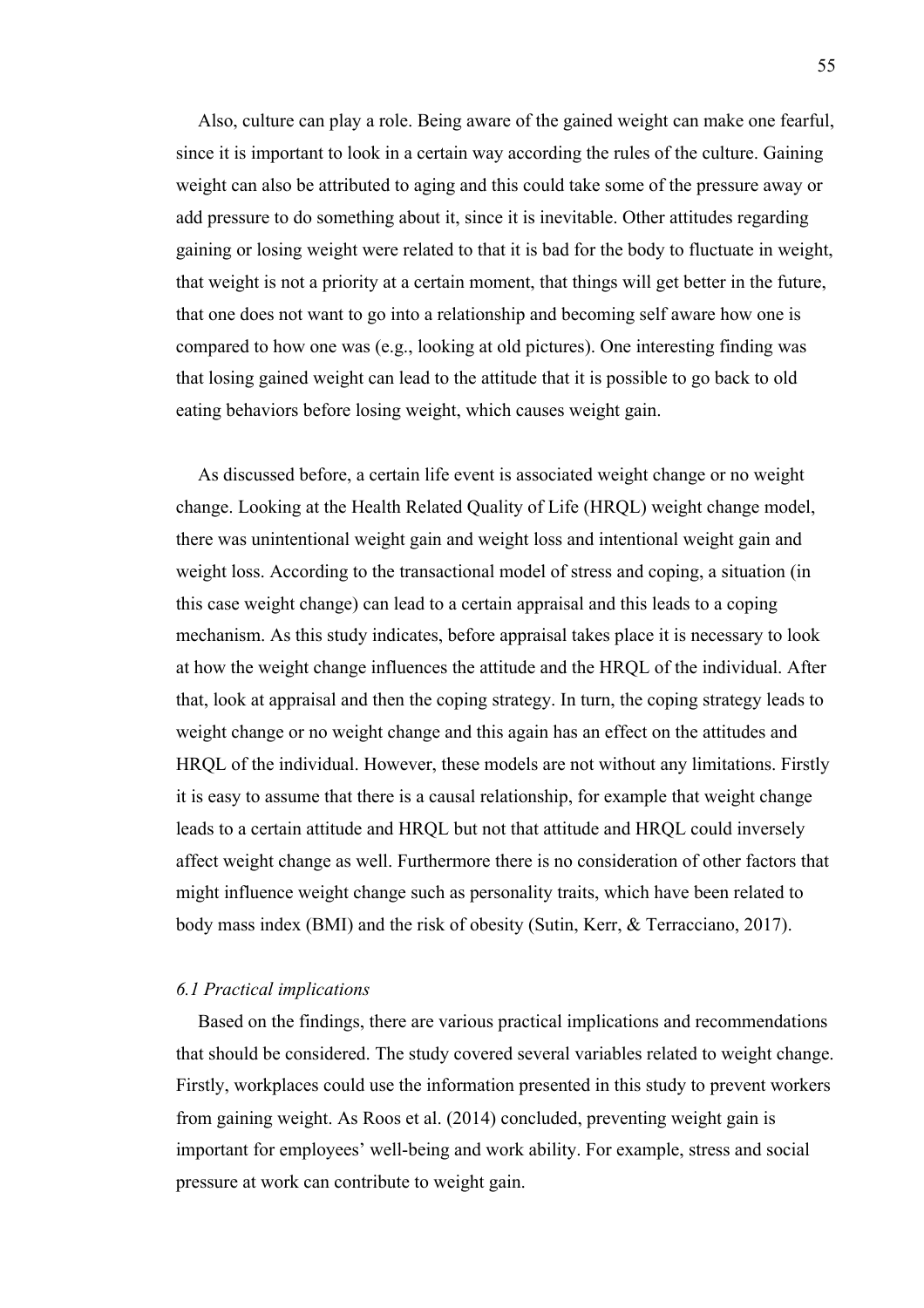Certain rules at the workplace, such as no candy, cakes or any unhealthy foods and instead healthy substitutes (e.g., fruit or low calorie snacks) could help to prevent weight gain at the workplace. Regarding parenthood, Umberson et al. (2011) indicated that the first-born baby causes rapid weight gain among parents. Even though smoking, psychological stress, financial stress and physical activity levels were not associated with change in body weight, the present study found that what contributes to the weight gain is the change in routines, being dependent on what the children eat, change of functioning in the family, making the happiness of the child a priority and attitudes towards weight at the moment of having a (first born) child. It is important for parents to realize that they should also take care of themselves, since changes in weight can affect Health Related Quality of Life (HRQL) (Laxy et al., 2014). Parents should be informed and educated how they can make their child a priority but also make their own health a priority instead of neglecting it. Well-being consultants could aim to target the attitudes of these individuals.

In addition, it is important to inform individuals about different coping mechanisms and its effects, explaining for example that problem-focused coping can be more effective to deal with weight change than emotion-focused coping. However, it is also necessary to keep in mind that this depends on the situation and whether they perceive that they can control the situation or not.

Three of the five participants joined the Weight Watchers program and had success. It did not only help them to change their lifestyle but they were also able to connect with others in a group setting, share their experiences and learn from each other. Future programs might adopt the same approach to make people realize that dieting alone will not work, especially in the long-term and that instead one should change his or her lifestyle.

## *6.2 Strengths, limitations and recommendation for future research*

This study has several limitations. The small sample size of the study makes it difficult to generalize the results to the general public (Queirós, Faria, & Almeida, 2017). Perhaps future research could use a larger sample. Another issue that makes it more difficult to generalize the findings is that the snowball method was used. This makes it harder to generalize the findings (Sharma, 2017). Another limitation is the sensitivity of the topic, which might have caused participants to feel uncomfortable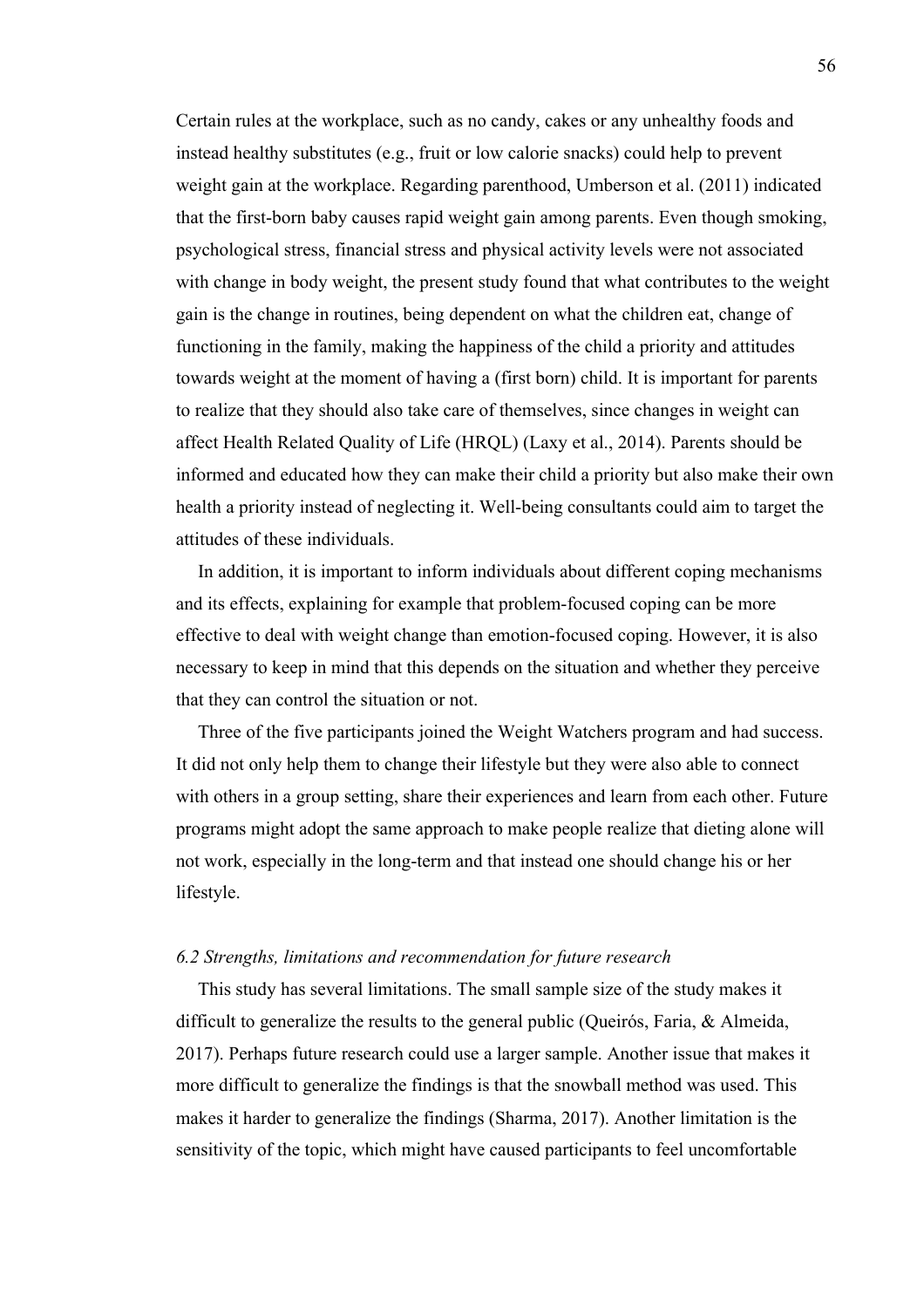during the interview and therefore not tell everything (Elmir, Schmied, Jackson, & Wilkes, 2011).

Furthermore, the participants recalled through their memory how the weight change affected them and how they coped with it. Therefore they might have left out unintentionally certain aspects that played a role (King et al., 2018). In addition, there is a chance of a social desirability bias (King et al., 2018). Social desirability is related to the respondent providing an answer which is more socially acceptable than his/her true attitude or behavior (Kaminska & Foulsham, 2013). Finally, the native language of the interviewer and the participants was different, which may have represented a barrier for effective interviewing (Drew, 2014).

The interviews allowed the participants to tell their story. Sharing their story might have increased their sense of purpose and contribution by increasing the awareness of their experiences (Elmir et al., 2011). Furthermore, knowing the participants beforehand could have solved trust issues that can emerge regarding conducting interviews and therefore provide deep rich data (Quinney, Dwyer, & Chapman, 2016). When examining the influence of weight change on Health Related Quality of Life (HRQL) and how individuals cope with the weight change it seems reasonable to use the transactional model of stress and coping (Lazarus & Folkman, 1984) and the Health Related Quality of Life (HRQL) weight change model (Laxy et al., 2014; Milder et al., 2014). It gives a better understanding to why individuals choose for a certain coping strategy and how weight change affects HRQL, surrounded by different factors, such as intentional/unintentional weight change and social norms and cultural perceptions. As this study shows, one aspect does not necessarily lead to the other aspect. It is rather that multiple aspects play a role. Future research might examine how perceptions of different events contribute to the attitudes regarding weight change and how this influences HRQL and coping strategies in line with the transactional model of stress and coping and the HRQL weight change model.

## *6.3 Conclusion*

Weight change throughout the life cycle seems like something that is inevitable. All participants experienced different events during their life that influenced them in different ways. Some of the events that were associated with weight change were relationships, work, studying and aging. This can influence one's attitude and Health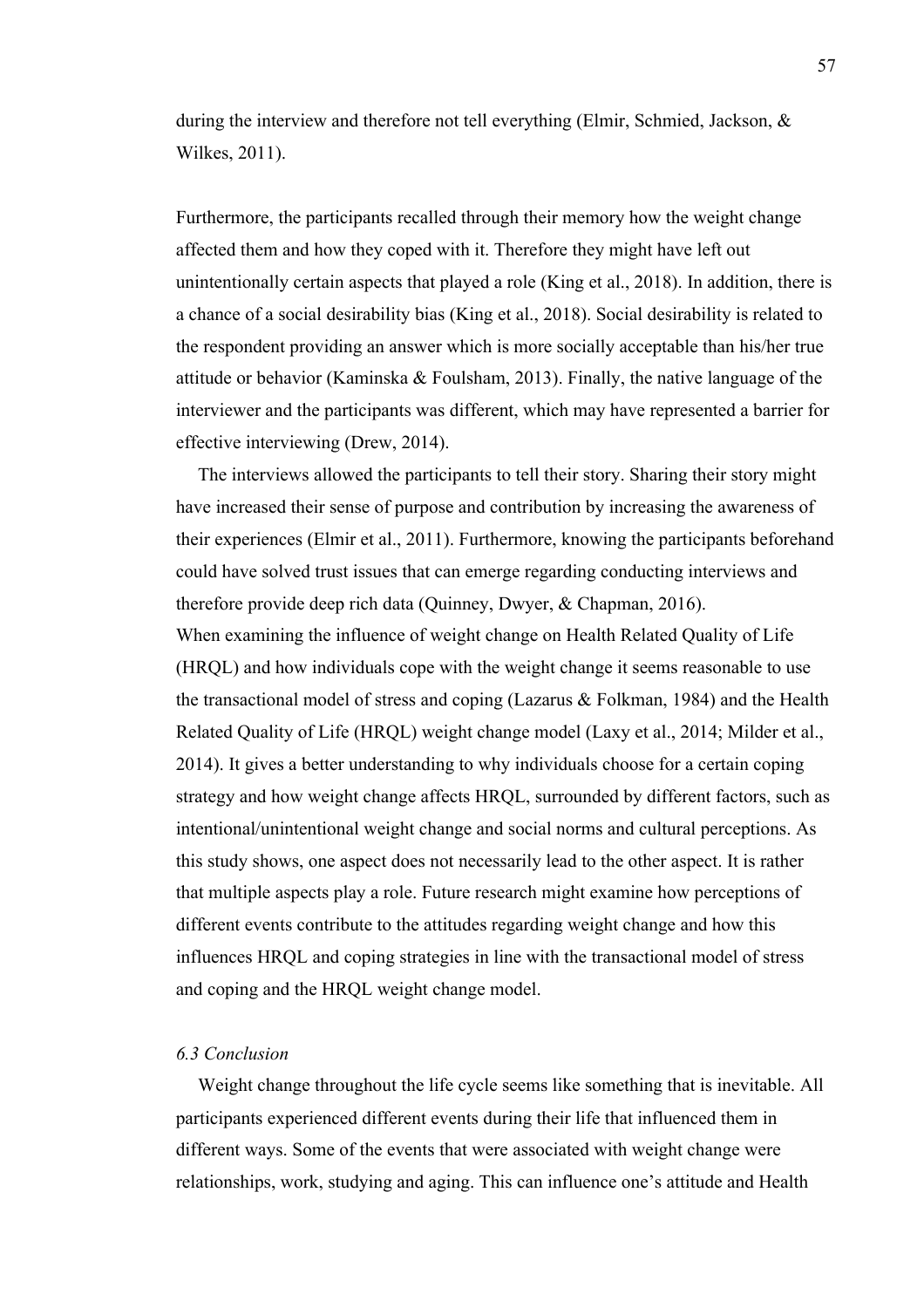Related Quality of Life (HRQL). As this study indicates, weight gain can negatively influence one's self-image while weight loss can increase energy levels and work as motivator to lose more weight.

It seems like that not only the weight change affects attitudes and HRQL but also the importance of the event that caused the weight change. For instance, gaining weight due to raising children is given less importance than gaining weight, as an individual grows older. This also has an impact on the coping strategy one chooses, making the decision to effectively deal with the weight gain or to avoid it. This study suggests that losing weight does not only lead to a better HRQL (e.g., increased energy levels) but also a different attitude, such a thinking that it is possible to eat those things that one ate before attempting to lose weight and in turn gaining weight again. All in all, there are many different ways that weight can be influenced, there are different ways that an individual can be affected and there are different ways of coping.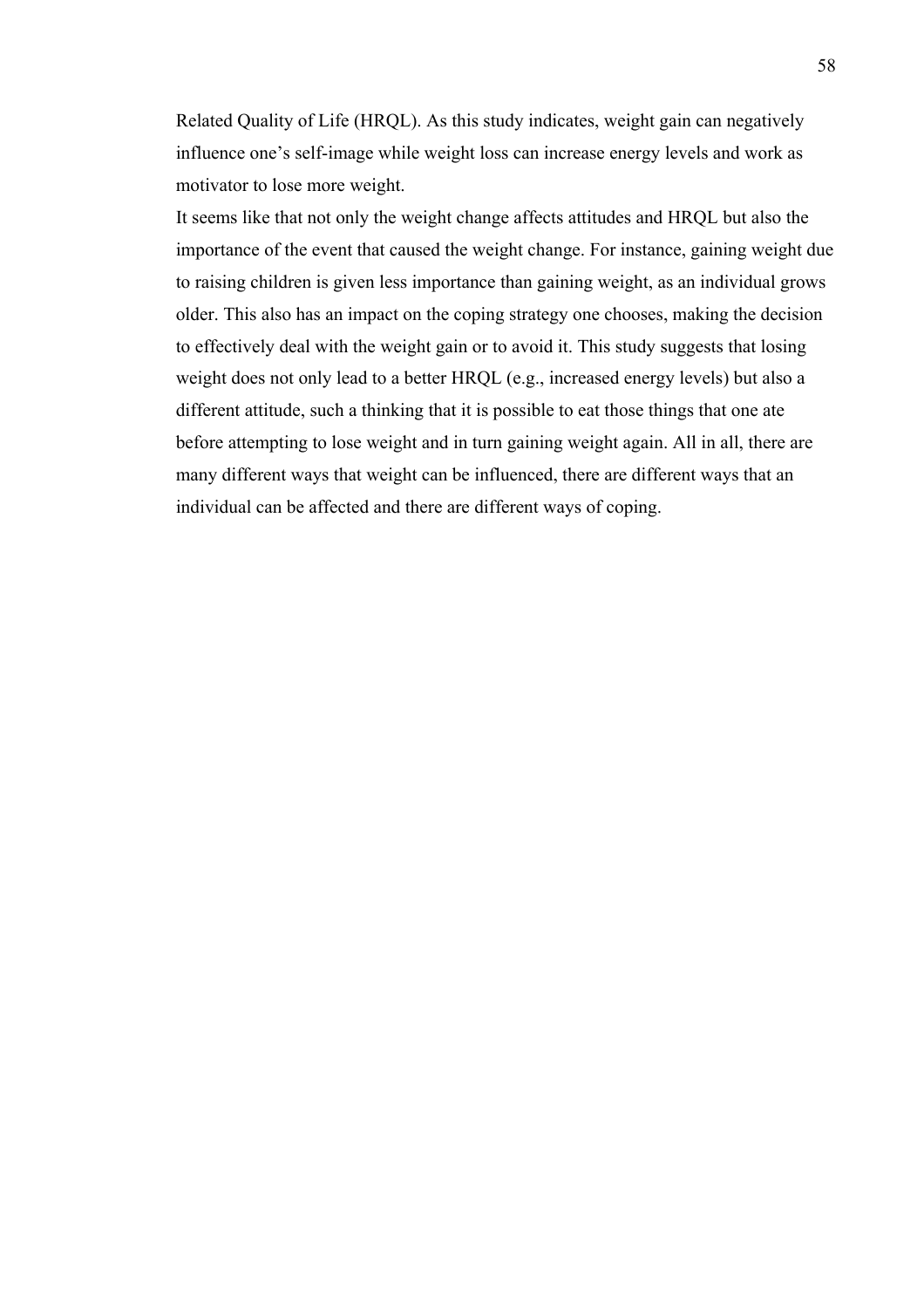- Andriani, H., Liao, L.Y., & Kuo, H.W. (2015). Parental weight changes as key predictors of child weight changes. *BioMed Central Public Health, 15*, 645.
- Beal, S.J., Crockett, L.J., & Peugh, J. (2016). Adolescents' changing future expectations predict the timing of adult role transitions**.** *Developmental Psychology, 52*(10), 1606- 1618.
- Berge, J.M., Bauer, K.W., MacLeHose, R., Eisenberg, M.E., & Neumark-Sztainer, D. (2014). Associations between relationship status and day-to-day health behaviors and weight among diverse young adults. *Families, Systems, & Health*, *32*, 67-77.
- Boutelle, K.N., Cafri, G., & Crow, S.J. (2012) Parent predictors of child weight change in family based behavioral obesity treatment. *Obesity*, *20*(7), 1539-1543.
- Cohen, L., Manion, L., & Morrison, K. (2007). *Research methods in education*. London and New York: Routledge.
- Conradt, M., Dierk, J.M., Schlumberger, P., Rauh, E., Hebebrand, J., & Rief, W. (2008). Who copes well? Obesity-related coping and its associations with shame, guilt, and weight loss. *Journal Of Clinical Psychology*, *64*(10), 1129-1144.
- Deave, T., Johnson, D., & Ingram, J. (2008). Transition to parenthood: the needs of parents in pregnancy and early parenthood. *BioMed Central Pregnancy and Childbirth*, *8*(1), 30.
- Dombrowski, S.U., Knittle, K., Avenell, A., Araújo-Soares, V., & Sniehotta, F.F. (2014). Long term maintenance of weight loss with non-surgical interventions in obese adults: systematic review and meta-analyses of randomised controlled trials. *British Medical Journal*, 348:g2646.
- Drew, H. (2014). Overcoming barriers: qualitative interviews with German Elites. *The Electronic Journal of Business Research Methods*, *12*(2), 77-86.
- Döring, N., De Munder, J., & Rasmussen, F. (2015). The associations between overweight, weight change and health related quality of life: Longitudinal data from the Stockholm Public Health Cohort 2002–2010. *Preventive Medicine*, *75*, 12-17.
- Edwards, M.J., & Holden, R.R. (2001). Coping, meaning in life, and suicidal manifestations: examining gender differences. *Journal of Clinical Psychology, 57*(12), 1517-1534.
- Elmir, R., Schmied, V., Jackson, D., & Wilkes, L. (2011). Interviewing people about potentially sensitive topics. *Nurse Researcher*, *19*(1), 12-16.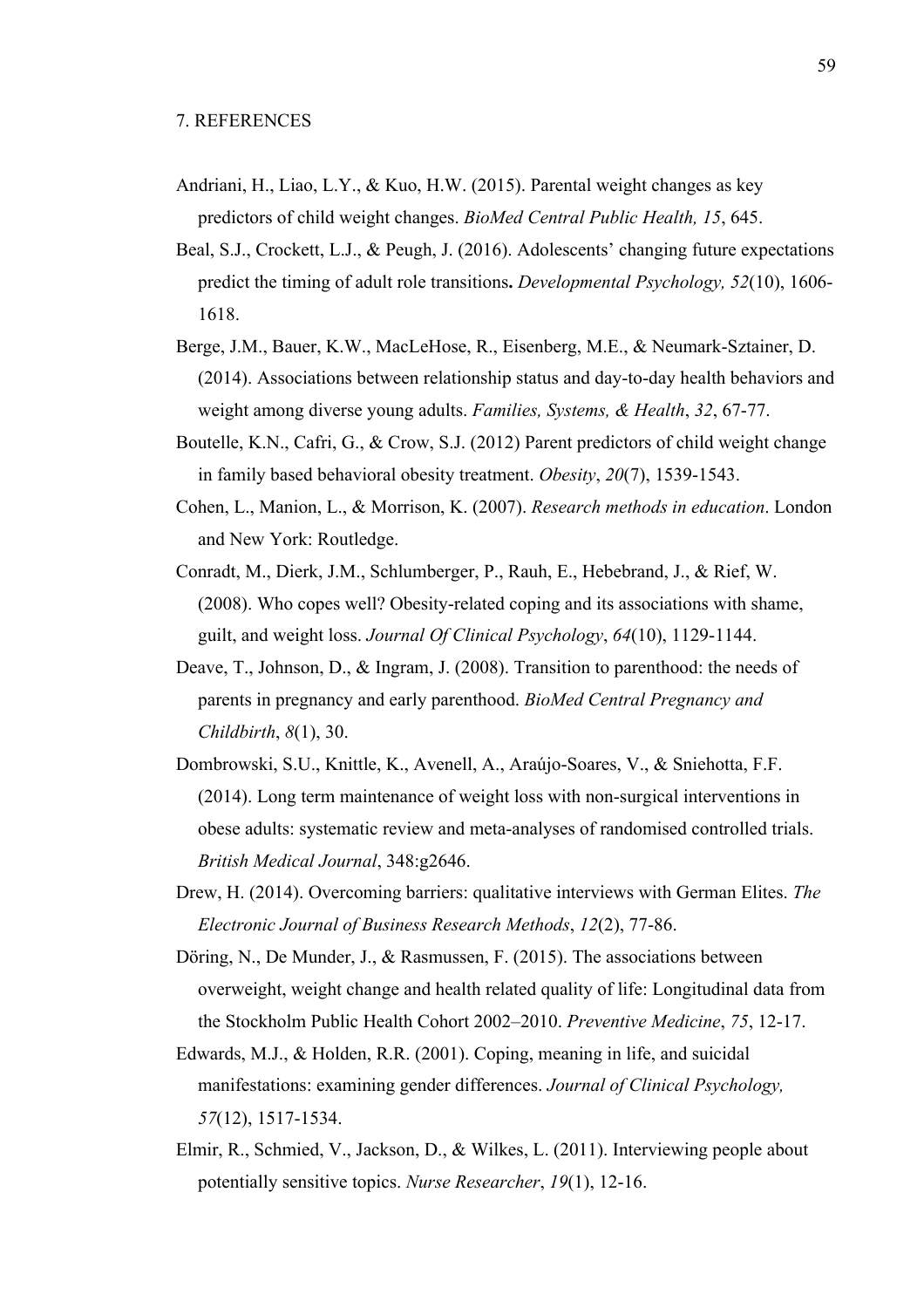- Endler, N.S., & Parker, J.D.A. (1990). Multidimensional assessment of coping: A critical evaluation. *Journal of Personality and Social Psychology*, *58*(5), 844-854.
- Fedewa, M., Das, B.M., Evans, E.M., Dishman, R.K. (2014). Change in weight and adiposity in college students a systematic review and meta-analysis. *American Journal of Preventive Medicine*, *47*(5), 641-652.
- Feeg, V.D., Candelaria, L.M., Krenitsky-Korn, S., & Vessey, J.A. (2014). The relationship of obesity and weight gain to childhood teasing. *Journal of Pediatric Nursing*, *29*(6), 511-520.
- Fung, T.T., Pan, A., Hou, T., Chiuve, S.E., Tobias, D.K., Mozaffarian, D., … Hu, F.B. (2015). Long-term change in diet quality is associated with body weight change in men and women. *The Journal Of Nutrition*, *145*(8), 1850-1856.
- Graham, L.J. (2015). Integration of the interaction model of client health behavior and transactional model of stress and coping as a tool for understanding retention in HIV care across the lifespan. *Journal Of The Association Of Nurses In Aids Care, 26*(2), 100-109.
- Heery, E., McConnon, Á., Kelleher, C., Wall, P.G., & McAuliffe, F.M. (2013). Perspectives on weight gain and lifestyle practices during pregnancy among women with a history of macrosomia: a qualitative study in the Republic of Ireland. *BioMed Central Pregnancy and Childbirth*, 13:202.
- Holahan, C.J., Moos, R.H., Holahan, C.K., Brennan, P.L., & Schutte, K.K. (2005). Stress generation, avoidance coping, and depressive symptoms: A 10-year model**.**  *Journal of Consulting and Clinical Psychology, 73*(4), 658-666.
- Hughes, A., & Kumari, M. (2017). Unemployment, underweight, and obesity: Findings from understanding society (UKHLS). *Preventive Medicine*, *97*, 19-25.
- Institute of Medicine (2003). *Weight management: State of the science and opportunities for military programs*. Washington, DC: The National Academies Press.
- Jackson, S.E., Steptoe, A., & Wardle, J. (2015). The influence of partner's behavior on health behavior change: the english longitudinal study of ageing. *JAMA Internal Medicine*, *175*, 385-392.
- Jensen, C.D., & Steele, R.G. (2010). Validation of the Perceptions Of Teasing Scale (POTS) in a preadolescent sample: Associations with attitudes toward physical activity. *Children's Health Care*, *39*(4), 249-265.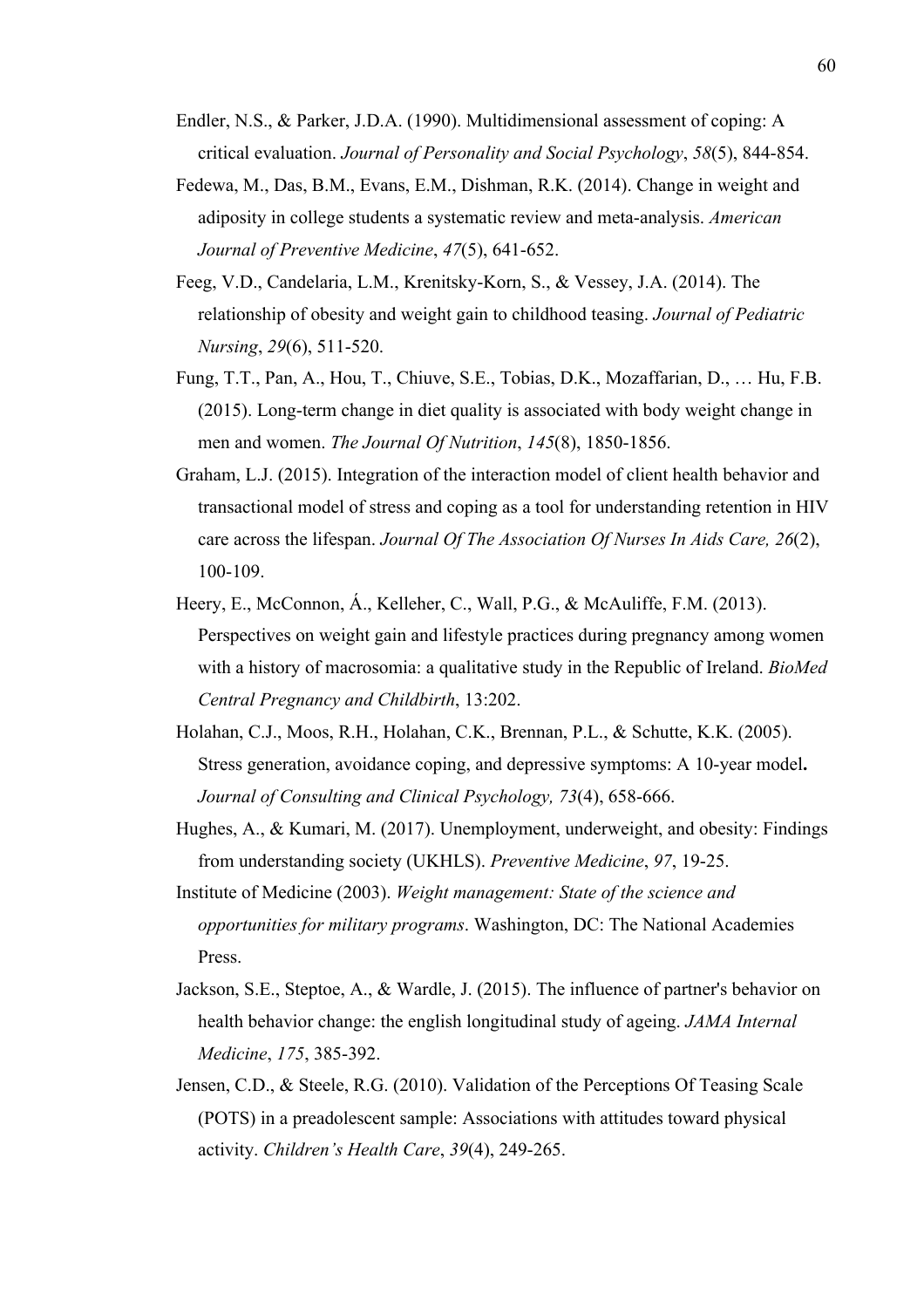- Kalyva, E., Abdul-Rasoul, M., Kehl, D., Barkai, L., & Lukács, A. (2014). A crosscultural study on perceived health-related quality of life in children and adolescents with type 1 diabetes mellitus. *Journal of Diabetes and Its Complications*, *30*(3), 482- 487. https://doi.org/10.1016/j.jdiacomp.2015.12.021
- Kaminska, O., & Foulsham T. (2013). *Understanding Sources of Social Desirability Bias in Different Modes: Evidence from Eye-tracking*. ISER Working Paper Series 2013-04. Institute for Social and Economic Research. Retrieved from http://ideas.repec.org/p/ese/iserwp/2013-04.html
- King, B.M., Cespedes, V.M., Burden, G.K., Brady, S.K., Clemen, L.R., Abbott, E.M., . . . Pury, C.L.S. (2018). Extreme under-reporting of body weight by young adults with obesity: relation to social desirability. *Obesity Science & Practice*, *4*(2), 129- 133. doi: 10.1002/osp4.153
- Kirkegaard, H., Storving, H., Rasmussen, K.M., Abrams, B., Sørensen, T.I.A., & Nohr, E.A. (2015). Maternal weight change from prepregnancy to 7 years postpartum—the influence of behavioral factors. *Obesity*, *23*(4), 870-878.
- Kottwitz, M.U., Grebner, S., Semmer, N., Tschan, F., & Elfering, A. (2014). Social stress at work and change in women's body weight. *Industrial Health*, *52*, 163-171.
- Koyanagi, A., Stickley, A., Garin, N., Miret, M., Ayuso-Mateos, J.L., Leonardi, M., . . . Hari, J.M. (2015). The association between obesity and back pain in nine countries: a cross-sectional study. *BioMed Central Public Health,* 15:123.
- Kulik, N., Valle, C.G., & Tate, D.F. (2016). Friend and family support for weight loss in adolescent females. *Childhood Obesity*, *12*(1), 44-51.
- Laraia, B.A., Downing, J.M., Zhang, Y.T., Dow, W.H., Kelly, M., Blanchard, S.D., ... Karter, A.J. (2017). Food environment and weight change: does residential mobility matter? The Diabetes Study of Northern California (DISTANCE). *American Journal of Epidemiology*, *185*(9), 743-750.
- Laxy, M., Holle, R., Döring, A., Peters, A., & Hunger, M. (2014). The longitudinal association between weight change and health- related quality of life: the KORA S4/F4 cohort study. *International Journal of Public Health, 59*(2), 279-288.
- Lazarus, R.S. (1991). Progress on a cognitive-motivational-relational theory of emotion. *American Psychologist*, *46*(8), 819-834.
- Lazarus, R.S., & Folkman, S. (1984). *Stress, Appraisal, and Coping*. New York: Springer Publishing Company.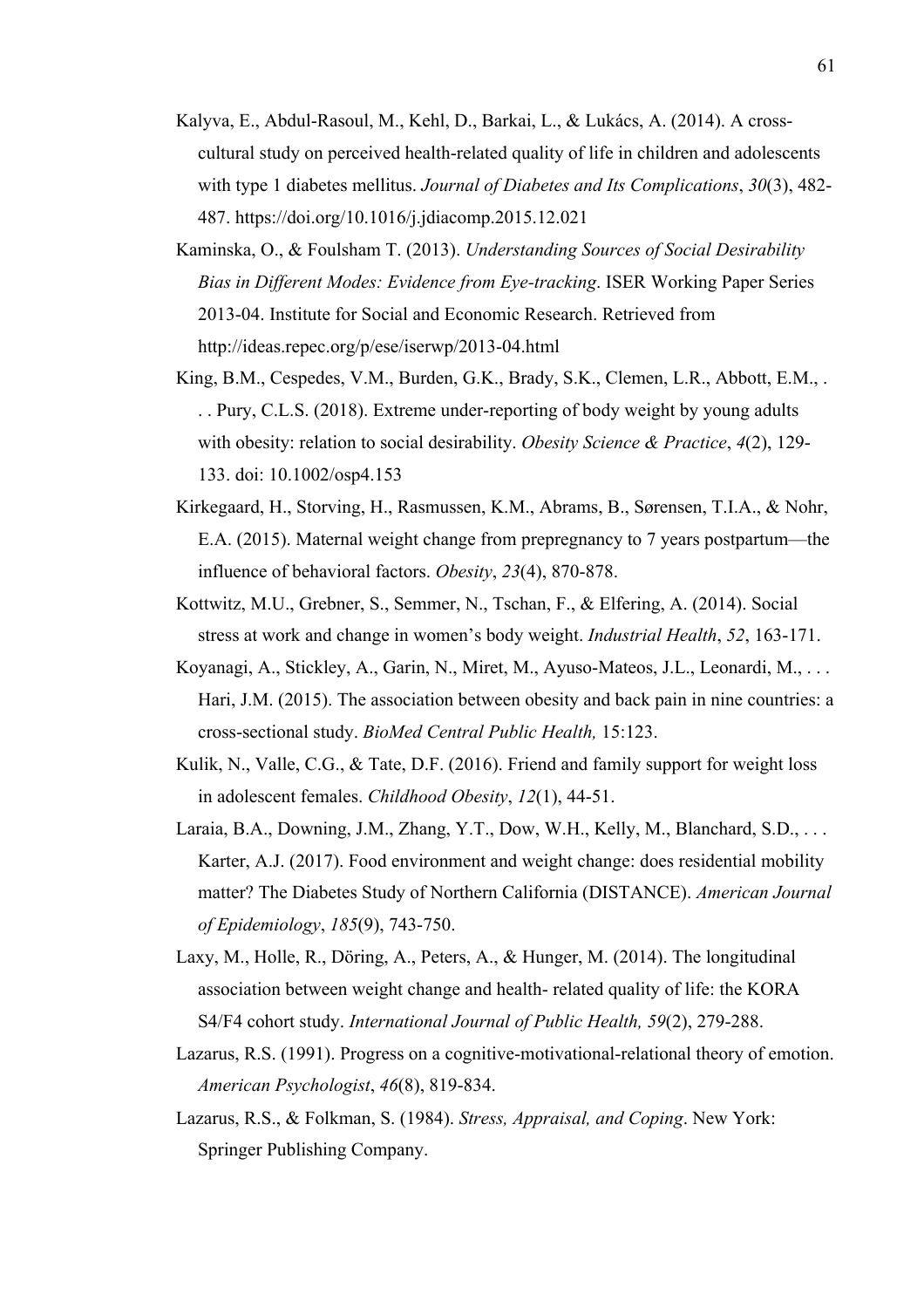- Levinson, D. (1986). A conception of adult development. *The American Psychological Association*, *41*(1), 3-13.
- Li, F., Chen, T., Lai, X. (2018). How does a reward for creativity program benefit of frustrate employee creative performance? The perspective of transactional model of stress and coping. *Group & Organization Management, 43*(1), 138-175.
- Macht, M. (2007). How emotions affect eating: A five-way model. *Appetite*, *50*, 1-11. doi:10.1016/j.appet.2007.07.002
- McConnell-Henry, T., James, A., Chapman, Y., & Francis. (2009-10). Researching with people you know: Issues in interviewing. *Contemporary Nurse*, *34*(1), 2-9.
- McGuire, M.T., Wing, R.R., Klem, M.L., & Hill, J.O. (1999). Behavioral strategies of individuals who have maintained long-term weight losses. *Obesity Research, 7*(4), 334-341.
- Merriam, S.B. (2005). How adult life transitions foster learning and development. *New Directions for Adult & Continuing Education, 2005*(108), 3-13. https://doi.org/10.1002/ace.193
- Michael, Y.L., Nagel, C.L., Gold, R., & Hillier, T.A. (2014). Does change in the neighborhood environment prevent obesity in older women? *Social Science & Medicine*, *102*, 129-137.
- Milder, I.E., De Hollander, E.L., Picavet, H.S., Verschuren, W.M.M., de Groot, L.C. PG. M., & Bemelmans, W.J.E. (2014). Changes in weight and health-related quality of life. The Doetinchem Cohort Study. *Journal of Epidemiology and Community Health*, *68*(5), 471-477.
- Mirkarimi, K., Mostafavi, F., Ozouni-Davaji, R.B., Eshghinia, S., & Vakili, M.A. (2016). The effect of weight loss program on overweight and obese females based on protection motivation theory: A randomized control trial. *Iran Red Crescent Medical Journal*, *19*(1), 1-10.
- Monsivais, P., Martin, A., Suhrcke, M., Forouhi, N., & Wareham, N.J. (2015). Job-loss and weight gain in British adults: Evidence from two longitudinal studies. *Social Science & Medicine, 143*, 223-231.
- Odlaug, B.L., Lust, K., Wimmelmann, C.L., Chamberlain, S.R., Mortensen, E.L., Derbyshire, K., . . . Grant, J.E. (2015). Prevalence and correlates of being overweight or obese in college. *Psychiatry Research, 227*(1), 58-64.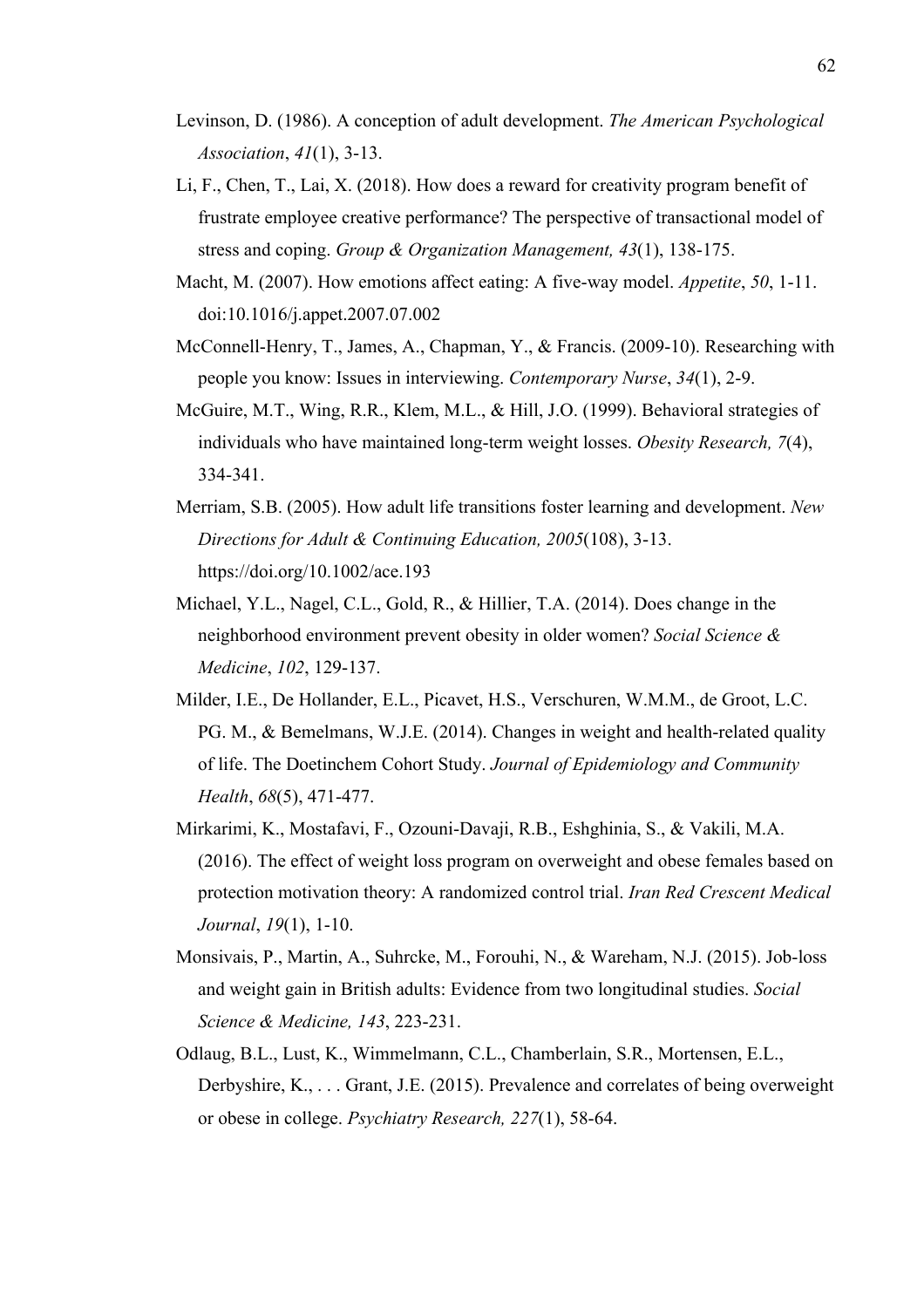- Pan, A., Kawachi, I., Luo, N., Manson, J.A.E., Willett, W.C., Hu, F.B., & Okereke, O.L. (2014). Changes in body weight and health-related quality of life: 2 Cohorts of US Women. *American Journal of Epidemiology*, *180*(3), 254-262.
- Pope, L., Hansen, D., & Harvey, J. (2017). Examining the weight trajectory of college students, *Journal of Nutrition Education and Behavior*, *49*, 137-141.
- Powell-Wiley, T.M., Cooper-McCann, R., Ayers, C., Berrigan, D., Lian, M., McClurkin, M., ... Leonard, T. (2015). Change in neighborhood socioeconomic status and weight gain. *American Journal of Preventive Medicine*, *49*(1), 72-79.
- Prichard, I., Polivy, J., Provencher, V., Herman, C.P., Tiggemann, M., & Cloutier, K. (2015). Brides and young couples: Partners' weight, weight change, and perceptions of attractiveness. *Journal of Social and Personal Relationships*, *32*(2), 263-278.
- Prichard, I., & Tiggemann, M. (2014). Wedding-related weight change: The ups and downs of love. *Body Image, 11*, 179-182.
- Queirós, A., Faria, D., & Almeida, F. (2017). Strengths and limitations of qualitative and quantitative research methods. *European Journal of Education Studies*, *3*(9), 369-387. doi: 10.5281/zenodo.887089
- Quinney, L., Dwyer, T., & Chapman, Y. (2016). Who, where, and how of interviewing peers: implications for a phenomenological study. *SAGE Open*, *6*(3), 1-10. DOI: 10.1177/2158244016659688
- Roos, E., Laaksonen, M., Rahkonen, O., Lahelma, E., & Lallulka, T. (2014). Weight change and sickness absence—a prospective study among middle-aged employees. *European Journal of Public Health*, *25*(2), 263-267.
- Shanahan, M.J. (2000). Pathways to adulthood in changing societies: Variability and mechanisms in life course perspective. *Annual Reviews*, *26*(2000), 667-692.
- Sharma, G. (2017). Pros and cons of different sampling techniques. *International Journal of Applied Research*, *3*(7), 749-752.
- Sutin, A.R., Kerr, J.A., & Terracciano A. (2017). Temperament and body weight from ages 4 to 15 years. *International Journal of Obesity*, *41*, 1056,1061.
- Svärd, A., Lahti, J., Roos, E., Rahkonen, O., Lahelma, E., Lalluka, T., & Mänty, M. (2017). Obesity, change of body mass index and subsequent physical and mental health functioning: a 12-year follow-up study among ageing employees. *BioMed Central Public Health*, *17*(1):816.
- Teachman, J. (2016). Body weight, marital status, and changes in marital status. *Journal of Family Issues, 37*(1), 74-96.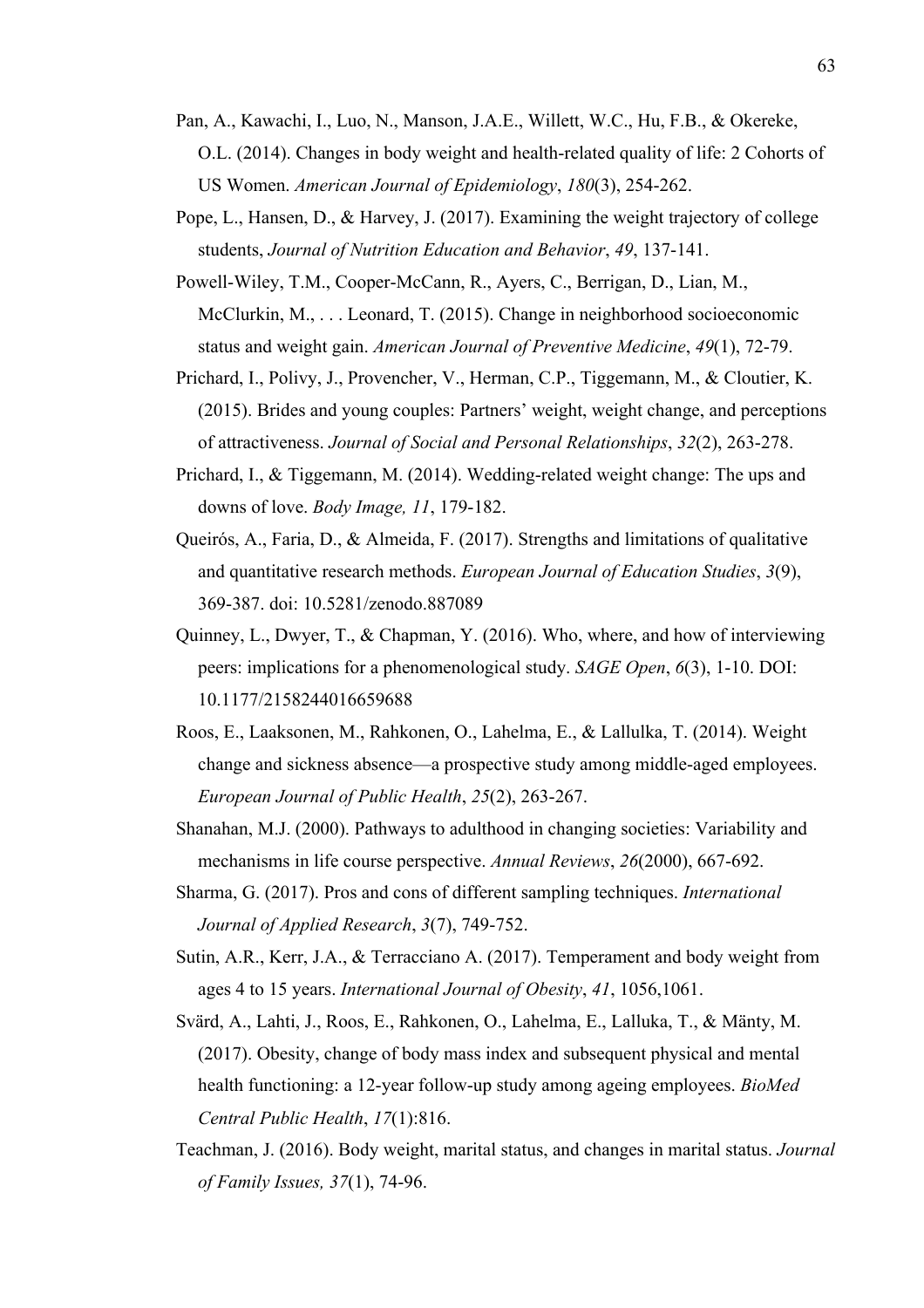- The Thirteenth International Conference of Labour Statisticians (1982). *Resolution concerning statistics of the economically active population, employment, unemployment and underemployment.* International Labour Organization, Geneva.
- Turner, L.W., Wang, M.Q., & Westerfield, R.C. (1995). Preventing relapse in weight control: A discussion of cognitive and behavioral strategies. *Psychological Reports, 77*, 651-656.
- Umberson, D., Liu, H., Mirowsky, J., & Reczek, C. (2011). Parenthood and trajectories of change in body weight over the life course. *Social Science & Medicine*, *73*(9), 1323-1331.
- Weesie, E. (2017). *Psychological barriers in business transfers: how to cope with the transfer of SME ownership* (Doctoral dissertation). Retrieved from https://www.researchgate.net/publication/321759048
- Williams, E.P., Mesidor, M., Winters, K., Dubbert, P.M., & Wyatt, S.B. (2015). Overweight and obesity: Prevalence, consequences, and causes of a growing public health problem. *Current Obesity reports, 4*, 363-370.
- Yiengprugsawan, V., Rimpeekool, W., Papier, K., Banwell, C., Seubsman, S., & Sleigh, A.C. (2017). Relationship between 8-year weight change, body size, and health in a large cohort of adults in Thailand. *Journal of Epidemiology*, *27*, 499-502.
- Zheng, Y., Burke, L.E., Danford, C.A., Ewing, L.J., Terry, M.A., & Sereika, S.M. (2016). Patterns of self-weighing behavior and weight change in a weight loss trial. *International Journal of Obesity*, *40*, 1392-1396.
- Zheng, Y., Manson, J.E., Yuan, C., Liang, M.H., Grodstein, F., Stampfer, M.J., … Hu, F.B. (2017). Associations of weight gain from early to middle adulthood with major health outcomes later in life. *Original Investigation*, *318*(3), 255-269.
- Zubritsky, C., Abbott, K.M., Hirschman, K.B., Bowles, K.H., Foust, J.B., & Naylor, M.D. (2013). Health-related Quality of Life: Expanding a conceptual framework to include older adults who receive long-term services and supports. *The Gerontologist*, *53*(2), 205-210.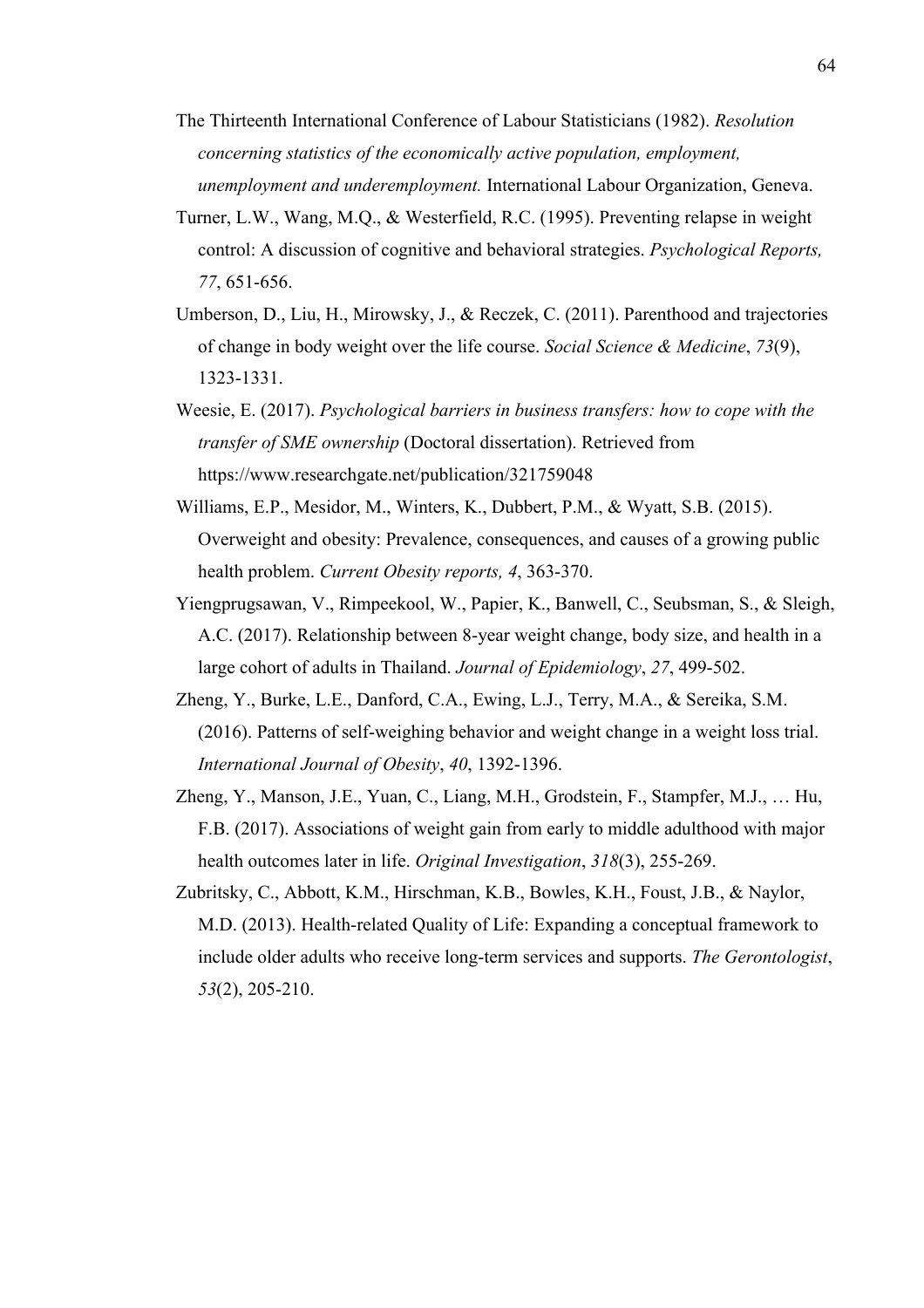### APPENDIX

## Interview guide

## A) *What critical aspects influenced weight and how did it influence weight?*

1. What have been the most critical aspects in your life, that affected your weight (in a positive and/or negative way)? With 'critical aspects' I mean happenings that were important to you, such as getting into a relationship, changing neighborhoods or getting a new job.

2. How did it affect your weight?

3. How did the weight change happen?

4. How did the weight change affect healthy habits (e.g. eating, physical activity and sleeping pattern?

5. How did the weight change affect you?

## *B) Questions related to health related quality of life and how the participant coped with the weight change.*

8. How did you cope (deal) with this/ what did you do regarding the weight change (e.g. feeling of self-efficacy related to dealing with the situation and self-control related to dealing with the weight change)?

9. Did you have any resources to support you, such as support from friends? Were there resources? Did you might have overlooked any resources, for example a therapy group? 10. What was the role of significant others? Did you feel like you had support? If so, what kind of support? What kind of support would you wished to have had? And do you think it would have helped you?

11. How did it affect you emotionally, physically and mentally? How did the weight change affect you in your daily life? What were your thoughts about the weight change?

12. Have you tried to give a different meaning to the weight change in order to deal with it? 13. If you think about it now, was the weight change actually an issue? Was the weight change something bad? If so, why?

#### *C) Questions related to how other people can deal with it in the future.*

14. How do you feel about how you dealt with the weight change?

15. What kind of advice would you give to people who go through the same situation as you went through (things that you did or did not do)?